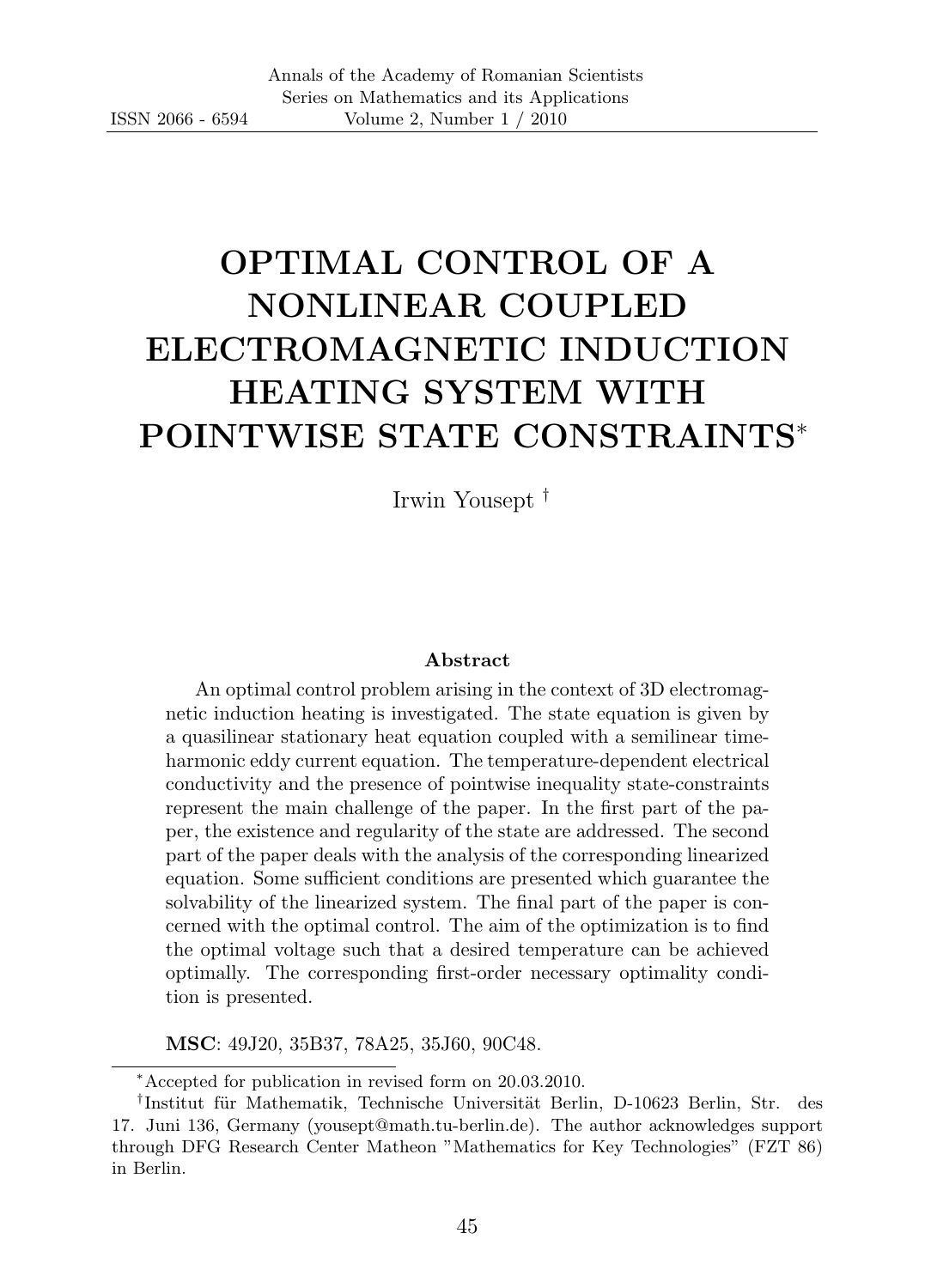keywords: Optimal control of PDEs, nonlinear coupled system, electromagnetic induction heating, time-harmonic eddy current equations, quasilinear stationary heat equations, pointwise inequality control- and stateconstraints, existence and regularity, optimality conditions.

# 1 Introduction

In the recent past, there has been growing interest in the analysis and numerical modeling of electromagnetic induction heating. Generally speaking, its mathematical model is given by nonlinear heat equations coupled with Maxwell equations. From among many contributions to this topic, we only mention Bossavit and Rodrigues [6], Bodart et al. [4], Clain and Touzani [9], Hömberg  $[15]$ , Parietti and Rappaz  $[21]$ , Rappaz and Swierkosz  $[22]$ . An important issue arising in the context of electromagnetic induction heating in modern industry is mainly how to control the process in a way that a desired temperature of the targeted object can be achieved optimally. In addition, in order to avoid undesired damage or melting, the temperature (state of the system) has to be uniformly bounded during the heating process. Thus, it is necessary to include pointwise inequality state constraints in the optimal control problem. From the theoretical and numerical point of view, the treatment of such a problem is challenging. There are two main reasons for this: On the one hand, higher regularity of the state is required for the existence of Lagrange multipliers. On the other hand, Lagrange multipliers associated with pointwise state constraints are in general only Borel measures (cf. [1, 7, 8, 23]).

## Eddy current equations

Neglecting the electrical displacement and free charges in the full Maxwell equations leads to the eddy current equations (cf. [5]). For a fixed angular frequency  $\omega > 0$ , the time-harmonic eddy current equations read as follows

| (Ampère's law)<br>$\nabla \times H =$<br>in $\mathcal{D}$ |
|-----------------------------------------------------------|
|-----------------------------------------------------------|

|                      | $\nabla \times E = -i\omega B$ in $\mathcal{D}$ |                    | (Faraday's law)                   | (2) |
|----------------------|-------------------------------------------------|--------------------|-----------------------------------|-----|
| $\nabla \cdot B = 0$ |                                                 | in $\mathcal{D}$   | $(Gauss's law for magnetism)$ (3) |     |
|                      | $J = \sigma_{\mathcal{D}} E$ in $\mathcal{D}$   |                    | (Ohm's law)                       | (4) |
|                      | $B = \mu H$                                     | $\sin \mathcal{D}$ | (Constitutive relation).          | (5) |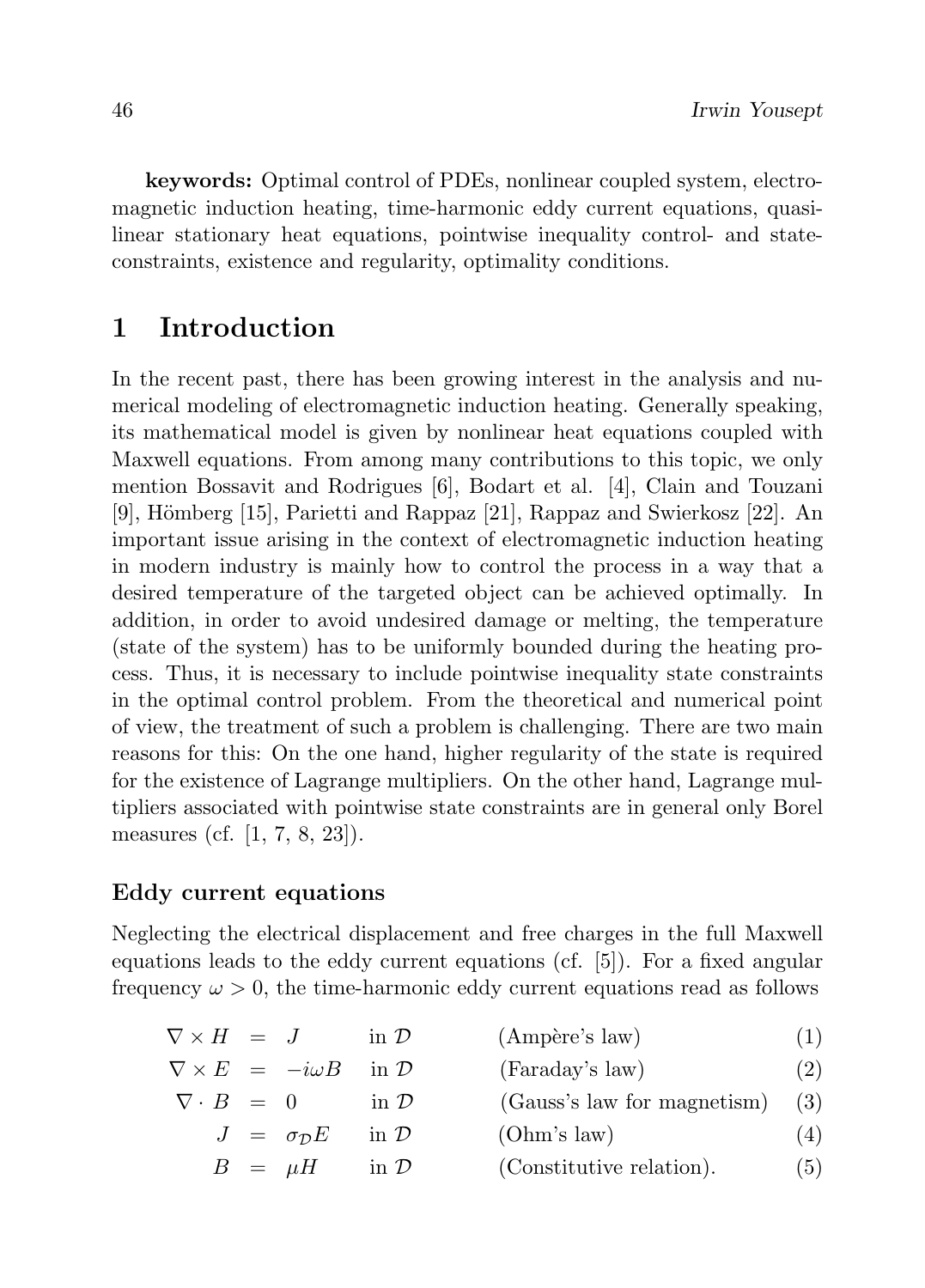

Figure 1: Illustration of electromagnetic induction heating.

In the above setting,  $E$  and  $H$  denote the electric field intensity and the magnetic field intensity occupying some bounded domain  $\mathcal{D} \subset \mathbb{R}^3$ . The vector field  $B$  describes the magnetic induction,  $J$  represents the total current density, and i denotes the imaginary unit. Further,  $\mu$  is the magnetic permeability and  $\sigma_{\mathcal{D}}$  is the electrical conductivity of  $\mathcal{D}$ . Let us remark that Gauss's law for magnetism (3) implies the existence of a magnetic vector potential A satisfying

$$
\nabla \times A = B \text{ in } \mathcal{D} \qquad \nabla \cdot A = 0 \text{ in } \mathcal{D}. \tag{6}
$$

Then, applying (6) to the system  $(1)$ –(5), a second-order equation for A can be derived (see [12, 15]). The corresponding formulation for our model will be presented shortly.

#### Induction heating process

In principle, an electromagnetic induction heating system consists of two essential components: an induction coil connected to an alternating current (AC) power supply and an electrically conductive workpiece (heated material). See Figure 1 for an illustration of induction heating. The AC power supply injects alternating current into the induction coil which produces in turn an alternating magnetic field. Since the workpiece is electrically conductive, the magnetic field generates an eddy current within it. Then, the resistance to the eddy current induces heat in the workpiece (cf. the monograph [16]). A 3D electromagnetic induction heating model involving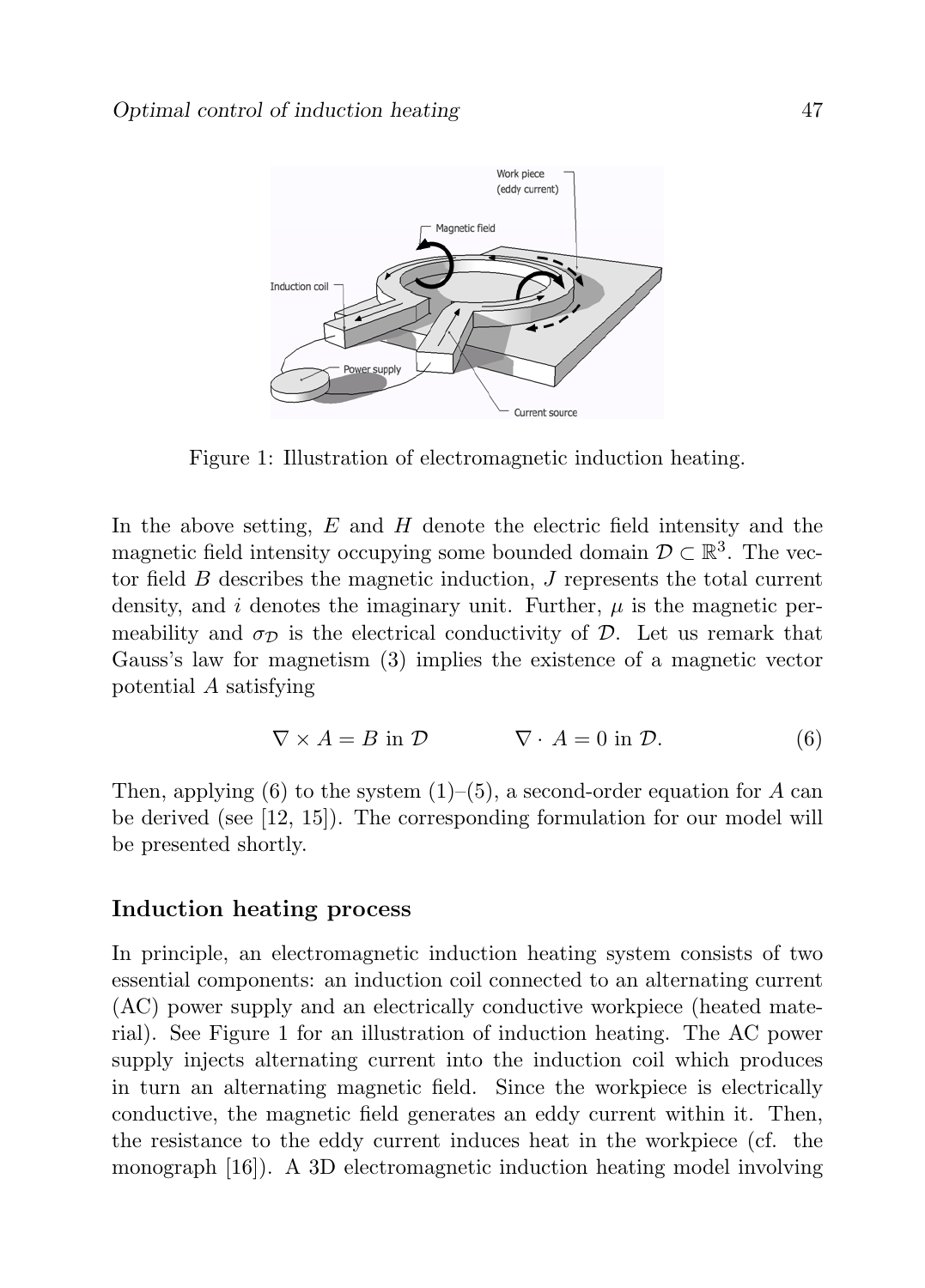a thermomechanical effect for induction hardening has been recently investigated by Hömberg in [15]. We follow his model with a further simplification which does not involve the thermomechanical effect. Let  $\overline{\Omega}, \overline{R} \subset \mathcal{D}$  denote the workpiece and the induction coil, respectively, and we suppose that  $\overline{\Omega} \cap \overline{R} = \emptyset$ . The region  $\mathcal{D} \setminus (\Omega \cup R)$  is assumed to be the surrounding air and hence, as air is non-conducting,  $\sigma_{\mathcal{D}}$  can be decomposed into:

$$
\sigma_{\mathcal{D}} = \begin{cases}\n\sigma & \text{in } \Omega \\
\sigma_R & \text{in } R \\
0 & \text{in } \mathcal{D} \setminus \overline{(\Omega \cup R)},\n\end{cases}
$$

where  $\sigma$  and  $\sigma_R$  represent the electrical conductivities of  $\Omega$  and  $R$ , respectively. In our model, we suppose that the induction coil  $R$  is connected to some external source and there is no impressed current source in the workpiece  $\Omega$  so that we arrive at the following magnetic vector potential formulation:

$$
\begin{cases}\n\nabla \times (\mu^{-1} \nabla \times A) + i\omega \sigma A = 0 & \text{in } \Omega \\
\nabla \times (\mu^{-1} \nabla \times A) + i\omega \sigma_R A = J_{source} & \text{in } R \\
\nabla \times (\mu^{-1} \nabla \times A) = 0 & \text{in } \mathcal{D} \setminus (\overline{\Omega \cup R}) \\
\nabla \cdot A = 0 & \text{in } \mathcal{D} \\
A \times \vec{n} = 0 & \text{on } \partial \mathcal{D}.\n\end{cases}
$$
\n(7)

Here and in what follows,  $\vec{n}$  denotes the outward unit normal to the corresponding surface and  $J_{source}$  is the impressed current source. Note that the boundary condition  $A \times \vec{n} = 0$  on  $\partial \mathcal{D}$  physically means that  $\partial \mathcal{D}$  is a perfect conductor. In addition to this boundary condition, we also include the following interface conditions:

$$
[(\mu^{-1}\nabla \times A) \times \vec{n}]_{\partial R} = 0 \quad \text{on } \partial R \quad \text{and} \quad [(\mu^{-1}\nabla \times A) \times \vec{n}]_{\partial \Omega} = 0 \quad \text{on } \partial \Omega,
$$
\n(8)

where  $\left[\cdot\right]_{\partial R}$  and  $\left[\cdot\right]_{\partial \Omega}$  denote the jumps of a quantity across the interfaces  $\partial R$  and  $\partial \Omega$ , respectively. By (5) and (6), the above interface conditions are equivalent to

$$
[H \times \vec{n}]_{\partial R} = 0 \quad \text{on } \partial R \qquad [H \times \vec{n}]_{\partial \Omega} = 0 \quad \text{on } \partial \Omega.
$$

In other words, the tangential trace of the magnetic field intensity  $H$  is assumed to be continuous across the interfaces  $\partial\Omega$  and  $\partial R$ .

Let us now explain, how the impressed current source  $J_{source}$  in (7) looks like: Throughout the paper, we assume that: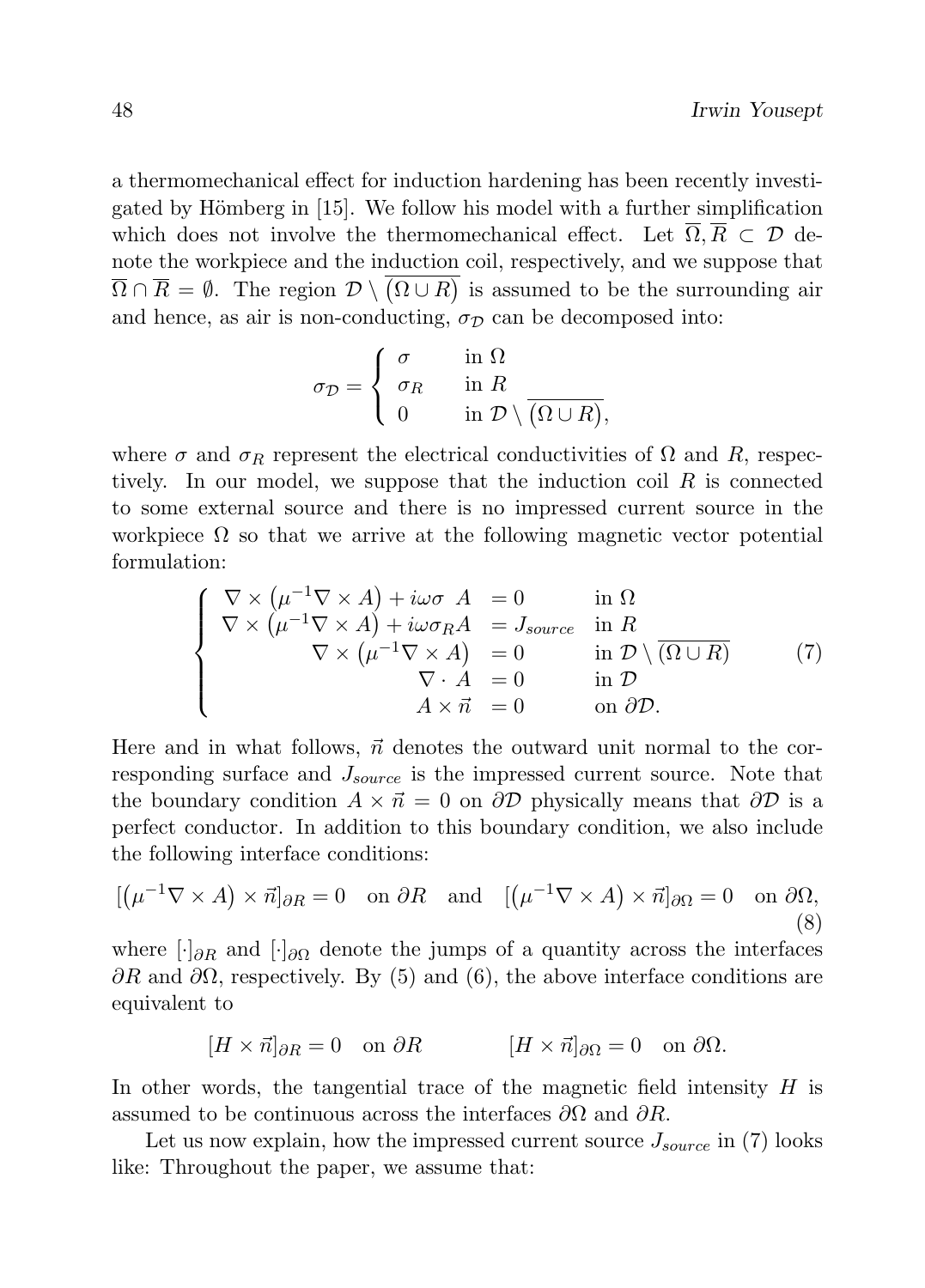- The induction coil R is given by the union  $R = \bigcup_{n=1}^{n} R_n$  $\frac{i=1}{i}$  $R_i$   $(n \geq 1)$  where  $\overline{R}_1, \ldots, \overline{R}_n$  are assumed to be pairwise disjoint rings.
- For every  $j = 1, ..., n$ , the voltage  $u_j \in \mathbb{R}^+$  in every coil  $R_j$  can be maintained constant and the current source  $J_{source}$  in every coil  $R_i$  is assumed to be influenced only by applying the voltage  $u_i$ .

Based on the above assumption, the impressed current source  $J_{source}$  can be written as follows

$$
J_{source}(x) = \sum_{j=1}^{n} u_j J_j(x). \tag{9}
$$

The control parameter for our system is given by  $u_j \in \mathbb{R}^+, j = 1, \ldots, n$ . On the other hand, every vector field  $J_j: R_j \longrightarrow \mathbb{R}^3$  is fixed given data and, as  $J_{source}$  represents current, it has to satisfy the physical consistency assumption:

$$
\nabla \cdot J_j = 0 \text{ in } R_j \qquad J_j \cdot \vec{n} = 0 \text{ on } \partial R_j. \tag{10}
$$

An example for  $J_i$  is given as follows:

$$
J_j(x) = (-x_2/\sqrt{x_1^2 + x_2^2}, x_1/\sqrt{x_1^2 + x_2^2}, 0)^T \quad \forall x = (x_1, x_2, x_3)^T \in R_j.
$$
\n(11)

As every  $R_i$  is a ring (torus), it is straightforward to show that  $J_i$  as given above satisfies (10). Further examples for  $J_i$  can be found in Druet et al.  $|11|$ .

## Stationary induction heating

Assuming that the oscillation period  $2\pi/\omega$  of the electromagnetic fields is much smaller than the heat diffusion time, the Joule heat source can be approximated by its averaged value over one oscillation period (see [9]). This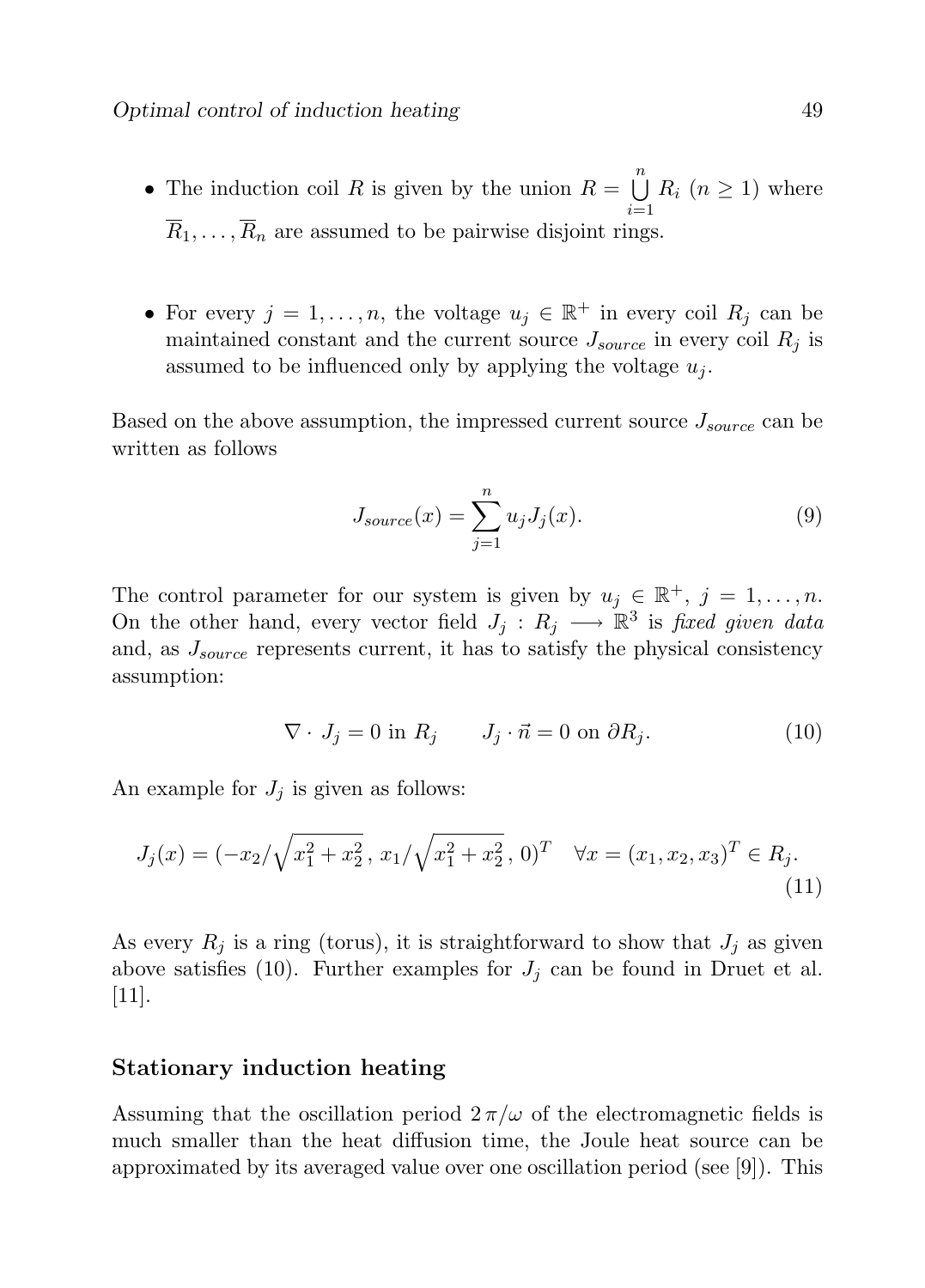approximation leads to the following stationary induction heating system:

 $-\nabla \cdot (\kappa(x, y) \nabla y) + d(x, y) = \frac{1}{2} \omega^2 \sigma(x, y) |A|^2$ in Ω  $y = 0$  on  $\partial\Omega$ 

$$
\nabla \times (\mu^{-1} \nabla \times A) + i\omega \sigma(x, y)A = 0 \quad \text{in } \Omega
$$
  

$$
\nabla \times (\mu^{-1} \nabla \times A) + i\omega \sigma_R A = \sum_{i=1}^{n} u_j J_j \quad \text{in } R
$$

$$
\nabla \times (\mu^{-1} \nabla \times A) + i\omega \sigma_R A = \sum_{j=1} u_j J_j \quad \text{in } R
$$
  
 
$$
\nabla \times (\mu^{-1} \nabla \times A) = 0 \quad \text{in } \mathcal{D} \setminus (\Omega \cup R)
$$

$$
\nabla \cdot A = 0 \qquad \text{in } \mathcal{D}
$$
\n
$$
A \times \vec{n} = 0 \qquad \text{on } \partial \mathcal{D}
$$

$$
\nabla \times (\mu^{-1} \nabla \times A) = 0 \quad \text{in } \mathcal{D} \setminus (\Omega \cup R)
$$
  
\n
$$
\nabla \cdot A = 0 \quad \text{in } \mathcal{D}
$$
  
\n
$$
A \times \vec{n} = 0 \quad \text{on } \partial \mathcal{D}
$$
  
\n
$$
[(\mu^{-1} \nabla \times A) \times \vec{n}]_{\partial R} = 0 \text{ on } \partial R \quad [(\mu^{-1} \nabla \times A) \times \vec{n}]_{\partial \Omega} = 0 \text{ on } \partial \Omega.
$$
  
\n(12)

In this setting, y denotes the temperature and  $\kappa$  is the thermal conductivity of  $\Omega$ . The two-way nonlinear coupling between the quasilinear stationary heat equation and the time-harmonic eddy current equation arises from the dependence of  $\sigma$  on the temperature y. In fact, the temperature dependence effect of thermal and electrical conductivities cannot be ignored as it has been confirmed by many experimental studies (see e.g. [10, 16]). Notice that, instead of the homogeneous Dirichlet-type boundary condition, the subsequent analysis applies also to the nonlinear Neumann- or Robin-type boundary conditions such as  $\frac{\partial y}{\partial n} + b(x, y) = y_0$  on  $\partial \Omega$  with a sufficiently regular right hand side  $y_0$  and nonlinearity b satisfying some local boundedness and monotonicity assumptions. The author is moreover convinced that the subsequent considerations can be extended to the associated system wit h nonlocal boundary radiation conditions arising from heat transfer problems in crystal growth (cf. [11, 17, 18]).

## Optimal control

Let  $y_d \in L^2(\Omega)$  be a desired temperature and  $z_d \in L^2(\Omega)^3$  be a desired temperature gradient. In addition, let  $\alpha \geq 0$  and  $\beta > 0$ . Our focus is set on the following optimal control problem:

minimize 
$$
\frac{1}{2} \int_{\Omega} |y - y_d|^2 dx + \frac{\alpha}{2} \int_{\Omega} |\nabla y - z_d|^2 dx + \frac{\beta}{2} |u|^2
$$
 (P)

 $\sqrt{ }$ 

 $\begin{array}{c} \hline \end{array}$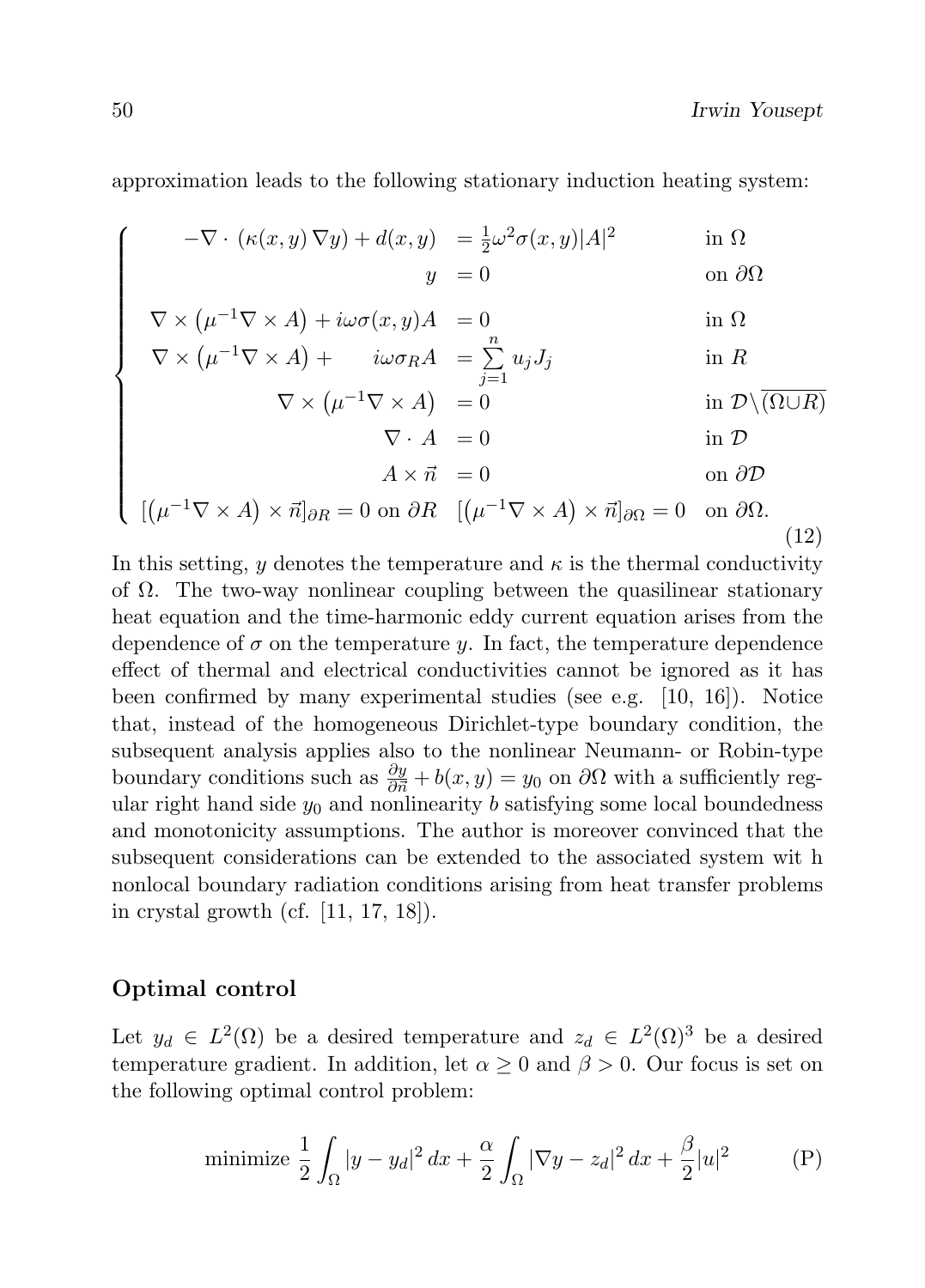subject to (12) and the following inequality control- and state-constraints:

$$
\begin{cases}\n u_j^a \le u_j \le u_j^b \quad \text{for all } j = 1, ..., n \\
 y_a(x) \le y(x) \le y_b(x) \quad \text{for a.a. } x \in \Omega.\n\end{cases}
$$
\n(13)

The lower and upper control-bounds  $u^a, u^b \in \mathbb{R}^n$  satisfy  $0 \leq u^a_j < u^b_j$  for all  $j = 1, \ldots, n$ . Further, the lower and upper state-bounds  $y_a, y_b \in \mathcal{C}(\overline{\Omega})$ satisfy  $y_a(x) < y_b(x)$  for all  $x \in \overline{\Omega}$ .

It should be underlined that optimal control of 3D stationary induction heating problems in the decoupled case has been recently investigated by Druet et al. [11]. In this work, we considered a *temperature-independent* electrical conductivity such that the stationary heat equation and the eddy current equation could be investigated separately. However, the results in [11] cannot be directly transferred to (P) due to the two-way nonlinear coupling in (12). Also, the linearized system associated with (12) is nonstandard (see  $(40)$  on p. 63). Therefore, the analysis of  $(P)$  represents the genuine contribution of the present paper and requires us to extend the analysis of the aforementioned reference. Note that the very first results on optimality conditions for optimal control of quasilinear elliptic equations have been recently obtained by Casas and Tröltzsch (see  $[8]$ ). We shall follow their technique to prove the existence result of the coupled forward problem (12).

The main results of the paper are summarized as follows: First, the existence of solutions to (12) is established in Section 3 (Theorem 1). Then, by means of the maximum elliptic regularity result by Elschner et al. [13], we derive the state regularity in  $W_0^{1,q}$  $_{0}^{\text{1,q}}(\Omega)$  (Proposition 2) which plays a significant role in our analysis. Section 4 is devoted to the analysis of the linearized system associated with (12). Some sufficient conditions shall be established which guarantee the solvability of the linearized system (Theorem 3). A consequence of this result is the *uniqueness* of the solution to (12) (Corollary 1). Finally, the first-order necessary optimality condition of (P) is derived in Section 5.

## 2 General assumptions and notation

Let us introduce the mathematical setting including the notation used throughout this paper. We denote by  $c$  a generic positive constant which can take different values on different occasions. If  $X$  is a linear normed function space,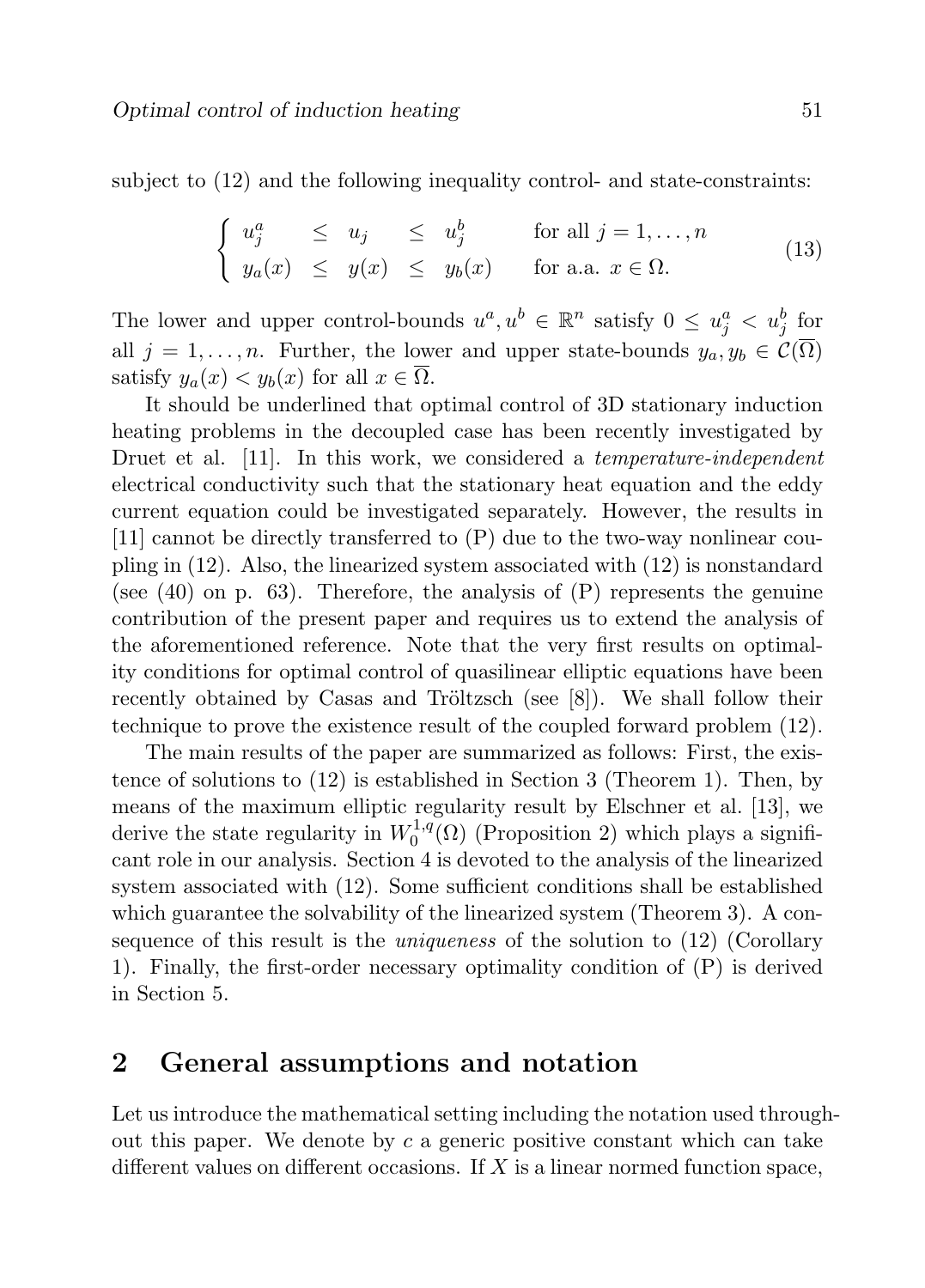then we use the notation  $\|\cdot\|_X$  for a standard norm used in X. Furthermore, we set  $X^3 := X \times X \times X$ . The dual space of X is denoted by  $X^*$  and, for the associated duality pairing, we write  $\langle \cdot, \cdot \rangle_{X^*,X}$ . If it is obvious in which spaces the respective duality pairing is considered, then the subscript is occasionally neglected. Given another linear normed space  $Y$ , the space of all bounded linear operators from X to Y is denoted by  $\mathcal{L}(X, Y)$  and if X is continuously embedded in  $Y$ , then the corresponding injection is denoted by  $X \hookrightarrow Y$ . For the Fréchet derivative of a differentiable operator  $B : X \to Y$ at  $x \in X$  in the direction  $h \in X$ , we write  $B'(x)h$ . Moreover, the kernel and the image of  $B: X \to Y$  are denoted by ker B and ran B, respectively.

Throughout the paper, for every  $1 \leq q \leq \infty$  we denote its conjugate exponent by q'. The Sobolev space on a bounded Lipschitz domain  $\mathcal{O} \subset \mathbb{R}^3$ is as usual denoted by  $W^{m,q}(\mathcal{O})$  and the corresponding space of complexvalued functions is denoted by  $W^{m,q}(\mathcal{O};\mathbb{C})$ . Further,

$$
H(curl; \mathcal{O}) := \{ K \in L^2(\mathcal{O}; \mathbb{C})^3 \mid \nabla \times K \in L^2(\mathcal{O}; \mathbb{C})^3 \}
$$
  

$$
H(div; \mathcal{O}) := \{ K \in L^2(\mathcal{O}; \mathbb{C})^3 \mid \nabla \cdot K \in L^2(\mathcal{O}; \mathbb{C}) \},
$$

where the curl- and div-operators are understood in the distribution sense. Notice that every vector field  $K \in H(curl; \mathcal{O})$  has the tangential trace  $K \times \vec{n}$ in  $H^{-1/2}(\partial \mathcal{O}; \mathbb{C})^3$  satisfying

$$
\langle K \times \vec{n}, \psi \rangle_{H^{-1/2}(\partial \mathcal{O}; \mathbb{C})^3, H^{1/2}(\partial \mathcal{O}; \mathbb{C})^3} = \int_{\mathcal{O}} K \cdot (\nabla \times \psi) dx - \int_{\mathcal{O}} (\nabla \times K) \cdot \psi dx \quad \forall \psi \in H^1(\mathcal{O}; \mathbb{C})^3.
$$
 (14)

We further point out that the real- and imaginary-parts of an element  $z \in \mathbb{C}$ are denoted by  $\mathcal{R}e\,z$  and  $\mathfrak{Im} z$ , respectively. Further, its complex conjugate is written as  $\overline{z}$ . Let us now state the general assumption for the data involved in (12).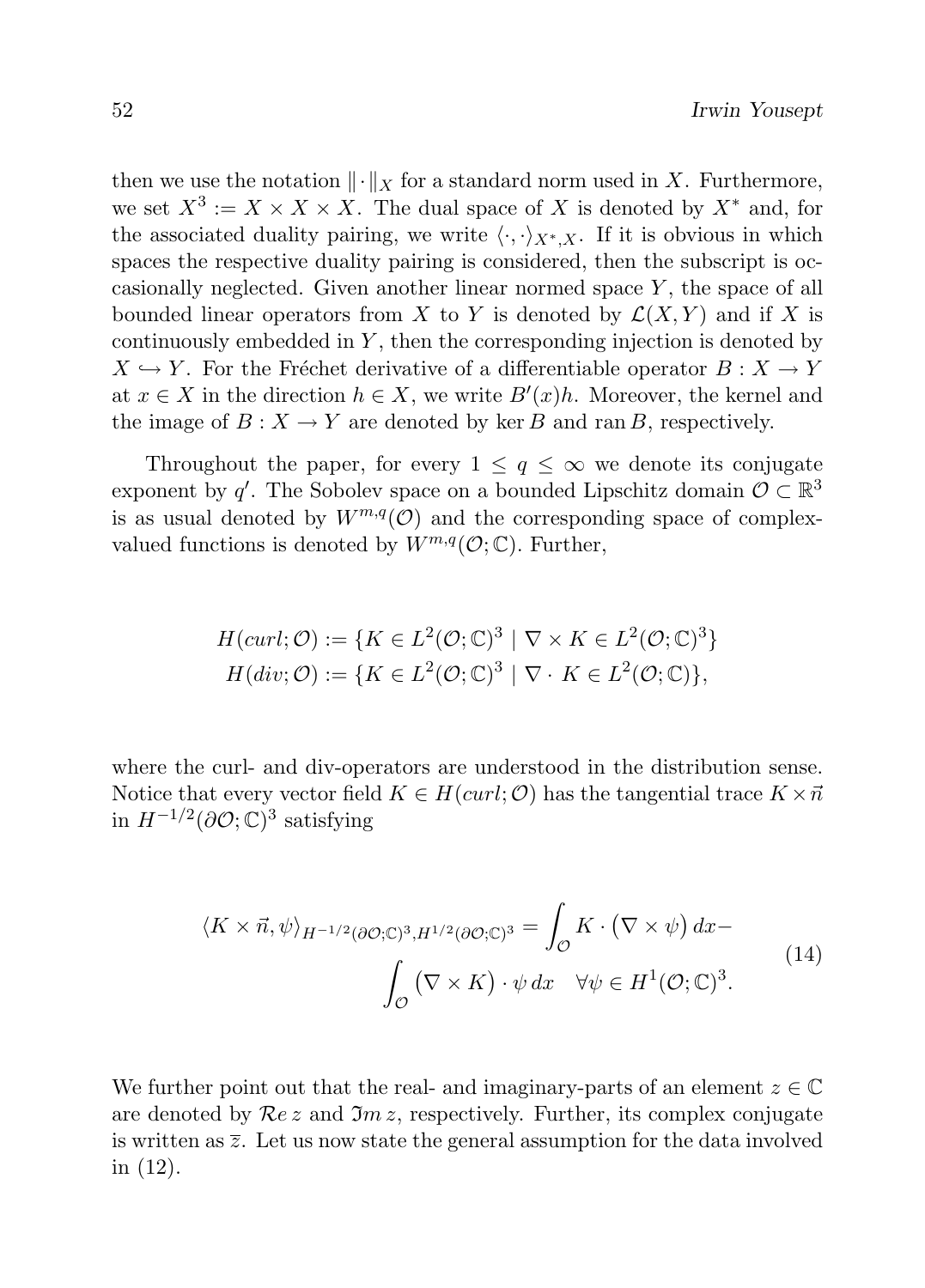#### Assumption 1.

- (i) The domain  $\mathcal{D} \subset \mathbb{R}^3$  is bounded and simply connected with a connected boundary  $\partial \mathcal{D}$ . The domain  $\mathcal D$  is either of class  $\mathcal{C}^{1,1}$  or convex. The subdomain  $\Omega$  is assumed to be Lipschitz in the appropriate sense of Grisvard [14].
- (ii) The functions  $d : \Omega \times \mathbb{R} \to \mathbb{R}$  and  $\kappa : \Omega \times \mathbb{R} \to \mathbb{R}$  are Carathéodory functions: For almost all fixed  $x \in \Omega$  the functions  $d(x, \cdot)$  and  $\kappa(x, \cdot)$ are continuous and, for each fixed  $y \in \mathbb{R}$ , the functions  $d(\cdot, y)$  and  $\kappa(\cdot, y)$  are Lebesgue measurable. Also, assume that the function  $d(x, \cdot)$ for almost all fixed  $x \in \Omega$  is monotone non-decreasing and there exists a constant  $\kappa_l > 0$  such that

$$
\kappa_l \le \kappa(x, y) \quad \text{for a.a. } x \in \Omega \text{ and all } y \in \mathbb{R}.\tag{15}
$$

For every  $M > 0$ , there exists  $C_M > 0$  such that

$$
|d(x,y)| + |\kappa(x,y)| \le C_M \quad \text{for a.a. } x \in \Omega \text{ and all } y \in [-M, M]. \tag{16}
$$

(iii) The function  $\sigma : \Omega \times \mathbb{R} \to \mathbb{R}$  is also a Carathéodory function. There exist an exponent  $q > 3$ , a positive function  $\sigma^* \in L^q(\Omega)$  and a constant  $\sigma_l > 0$  such that

$$
\sigma_l \le \sigma(x, y) \le \sigma^*(x) \quad \text{for a.a. } x \in \Omega \text{ and all } y \in \mathbb{R}.
$$
 (17)

Finally, we assume that  $\mu \in L^{\infty}(\mathcal{D}), \sigma_R \in L^{\infty}(R)$  and there exists a constant  $C_0 > 0$  such that  $C_0 \leq \sigma_R(x)$  for all  $x \in R$  and  $C_0 \leq \mu(x)$ for all  $x \in \mathcal{D}$ .

# 3 Existence and regularity of solutions to (12)

This section addresses the existence and regularity of the solution to the nonlinear coupled system (12).

**Definition 1.** The space  $X_{N,0}(\mathcal{D})$  is defined by

 $X_{N,0}(\mathcal{D}) := \{K \in H(\text{curl}; \mathcal{D}) \cap H(\text{div}; \mathcal{D}) \mid \nabla \cdot K = 0 \text{ in } \mathcal{D}, K \times \vec{n} = 0 \text{ on } \partial \mathcal{D}\}.$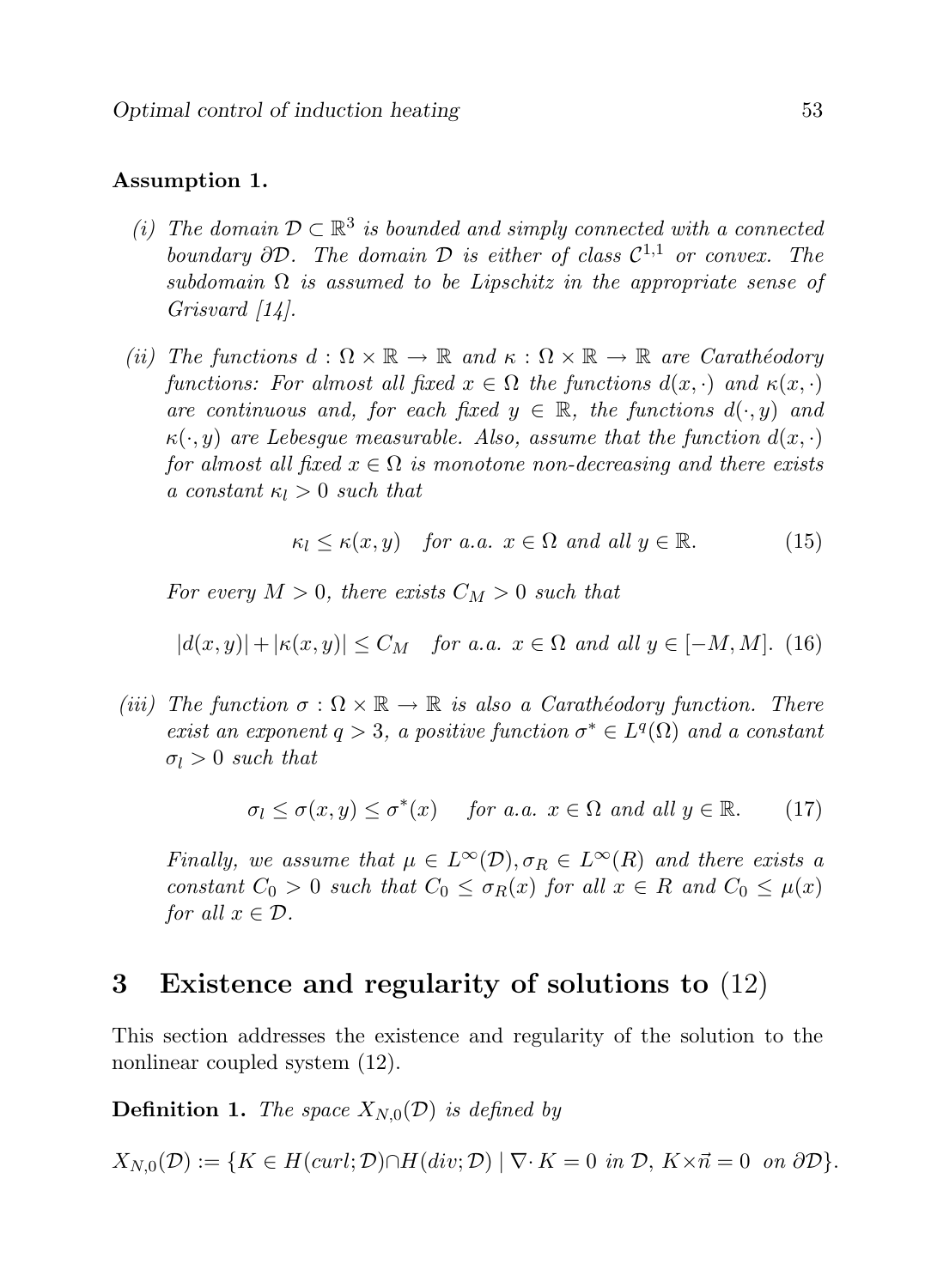The upcoming lemma shows that the  $L^2$ -norm of a function in  $X_{N,0}(\mathcal{D})$ can be estimated by the  $L^2$ -norm of its curl (cf. [19] and the references cited there).

**Lemma 1** ([19, Corollary 3.51]). Let  $\mathcal{D} \subset \mathbb{R}^3$  be a bounded Lipschitz domain. If  $\mathcal D$  is simply connected and has a connected boundary  $\partial \mathcal D$ , then there exists a constant  $c_{\mathcal{D}} > 0$  such that

 $||K||_{L^2(D;\mathbb{C})^3} \leq c_{\mathcal{D}} ||\nabla \times K||_{L^2(D;\mathbb{C})^3} \quad \forall K \in X_{N,0}(\mathcal{D}).$ 

Another well-known important result ensuring that the space  $X_{N,0}(\mathcal{D})$  is continuously embedded in  $H^1(\mathcal{D}; \mathbb{C})^3$  is summarized in the following lemma:

**Lemma 2** ([3, Theorem 2.12 and Theorem 2.17]). Let  $D \subset \mathbb{R}^3$  be a bounded domain. If D is of class  $C^{1,1}$  or convex, then the injection  $X_{N,0}(\mathcal{D}) \hookrightarrow$  $H^1(\mathcal{D};\mathbb{C})^3$  holds.

In the upcoming definition, we introduce the notion of (weak) solution to (12), which is derived formally using (14).

**Definition 2.** A pair  $(y, A) \in H_0^1(\Omega) \times X_{N,0}(\mathcal{D})$  is said to be a solution to (12) if and only if it satisfies

$$
\int_{\Omega} \kappa(x, y) \nabla y \cdot \nabla \phi \, dx + \int_{\Omega} d(x, y) \phi \, dx = \int_{\Omega} \frac{\omega^2}{2} \sigma(x, y) |A|^2 \phi \, dx
$$

$$
\int_{\mathcal{D}} \left( \frac{1}{\mu} \nabla \times A \right) \cdot \left( \nabla \times \overline{\psi} \right) dx + i\omega \left( \int_{\Omega} \sigma(x, y) A \cdot \overline{\psi} \, dx + \int_{R} \sigma_R A \cdot \overline{\psi} \, dx \right) =
$$

$$
\sum_{j=1}^n u_j \int_{R} J_j \cdot \overline{\psi} \, dx \quad \forall (\phi, \psi) \in H_0^1(\Omega) \times X_{N,0}(\mathcal{D}).
$$

**Proposition 1.** Let Assumption 1 be satisfied and let  $u \in \mathbb{R}^n$ . Then, for every  $y \in L^2(\Omega)$ , the variational problem

$$
\alpha_y(A, \psi) := \int_{\mathcal{D}} \left( \frac{1}{\mu} \nabla \times A \right) \cdot \left( \nabla \times \overline{\psi} \right) dx + i\omega \left( \int_{\Omega} \sigma(x, y) A \cdot \overline{\psi} \, dx + \int_{R} \sigma_R A \cdot \overline{\psi} \, dx \right) = \sum_{j=1}^n u_j \int_{R} J_j \cdot \overline{\psi} \, dx \quad \forall \psi \in X_{N,0}(\mathcal{D})
$$
\n(18)

admits a unique solution  $A = A(y) \in X_{N,0}(\mathcal{D})$ . Furthermore, the solution satisfies the following a priori estimate:

$$
||A(y)||_{X_{N,0}(\mathcal{D})} \le c|u|,\tag{19}
$$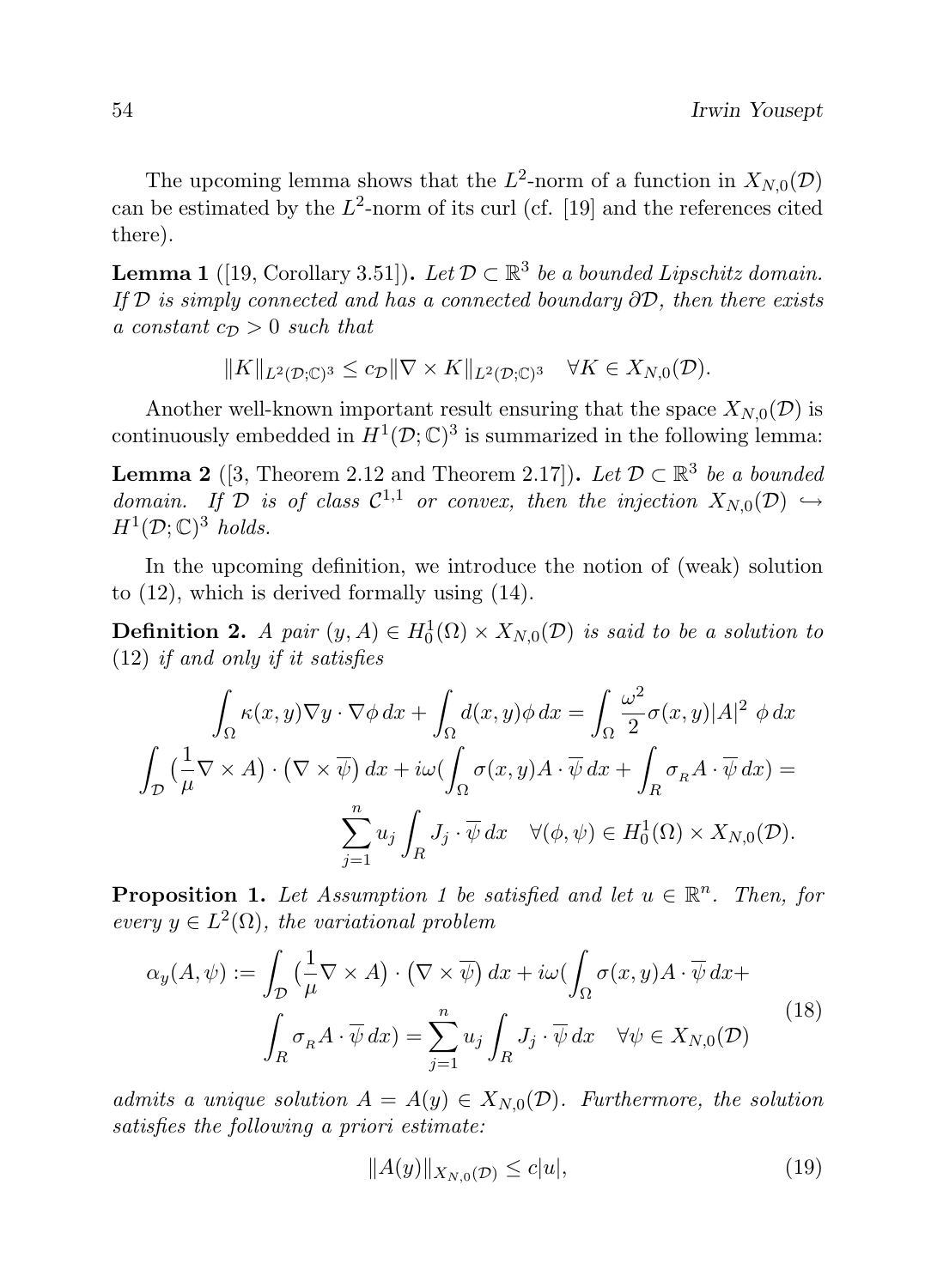with a constant  $c > 0$  independent of A, y and u. If  $y_k \to y$  strongly in  $L^2(\Omega)$ , then  $A(y_k) \to A(y)$  strongly in  $X_{N,0}(\mathcal{D})$ .

Proof. By virtue of Lemma 1, we may use the following norm

$$
\|\psi\|_{X_{N,0}(\mathcal{D})} := \|\nabla \times \psi\|_{L^2(\mathcal{D};\mathbb{C})^3} \quad \forall \psi \in X_{N,0}(\mathcal{D}).
$$

Consequently, the sesquilinear form  $\alpha_y$  is coercive and bounded in  $X_{N,0}(\mathcal{D})$ such that the Lax-Milgram lemma implies that (18) admits a unique solution  $A = A(y) \in X_{N,0}(\mathcal{D}).$ 

Suppose that  $\{y_k\}_{k=1}^{\infty} \subset L^2(\Omega)$  such that  $y_k \to y$  strongly in  $L^2(\Omega)$ . We set  $A = A(y)$  and  $A_k = A(y_k)$  for all  $k \in \mathbb{N}$ . Then, the difference  $A_k - A$ satisfies

$$
\int_{\mathcal{D}} \frac{1}{\mu} \nabla \times (A_k - A) \cdot \nabla \times \overline{\psi} \, dx + i\omega \big( \int_{\Omega} \sigma(x, y_k) A_k \cdot \overline{\psi} \, dx - \int_{\Omega} \sigma(x, y) A \cdot \overline{\psi} \, dx \big) + i\omega \int_{R} \sigma_R (A_k - A) \cdot \overline{\psi} \, dx = 0 \quad \forall \psi \in X_{N,0}(\mathcal{D})
$$

which is equivalent to

$$
\int_{\mathcal{D}} \frac{1}{\mu} \nabla \times (A_k - A) \cdot \nabla \times \overline{\psi} \, dx + i\omega \left( \int_{\Omega} \sigma(x, y_k)(A_k - A) \cdot \overline{\psi} \, dx + \int_{R} \sigma_R (A_k - A) \cdot \overline{\psi} \, dx \right)
$$
\n
$$
\int_{R} \sigma_R (A_k - A) \cdot \overline{\psi} \, dx = i\omega \int_{\Omega} (\sigma(x, y) - \sigma(x, y_k)) A \cdot \overline{\psi} \, dx \quad \forall \psi \in X_{N,0}(\mathcal{D}).
$$

Setting  $\psi = A_k - A$  in the above equality results in

$$
\begin{aligned} \left| \int_{\mathcal{D}} \frac{1}{\mu} |\nabla \times (A_k - A)|^2 \, dx + i\omega \left( \int_{\Omega} \sigma(x, y_k) |A_k - A|^2 \, dx + \int_R \sigma_R |A_k - A|^2 \, dx \right) \right| \\ &= |i\omega \int_{\Omega} \left( \sigma(x, y) - \sigma(x, y_k) \right) A \cdot (A_k - A) \, dx|. \end{aligned}
$$

Consequently, Hölder's inequality along with the injection  $X_{N,0}(\mathcal{D}) \hookrightarrow$  $H^1(\mathcal{D}; \mathbb{C})^3 \hookrightarrow L^6(\mathcal{D}; \mathbb{C})^3$  implies that

$$
\|\mu\|_{L^{\infty}(\mathcal{D})}^{-1} \|A_k - A\|_{X_{N,0}(\mathcal{D})}^2 \leq |i\omega \int_{\Omega} \left(\sigma(x,y) - \sigma(x,y_k)\right) A \cdot (A_k - A) dx|
$$
  

$$
\leq \omega \|\sigma(\cdot,y) - \sigma(\cdot,y_k)\|_{L^2(\Omega)} \|A\|_{L^4(\mathcal{D};\mathbb{C})^3} \|A_k
$$
  

$$
-A\|_{L^4(\mathcal{D};\mathbb{C})^3} \leq c \|\sigma(\cdot,y) - \sigma(\cdot,y_k)\|_{L^2(\Omega)} \|A_k - A\|_{X_{N,0}(\mathcal{D})}.
$$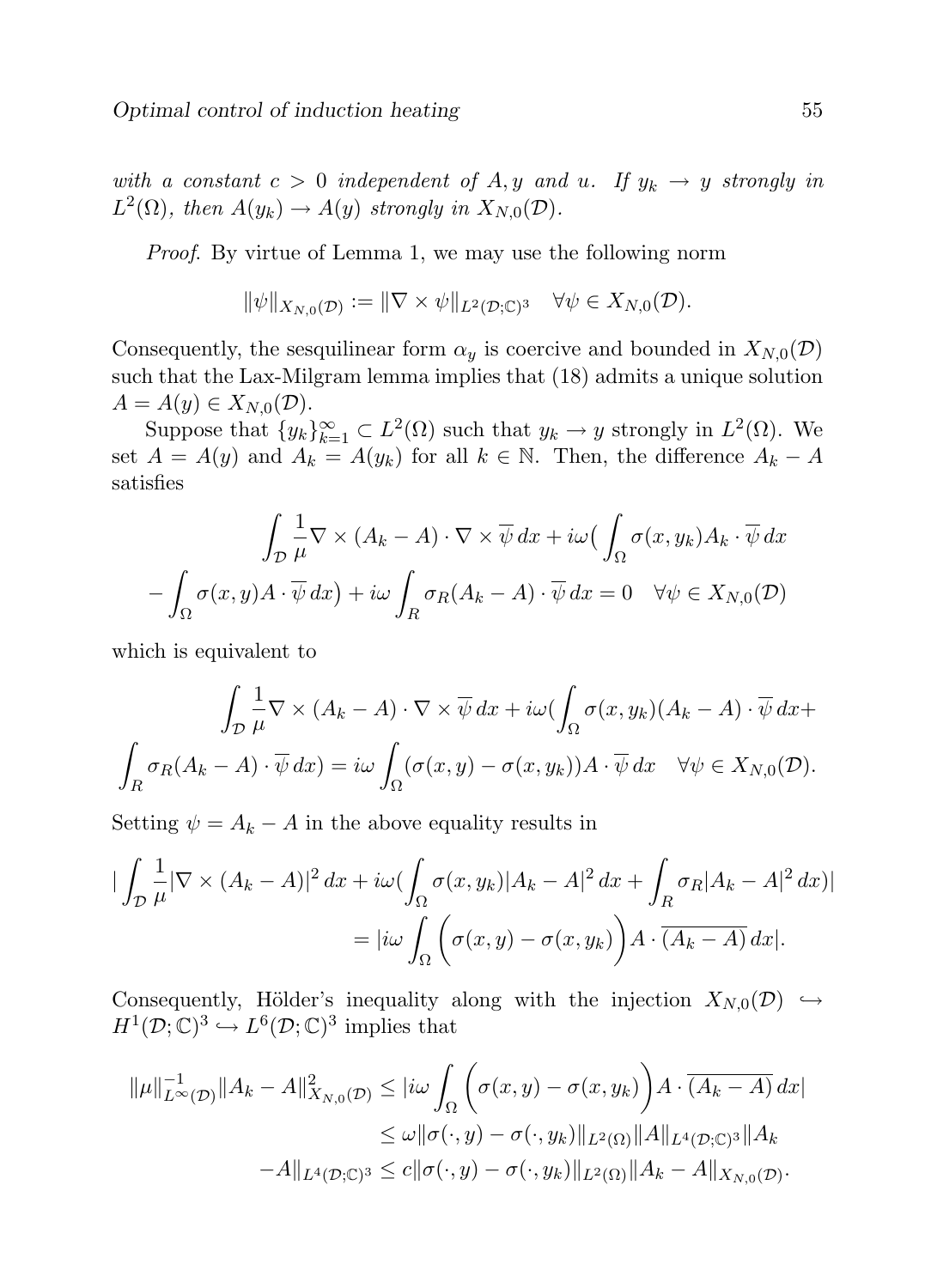Thus, there exists a constant  $c > 0$  independent of k such that

$$
||A_k - A||_{X_{N,0}(\mathcal{D})} \le c||\sigma(\cdot, y) - \sigma(\cdot, y_k)||_{L^2(\Omega)}.
$$
\n
$$
(20)
$$

On the other hand, in view of Lebesgue's dominated convergence theorem (see e.g. [23, Section 4.2.3]), (17) along with the convergence  $y_k \to y$  in  $L^2(\Omega)$  yields the convergence  $\sigma(\cdot, y_k) \to \sigma(\cdot, y)$  in  $L^2(\Omega)$  as  $k \to \infty$ . This convergence together with (20) completes the proof.  $\Box$ 

For the remainder of the presentation, the norm  $\|\psi\|_{X_{N,0}(\mathcal{D})} = \|\nabla \times$  $\|\psi\|_{L^2(\mathcal{D};\mathbb{C})^3}$  is used. With Lemma 2 and Proposition 1 at hand, we establish the existence of solutions to (12) in the following theorem:

**Theorem 1.** Let Assumption 1 be satisfied and let  $u \in \mathbb{R}^n$ . Then, the state equation (12) admits a solution  $(y, A) \in H_0^1(\Omega) \cap C(\overline{\Omega}) \times X_{N,0}(\mathcal{D})$  satisfying the following a priori estimate:

$$
||y||_{H_0^1(\Omega)\cap\mathcal{C}(\overline{\Omega})} \le c(|u|^2 + 1) \quad \text{and} \quad ||A||_{X_{N,0}(\mathcal{D})} \le c|u| \tag{21}
$$

with a constant  $c > 0$  independent of y, A and u.

Proof. To prove the assertion, we follow the lines of [8]. First of all, for every  $y \in L^2(\Omega)$ , let  $A(y) \in X_{N,0}(\mathcal{D})$  be the unique solution of (18). Note that Proposition 1 and the embedding

$$
X_{N,0}(\mathcal{D}) \hookrightarrow H^1(\mathcal{D}; \mathbb{C})^3 \hookrightarrow L^6(\mathcal{D}; \mathbb{C})^3
$$
 (22)

imply that the mapping  $y \mapsto A(y)$  is continuous from  $L^2(\Omega)$  to  $L^6(\mathcal{D}; \mathbb{C})^3$ . Now the state equation (12) can equivalently be expressed as

$$
\begin{cases}\n-\nabla \cdot (\kappa(\cdot, y) \nabla y) + d(\cdot, y) = \frac{1}{2} \omega^2 \sigma(\cdot, y) |A(y)|^2 & \text{in } \Omega \\
y = 0 & \text{on } \partial \Omega.\n\end{cases}
$$
\n(23)

For the time being let  $M > 0$  and we introduce the following truncated functions  $\kappa_M$  and  $d_M$ :

$$
\kappa_M(x,y) := \begin{cases} \kappa(x,y) & |y| \leq M \\ \kappa(x,M) & y > M \\ \kappa(x,-M) & y < -M \end{cases} d_M(x,y) := \begin{cases} \n d(x,y) & |y| \leq M \\ \n d(x,M) & y > M \\ \n d(x,-M) & y < -M. \n\end{cases}
$$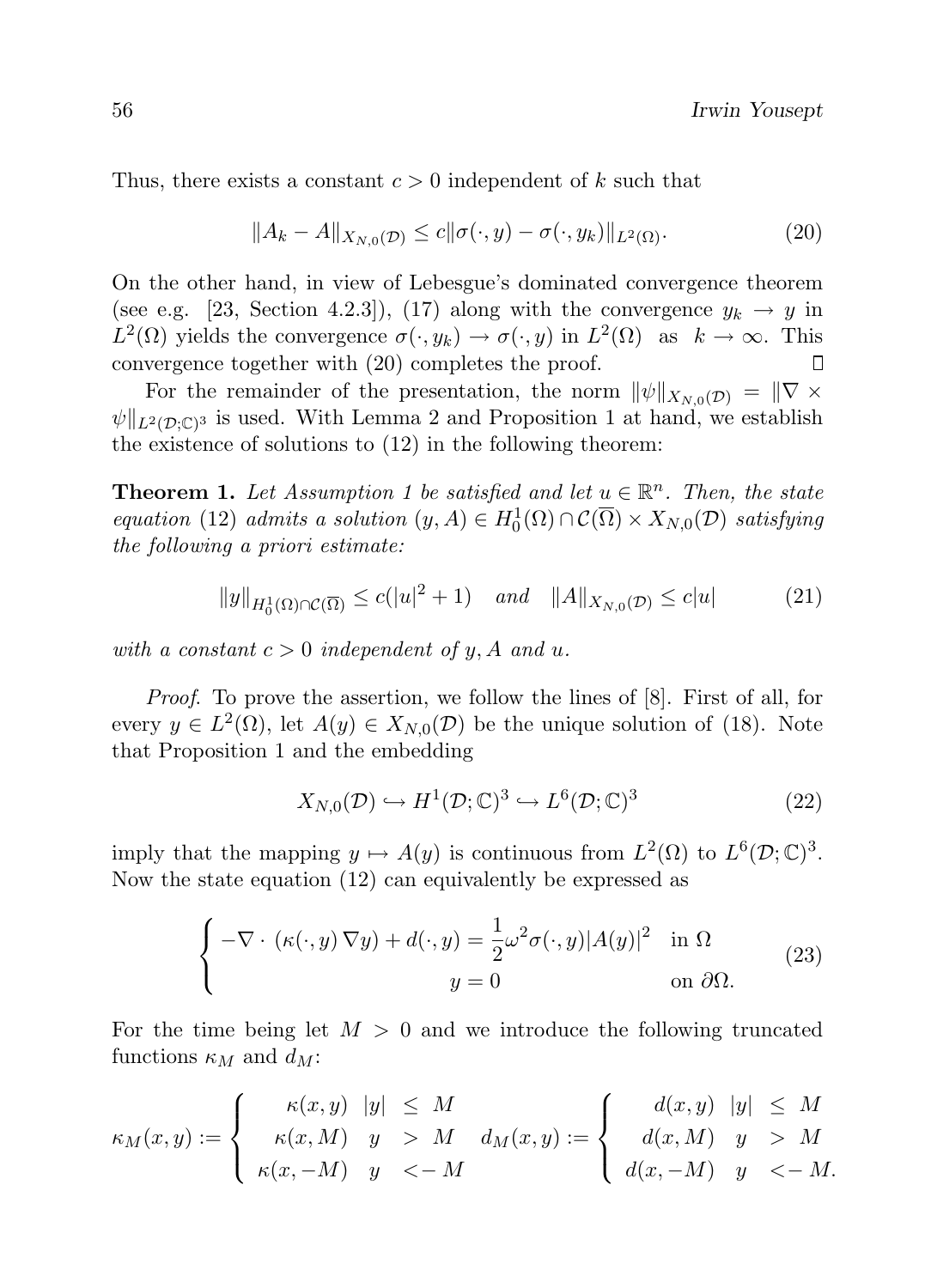Then, in view of (16), there exists a constant  $C_M > 0$  such that

 $|d_M(x, y)| + |\kappa_M(x, y)| \leq C_M$  for all  $y \in \mathbb{R}$  and almost all  $x \in \Omega$ . (24) Let us introduce an operator  $\mathcal{F}: L^2(\Omega) \to H_0^1(\Omega)$  where  $\mathcal{F}(v) = y$  is defined by the unique solution of

$$
\begin{cases}\n-\text{div}(\kappa_M(\cdot,v)\nabla y) + d_M(\cdot,v) = \frac{1}{2}\omega^2 \sigma(\cdot,v)|A(v)|^2 & \text{in } \Omega\\
y = 0 & \text{on } \partial\Omega.\n\end{cases}
$$
\n(25)

According to (17) and (24)

$$
-d_M(\cdot,v) + \frac{1}{2}\omega^2 \underbrace{\sigma(\cdot,v)}_{\in L^2(\Omega)} \underbrace{|A(v)|^2}_{\in L^3(\Omega)} \in L^{\frac{6}{5}}(\Omega).
$$

Hence, by (15) and the embedding  $L^{\frac{6}{5}}(\Omega) \hookrightarrow H^{-1}(\Omega)$ , the Lax-Milgram lemma immediately implies that (25) admits a unique solution  $y = y(v) \in$  $H_0^1(\Omega)$ . In addition, by virtue of (17), (19), (22) and (24), the solution satisfies

$$
||y(v)||_{H_0^1(\Omega)} \le c||\frac{1}{2}\omega^2 \sigma(\cdot, v)|A(v)|^2 - d_M(\cdot, v)||_{L^{\frac{6}{5}}(\Omega)}
$$
  
\n
$$
\le c(||\sigma^*||_{L^2(\Omega)}|||A(v)|^2||_{L^3(\Omega)} + ||d_M(\cdot, v)||_{L^{\frac{6}{5}}(\Omega)}
$$
  
\n
$$
\le c(||A(v)||_{L^6(\mathcal{D};\mathbb{C})^3}^2 + 1) \le c(|u|^2 + 1) \qquad \forall v \in L^2(\Omega)
$$
 (26)

with a constant  $c > 0$  independent of v, y, u, A.

Let us now consider the operator  $\mathcal F$  as an operator in  $L^2(\Omega)$ . In the following, we verify that  $\mathcal{F}: L^2(\Omega) \to L^2(\Omega)$  is continuous. Suppose that a sequence  $\{v_k\}_{k=1}^{\infty} \subset L^2(\Omega)$  converges strongly to a  $v \in L^2(\Omega)$ . The solution of (25) associated with  $v_k$  is denoted by  $y(v_k) = y_k \in H_0^1(\Omega)$  for all  $k \in \mathbb{N}$ and  $y(v) = y \in H_0^1(\Omega)$ . By (26),  $\{y_k\}_{k=1}^{\infty}$  is uniformly bounded in the  $H_0^1(\Omega)$ -topology and hence there exists a subsequence  $\{y_{k_j}\}_{j=1}^\infty \subset \{y_k\}_{k=1}^\infty$ converging strongly in  $L^2(\Omega)$  to a  $\tilde{y} \in L^2(\Omega)$ . Let us show that  $\tilde{y} = y$ . First, the difference  $y_{k_j} - y$  satisfies

$$
\int_{\Omega} \kappa_M(x, v_{k_j}) \nabla(y_{k_j} - y) \cdot \nabla \phi \, dx = \int_{\Omega} \left( \kappa_M(x, v) - \kappa_M(x, v_{k_j}) \right) \nabla y \cdot \nabla \phi \, dx \n+ \int_{\Omega} \left( d_M(x, v) - d_M(x, v_{k_j}) \right) \phi \, dx + \frac{\omega^2}{2} \int_{\Omega} \left( \sigma(x, v_{k_j}) - \sigma(x, v) \right) |A(v)|^2 \phi \, dx \n+ \frac{\omega^2}{2} \int_{\Omega} \sigma(x, v_{k_j}) \left( |A(v_{k_j})|^2 - |A(v)|^2 \right) \phi \, dx \quad \forall \phi \in H_0^1(\Omega).
$$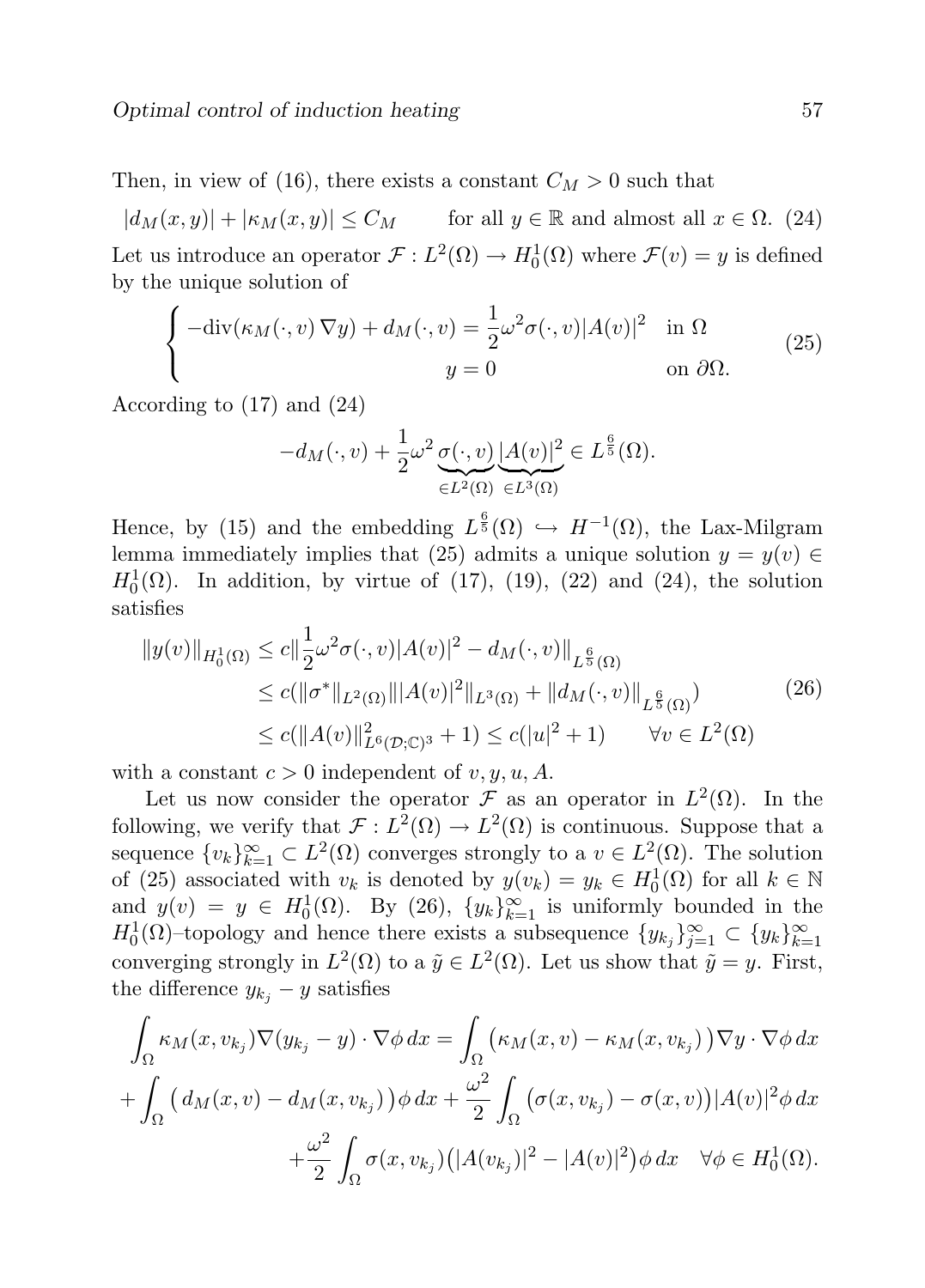Setting  $\phi = y_{k_j} - y \in H_0^1(\Omega)$  in the latter variational equality, taking (15) and  $(17)$  into account and using Hölder's inequality in the resulting inequality, we infer that

$$
\kappa_l \|y_{k_j} - y\|_{H_0^1(\Omega)}^2 \le \|(\kappa_M(\cdot, v) - \kappa_M(\cdot, v_{k_j}))\nabla y\|_{L^2(\Omega)} \|y_{k_j} - y\|_{H_0^1(\Omega)} \n+ \|d_M(\cdot, v) - d_M(\cdot, v_{k_j})\|_{L^2(\Omega)} \|y_{k_j} - y\|_{L^2(\Omega)} + \n\left(\frac{\omega^2}{2} \|\sigma(\cdot, v_{k_j}) - \sigma(\cdot, v)\|_{L^2(\Omega)} \|A(v)|^2\|_{L^3(\Omega)} + \n\frac{\omega^2}{2} \|\sigma^*\|_{L^3(\Omega)} \|A(v_{k_j})|^2 - |A(v)|^2 \|_{L^2(\Omega)} \right) \|y_{k_j} - y\|_{L^6(\Omega)}.
$$

Hence, it follows that

$$
\kappa_l \|y_{k_j} - y\|_{H_0^1(\Omega)} \le c \bigg( \| (\kappa_M(\cdot, v) - \kappa_M(\cdot, v_{k_j})) \nabla y \|_{L^2(\Omega)} \n+ \| d_M(\cdot, v) - d_M(\cdot, v_{k_j}) \|_{L^2(\Omega)} + \| \sigma(\cdot, v_{k_j}) \n- \sigma(\cdot, v) \|_{L^2(\Omega)} + \| |A(v_{k_j})|^2 - |A(v)|^2 \|_{L^2(\Omega)} \bigg)
$$
\n(27)

holds with a constant  $c > 0$  independent of k. Analogously to an argument in the proof of Proposition 1, (17) and (24) ensure that

$$
\begin{array}{ll}\n d_M(\cdot, v_{k_j}) & \to d_M(\cdot, v) & \text{in } L^2(\Omega) & \text{as } j \to \infty \\
 \sigma(\cdot, v_{k_j}) & \to \sigma(\cdot, v) & \text{in } L^2(\Omega) & \text{as } j \to \infty.\n \end{array}\n \tag{28}
$$

In addition, as mentioned previously, Proposition 1 and the embedding (22) imply that

$$
|A(v_{kj})|^2 \to |A(v)|^2 \quad \text{in } L^2(\Omega) \quad \text{as } j \to \infty. \tag{29}
$$

By standard arguments, there exists a subsequence of  $\{v_{k_j}\}_{j=1}^{\infty}$  denoted w.l.o.g. again by  $\{v_{k_j}\}_{j=1}^{\infty}$  such that  $v_{k_j}(x) \to v(x)$  for a.a.  $x \in \Omega$  as  $j \to \infty$ . Consequently, since  $\kappa_M$  is continuous with respect to the second variable, we immediately obtain the following pointwise convergence:

$$
\kappa_M(x, v_{k_j}(x))^2 |\nabla y(x)|^2 \to \kappa_M(x, v(x))^2 |\nabla y(x)|^2 \text{ for a.a. } x \in \Omega \text{ as } j \to \infty.
$$

Hence, thanks to the uniform boundedness (24), Lebesgue's dominated convergence theorem implies that

$$
\kappa_M(\cdot, v_{k_j}) \nabla y \to \kappa_M(\cdot, v) \nabla y \quad \text{ in } L^2(\Omega) \quad \text{as } j \to \infty. \tag{30}
$$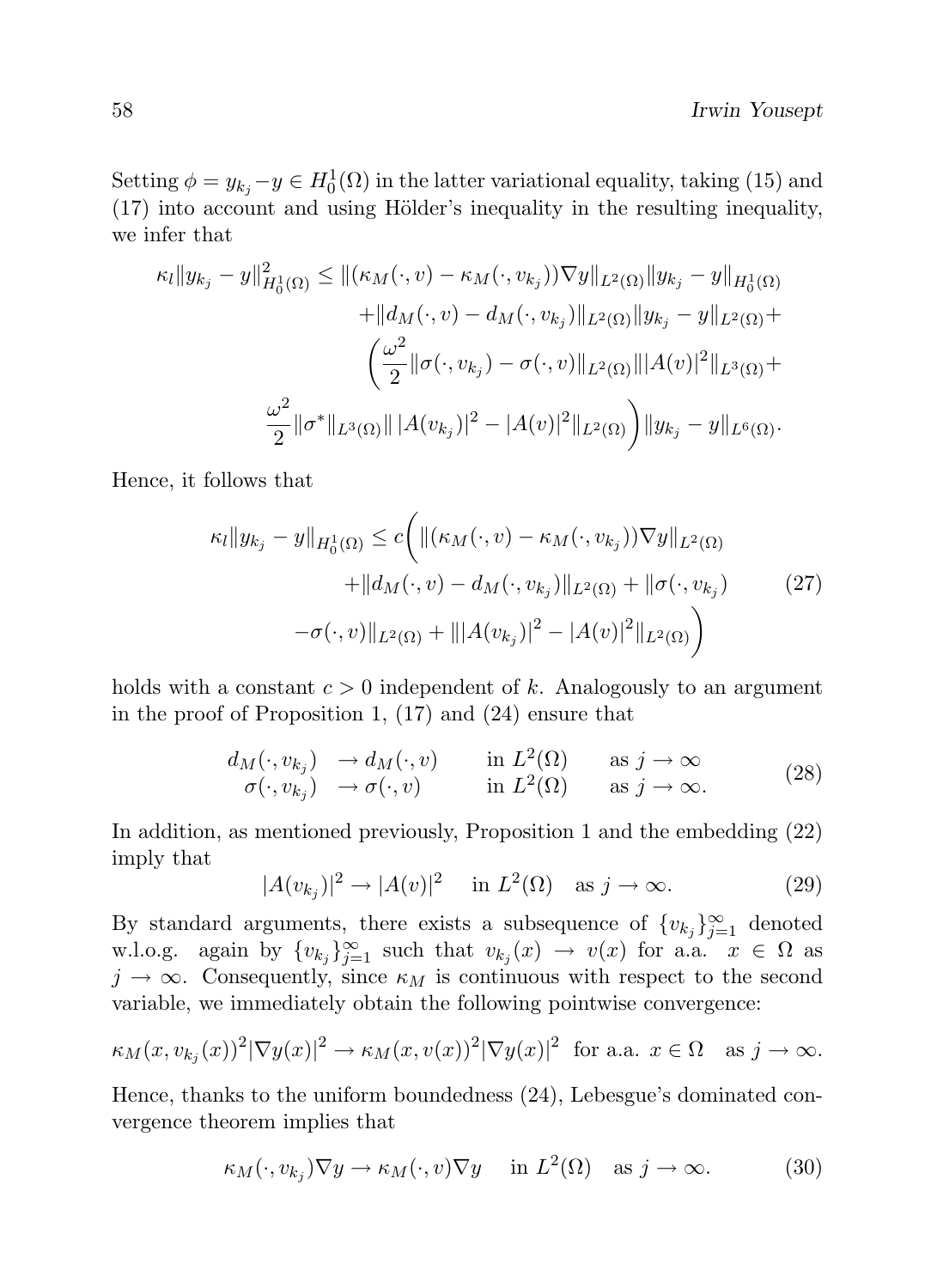Applying (28)–(30) to (27) implies that  $y_{k_j} \to \tilde{y} = y$  strongly in  $L^2(\Omega)$ . In conclusion, every  $L^2$ –converging subsequence of  $\{y_k\}_{n=1}^\infty$  converges strongly to y in  $L^2(\Omega)$  so that, by a standard result, we gain the desired continuity of  $\mathcal{F}: L^2(\Omega) \to L^2(\Omega)$ . Moreover, the compactness of  $\mathcal F$  is an immediate consequence of (26) and the fact that the injection  $H_0^1(\Omega) \hookrightarrow L^2(\Omega)$  is compact. Hence, along with (26), the Schauder fixpoint theorem implies that  $\mathcal F$ admits a fixed point  $y_M$ . In other words,  $y_M \in H_0^1(\Omega)$  is a solution to

$$
\begin{cases}\n-\text{div}(\kappa_M(\cdot, y_M) \nabla y_M) + d_M(\cdot, y_M) = \frac{1}{2} \omega^2 \sigma(\cdot, y_M) |A(y_M)|^2 & \text{in } \Omega \\
y_M = 0 & \text{on } \partial\Omega.\n\end{cases}
$$
\n(31)

We show now that  $y_M$  solves the original problem (23). On account of (17),

$$
\frac{1}{2}\omega^2 \underbrace{\sigma(\cdot,y_M)}_{\in L^q(\Omega)} \underbrace{|A(y_M)|^2}_{\in L^3(\Omega)} \in L^{\frac{3q}{3+q}}(\Omega).
$$

Since  $q > 3$ , we have  $\frac{3q}{3+q} > \frac{3}{2}$  $\frac{3}{2}$ . Consequently, taking (15) into account, the application of Stampacchia technique (see Tröltzsch [23, Theorem 7.3]) implies that  $y_M$  is bounded and there exists a constant  $c > 0$  independent of  $y_M$ ,  $A(y_M)$ ,  $\kappa_M(\cdot, y_M)$  and  $d_M$  such that

$$
||y_M||_{L^{\infty}(\Omega)} \leq c||\frac{\omega^2}{2}\sigma(\cdot,y_M)|A(y_M)|^2 - d(\cdot,0)||_{L^{\frac{3q}{3+q}}(\Omega)}.
$$

Thus,  $(17)$  and  $(19)$  yield

$$
||y_M||_{L^{\infty}(\Omega)} \le c_{\infty}(|u|^2 + 1)
$$
\n(32)

with a constant  $c_{\infty} > 0$  independent of  $y_M$ ,  $A(y_M)$ ,  $\kappa_M(\cdot, y_M)$ ,  $d_M$  and u. To show that  $y_M \in H_0^1(\Omega) \cap L^\infty(\Omega)$  is a solution to the original problem (23), we choose  $M > c_{\infty}(|u|^2 + 1)$ , then (32) implies

$$
\kappa_M(x, y_M(x)) = \kappa(x, y_M(x)), \quad d_M(x, y_M(x)) = d(x, y_M(x)) \quad \text{for a.a. } x \in \Omega.
$$

In conclusion,  $y_M \in H_0^1(\Omega) \cap L^{\infty}(\Omega)$  solves the original problem (23) for sufficiently large M. Finally, the continuity  $y_M \in \mathcal{C}(\overline{\Omega})$  follows from a wellknown regularity result for elliptic linear problems (see e.g. [1]). ◫

Let us address the  $W_0^{1,q}$  $0^{1,q}(\Omega)$ -regularity result for the y-solution of (12). For this purpose, we need a further regularity assumption on the domain  $\Omega$ and  $\kappa$ :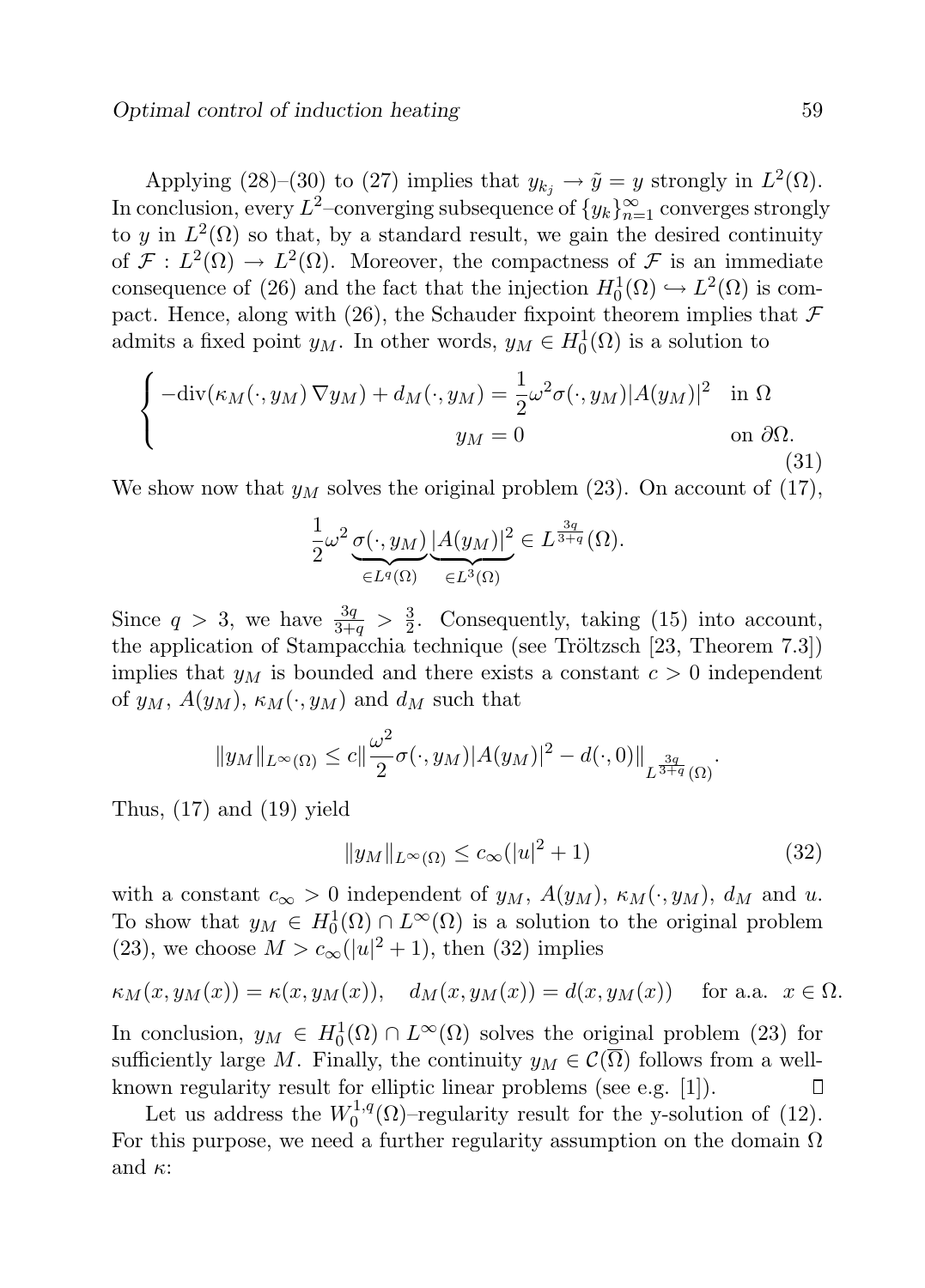**Assumption 2.** The boundary  $\partial\Omega$  is assumed to be of class  $\mathcal{C}^1$ . Further, there exist disjoint subdomains  $\Omega_i \subset \Omega$ ,  $j = 1, \ldots, s$ . Each boundary  $\partial \Omega_j$ does not touch  $\partial\Omega$  and is of class  $\mathcal{C}^1$ . The heat conductivity  $\kappa$  is assumed to be continuous on  $\Omega \setminus \{\bigcup^s$  $j=1$  $\Omega_j$   $\{ \times \mathbb{R} \text{ and } \Omega_j \times \mathbb{R} \text{ for all } j = 1, \ldots, s. \}$ 

Proposition 2. Let Assumption 1 and Assumption 2 be satisfied and let  $u \in \mathbb{R}^n$ . Then, every solution  $(y, A) \in H_0^1(\Omega) \cap C(\overline{\Omega}) \times X_{N,0}(\mathcal{D})$  of (12) has extra regularity  $y \in W_0^{1,q}$  $\int_0^{1,q}$  ( $\Omega$ ) with  $q > 3$  as in Assumption 1. Further, the following a priori estimate

$$
||y||_{W_0^{1,q}(\Omega)} \le c(|u|^2 + 1)
$$
\n(33)

holds with a constant  $c > 0$  independent of A, y and u.

*Proof.* Let  $(y, A) \in H_0^1(\Omega) \cap C(\overline{\Omega}) \times X_{N,0}(\mathcal{D})$  be a solution to the state equation (12). Then,  $y$  satisfies

$$
\int_{\Omega} \kappa(x, y) \nabla y \cdot \nabla \phi \, dx = \int_{\Omega} \left( -d(x, y) + \frac{\omega^2}{2} \sigma(x, y) |A|^2 \right) \phi \, dx \quad \forall \phi \in H_0^1(\Omega).
$$
\n(34)

We introduce the elliptic operator  $B(y)$ :  $W_0^{1,q}$  $i_0^{1,q}(\Omega) \to W^{-1,q}(\Omega)$  defined by

$$
\left\langle B(y)\zeta,\phi\right\rangle_{W^{-1,q}(\Omega),W_0^{1,q'}(\Omega)} = \int_{\Omega} \kappa_y \nabla \zeta \cdot \nabla \phi \, dx \quad \forall \phi \in W_0^{1,q'}(\Omega)
$$

where the function  $\kappa_y$  defined by

$$
\kappa_y(x) = \kappa(x, y(x)) \quad \text{for a.a. } x \in \Omega.
$$

Thanks to the regularity  $y \in \mathcal{C}(\overline{\Omega})$  and Assumption 2,  $\kappa_y$  is continuous on  $\Omega \setminus \{\bigcup^s$  $j=1$  $\Omega_j$ } and  $\Omega_j$  for all  $j = 1, \ldots, s$ . Hence, by the regularity assumption on the interfaces stated in Assumption 2 , the elliptic regularity result [13, Theorem 1.1] immediately implies that  $B(y)$  :  $W_0^{1,q}$  $W^{-1,q}(\Omega) \rightarrow W^{-1,q}(\Omega)$ is an isomorphism. In the proof of Theorem 1, we have mentioned that  $-d(\cdot, y) + \frac{\omega^2}{2}$  $\frac{y^2}{2}\sigma(\cdot,y)|A|^2$  belongs to  $L^{\frac{3q}{3+q}}(\Omega)$ . For this reason, on account of the embedding  $L^{\frac{3q}{3+q}}(\Omega) \hookrightarrow W^{-1,q}(\Omega)$  (see e.g. Nečas [20, Theorem 3.4]), we can define the element

$$
\zeta := B(y)^{-1} \left( -d(\cdot, y) + \frac{\omega^2}{2} \sigma(\cdot, y) |A|^2 \right) \in W_0^{1,q}(\Omega). \tag{35}
$$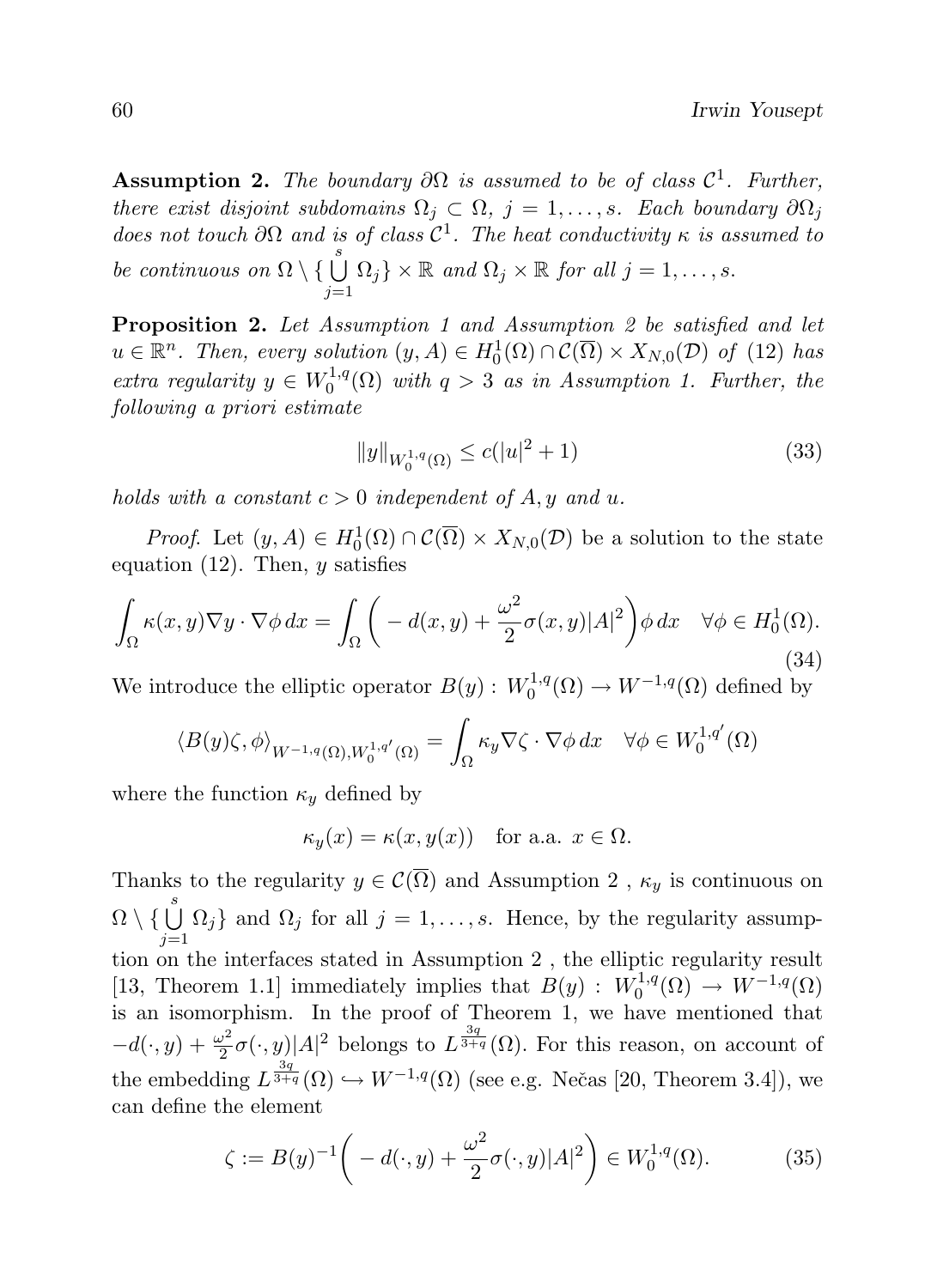Then, according to the definition of  $B(y)$ , it follows that  $\zeta$  is the unique solution of

$$
\int_{\Omega} \kappa(x, y) \nabla \zeta \cdot \nabla \phi \, dx = \int_{\Omega} \left( -d(x, y) + \frac{\omega^2}{2} \sigma(x, y) |A|^2 \right) \phi \, dx \quad \forall \phi \in W_0^{1, q'}(\Omega). \tag{36}
$$

By classical bootstrapping arguments, (34) and (36) together with (15) yield  $y = \zeta$  in  $W_0^{1,q}$  $0^{1,q}(\Omega)$ . Finally, the a priori estimate (33) follows from (35) along with the continuity of  $B(y)^{-1}$ , (17) and (21).  $\Box$ 

We point out that the variational form associated with  $(12)$  can be concisely written as an operator equation in an appropriate dual space. Later on, this formulation will be interpreted as an equality PDE-constraint in the control problem (P). The corresponding operator is introduced in the upcoming definition. For the remainder of the paper, let  $q > 3$  be as in Assumption 1.

### Definition 3.

(i) The operator  $\mathscr{A}: \mathbb{R}^n \times W_0^{1,q}$  $\chi_0^{1,q}(\Omega) \to X_{N,0}(\mathcal{D})$  assigns to every element  $(u, y) \in \mathbb{R}^n \times W_0^{1,q}$  $\mathcal{O}_0^{1,q}(\Omega)$  the unique solution  $A \in X_{N,0}(\mathcal{D})$  of

$$
\int_{\mathcal{D}} \left( \frac{1}{\mu} \nabla \times A \right) \cdot \left( \nabla \times \overline{\psi} \right) dx + i\omega \left( \int_{\Omega} \sigma(x, y) A \cdot \overline{\psi} \, dx + \int_{R} \sigma_{R} A \cdot \overline{\psi} \, dx \right) =
$$
\n
$$
\sum_{j=1}^{n} u_{j} \int_{R} J_{j} \cdot \overline{\psi} \, dx \quad \text{for all } \psi \in X_{N,0}(\mathcal{D}).
$$

(ii) The operator  $C: \mathbb{R}^n \times W_0^{1,q}$  $\iota_0^{1,q}(\Omega) \to W^{-1,q}(\Omega)$  is defined by

$$
\langle C(u, y), \phi \rangle := \int_{\Omega} \kappa(x, y) \nabla y \cdot \nabla \phi \, dx
$$

$$
+ \int_{\Omega} d(x, y) \phi \, dx - \frac{\omega^2}{2} \int_{\Omega} \sigma(x, y) |\mathscr{A}(u, y)|^2 \phi \, dx
$$

for all  $(u, y) \in \mathbb{R}^n \times W_0^{1,q}$  $\sigma_0^{1,q}(\Omega)$  and all  $\phi \in W_0^{1,q'}$  $\binom{1,q}{0}$   $(\Omega)$ .

In what follows, we only concentrate on the temperature-reduced system in the sense that the magnetic vector potential  $A$  is written in terms of  $\mathscr{A}(u, y)$ . Thus, taking the operator C into account, the weak formulation of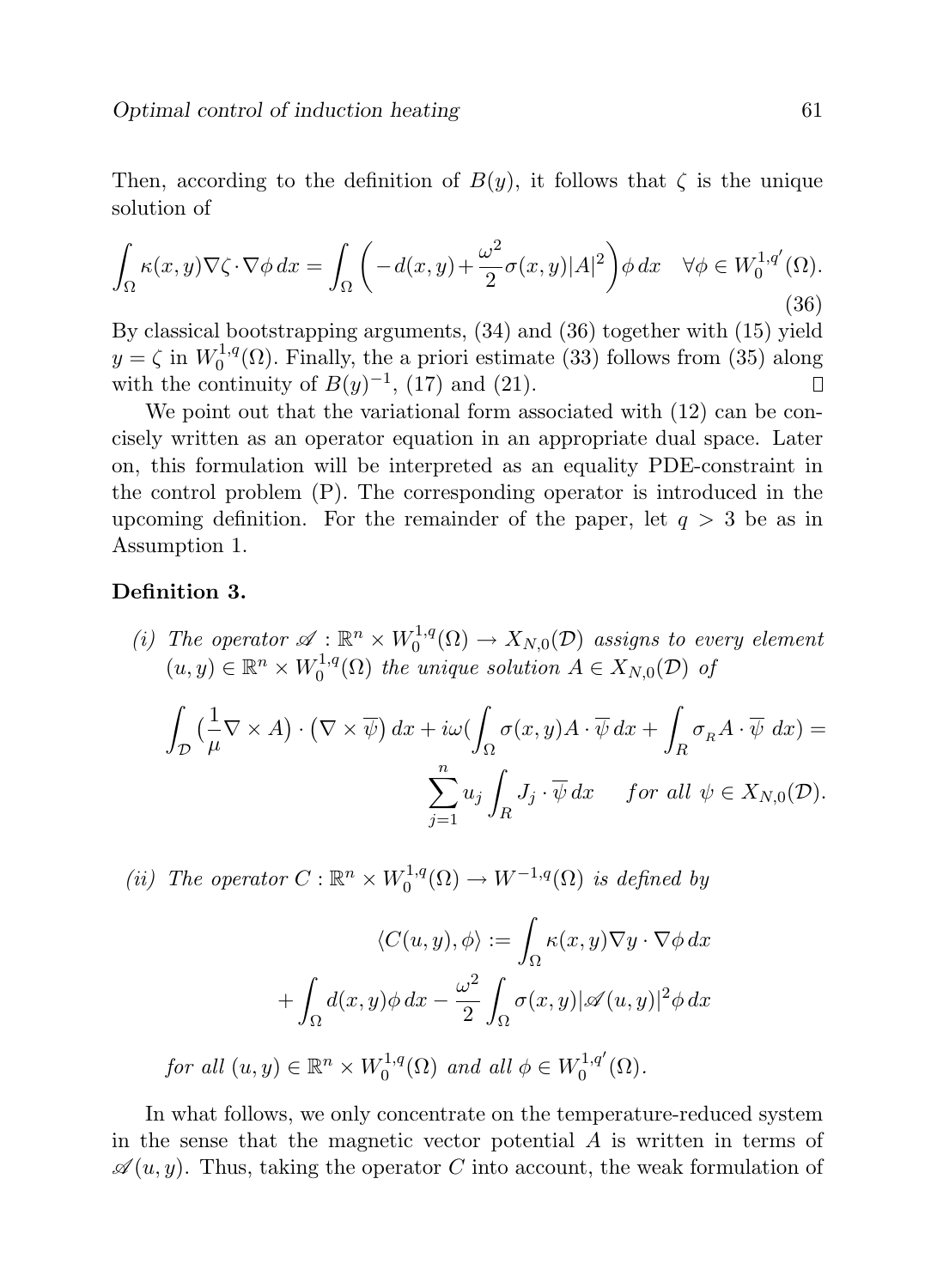(12) can be equivalently expressed as the following operator equation with respect to the  $W^{-1,q}(\Omega)$ –topology:

$$
C(u, y) = 0 \quad \text{in } W^{-1,q}(\Omega). \tag{37}
$$

According to Theorem 1 and Proposition 2, for every given control  $u \in \mathbb{R}^n$ , there exists at least one state  $y \in W_0^{1,q}$  $C_0^{1,q}(\Omega)$  satisfying (37).

## 4 Linearized equation

This section deals with the linearized system associated with (12). Our goal is to establish the surjectivity of the derivative of the operator  $C$  at any given reference point  $(u^*, y^*)$  which is specified later as an optimal solution to (P). This issue is complicated by the non-monotonic structure of the corresponding linearized system, in which case the theorem on monotone operators or the Lax-Milgram lemma are not applicable. Notice that the surjectivity property is mainly important in order to derive the existence of Lagrange multipliers associated with the control problem (P). Once the surjectivity is established, the existence of multipliers can be directly derived by means of the classical result of Kurcyusz and Zowe [24]. In the following, additional assumptions on the functions  $\kappa$ ,  $\sigma$  and d are made:

**Assumption 3.** The functions  $\kappa$ ,  $\sigma$  and d are continuously differentiable with respect to the second variable. There exists a constant  $c_0 > 0$  and, for every  $M > 0$ , there exists a constant  $L(M)$  such that

$$
|\frac{\partial \kappa}{\partial y}(x,0)| + |\frac{\partial d}{\partial y}(x,0)| + |\frac{\partial \sigma}{\partial y}(x,0)| \le c_0
$$
  

$$
|\frac{\partial \kappa}{\partial y}(x,y_1) - \frac{\partial \kappa}{\partial y}(x,y_2)| + |\frac{\partial \sigma}{\partial y}(x,y_1) - \frac{\partial \sigma}{\partial y}(x,y_2)| +
$$
  

$$
|\frac{\partial d}{\partial y}(x,y_1) - \frac{\partial d}{\partial y}(x,y_2)| \le L(M)|y_1 - y_2|
$$

hold for a.a.  $x \in \Omega$  and all  $y_1, y_2 \in [-M, M]$ .

Thanks to Assumption 3 and the embedding  $W_0^{1,q}$  $\mathcal{C}_0^{1,q}(\Omega) \hookrightarrow \mathcal{C}(\overline{\Omega}),$  the operators  $\mathscr{A}: \mathbb{R}^n \times W_0^{1,q}$  $\chi_0^{1,q}(\Omega) \to X_{N,0}(\mathcal{D})$  and  $C: \mathbb{R}^n \times W_0^{1,q}$  $V_0^{1,q}(\Omega) \to W^{-1,q}(\Omega)$ are continuously differentiable.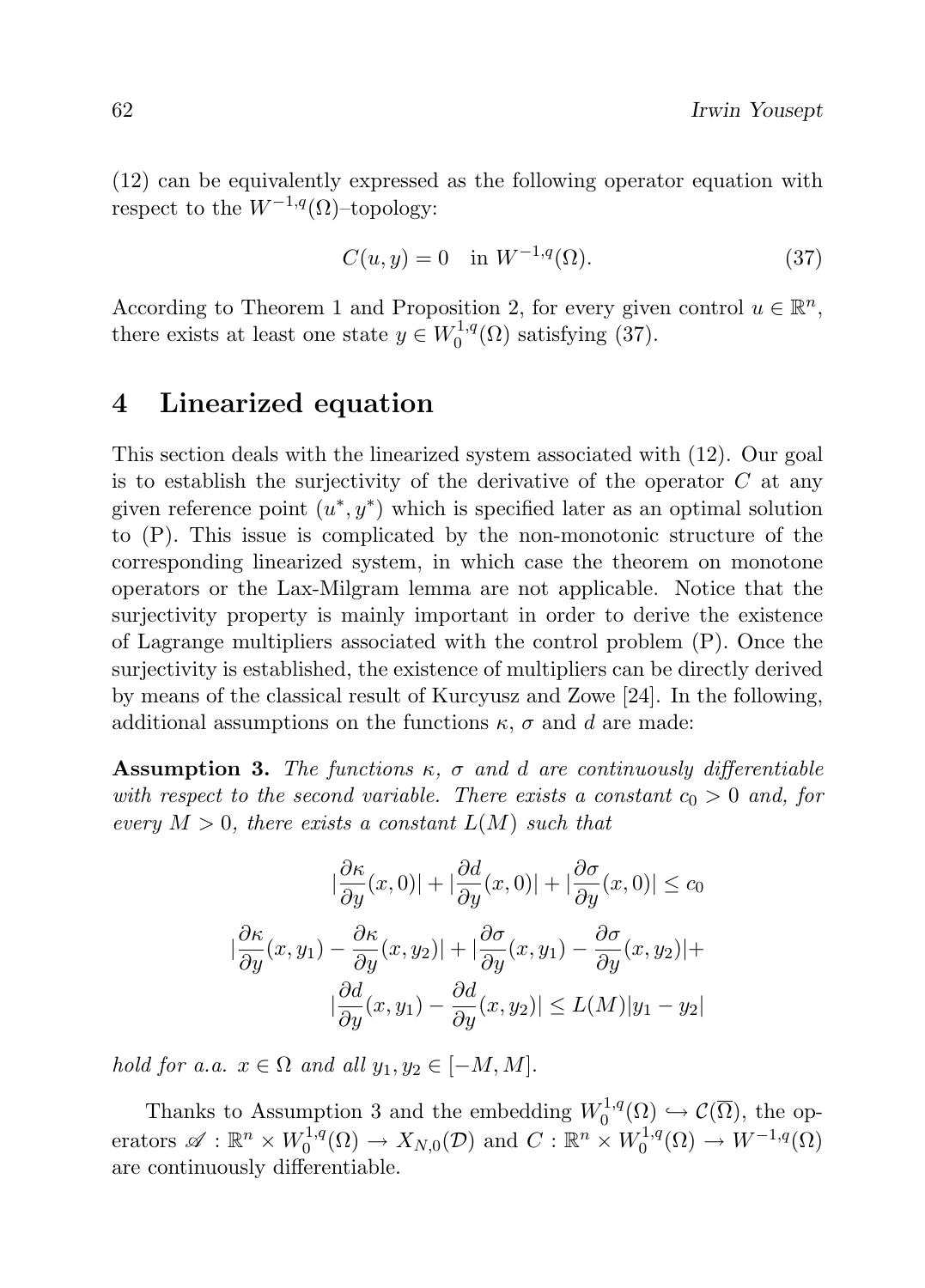$\sqrt{ }$ 

 $\begin{array}{c} \hline \end{array}$ 

In what follows, let  $(u^*, y^*) \in \mathbb{R}^n \times W_0^{1,q}$  $C_0^{1,q}(\Omega)$  be a reference point and  $A^* = \mathscr{A}(u^*, y^*) \in X_{N,0}(\mathcal{D})$ . The derivative of C at  $(u^*, y^*)$  in an arbitrary direction  $(u, y) \in \mathbb{R}^n \times W_0^{1,q}$  $\chi_0^{1,q}(\Omega)$  is given by

$$
\langle C'(u^*, y^*)(u, y), \phi \rangle_{W^{-1,q}(\Omega), W_0^{1,q'}(\Omega)} =
$$
  

$$
\int_{\Omega} \left( \kappa(x, y^*) \nabla y + \frac{\partial \kappa}{\partial y}(x, y^*) y \nabla y^* \right) \cdot \nabla \phi \, dx
$$
  

$$
+ \int_{\Omega} \frac{\partial d}{\partial y}(x, y^*) y \phi \, dx - \frac{\omega^2}{2} \int_{\Omega} \frac{\partial \sigma}{\partial y}(x, y^*) y |A^*|^2 \phi \, dx \qquad (38)
$$
  

$$
- \omega^2 \int_{\Omega} \sigma(x, y^*) \left( \mathcal{R} e A^* \cdot \mathcal{R} e \left( \mathcal{A}'(u^*, y^*)(u, y) \right) \right)
$$
  

$$
+ \Im m A^* \cdot \Im m \left( \mathcal{A}'(u^*, y^*)(u, y) \right) \phi \, dx \quad \forall \phi \in W_0^{1,q'}(\Omega),
$$

where  $\mathscr{A}'(u^*, y^*)(u, y) = A \in X_{N,0}(\mathcal{D})$  is given by the unique solution of

$$
\int_{\mathcal{D}} \left( \frac{1}{\mu} \nabla \times A \right) \cdot \left( \nabla \times \overline{\psi} \right) dx + i\omega \left( \int_{\Omega} \sigma(x, y^*) A \cdot \overline{\psi} \, dx + \int_{R} \sigma_R A \cdot \overline{\psi} \, dx \right) \n+ i\omega \int_{\Omega} \frac{\partial \sigma}{\partial y} (x, y^*) y A^* \cdot \overline{\psi} \, dx = \sum_{j=1}^n u_j \int_{R} J_j \cdot \overline{\psi} \, dx \qquad \forall \psi \in X_{N,0}(\mathcal{D}).
$$
\n(39)

Note that, for any given  $G \in W^{-1,q}(\Omega)$ ,  $C'(u^*, y^*)(u, y) = G$  corresponds to the following (strong) PDE-formulation:

$$
-\nabla \cdot \left( \kappa(\cdot, y^*) \nabla y + \frac{\partial \kappa}{\partial y}(\cdot, y^*) \quad y \nabla y^* \right) + \frac{\partial d}{\partial y}(\cdot, y^*) y - \frac{\omega^2}{2} \frac{\partial \sigma}{\partial y}(\cdot, y^*) y |A^*|^2
$$
  
=  $G + \omega \sigma(\cdot, y^*) \left( \mathcal{R}e A^* \cdot \mathcal{R}e A + \mathcal{I}m A^* \cdot \mathcal{I}m A \right) \text{in } \Omega$   
 $y = 0$  on  $\partial \Omega$ 

$$
\nabla \times (\mu^{-1} \nabla \times A) + i\omega \sigma(\cdot, y^*) A = -i\omega \frac{\partial \sigma}{\partial y} (\cdot, y^*) y A^* \quad \text{in } \Omega
$$
  

$$
\nabla \times (\mu^{-1} \nabla \times A) + i\omega \sigma_R A = \sum^n u_j J_j \quad \text{in } R
$$

$$
\nabla \times (\mu^{-1} \nabla \times A) = 0
$$
 in  $\mathcal{D} \setminus (\overline{\Omega \cup R})$ 

$$
\nabla \cdot A = 0 \qquad \text{in } \mathcal{D}
$$

$$
A \times \vec{n} = 0 \qquad \text{on } \partial \mathcal{D}
$$

  $[(\mu^{-1}\nabla \times A) \times \vec{n}]_{\partial R} = 0$  on  $\partial R$   $[(\mu^{-1}\nabla \times A) \times \vec{n}]_{\partial \Omega} = 0$  on  $\partial \Omega$ . (40)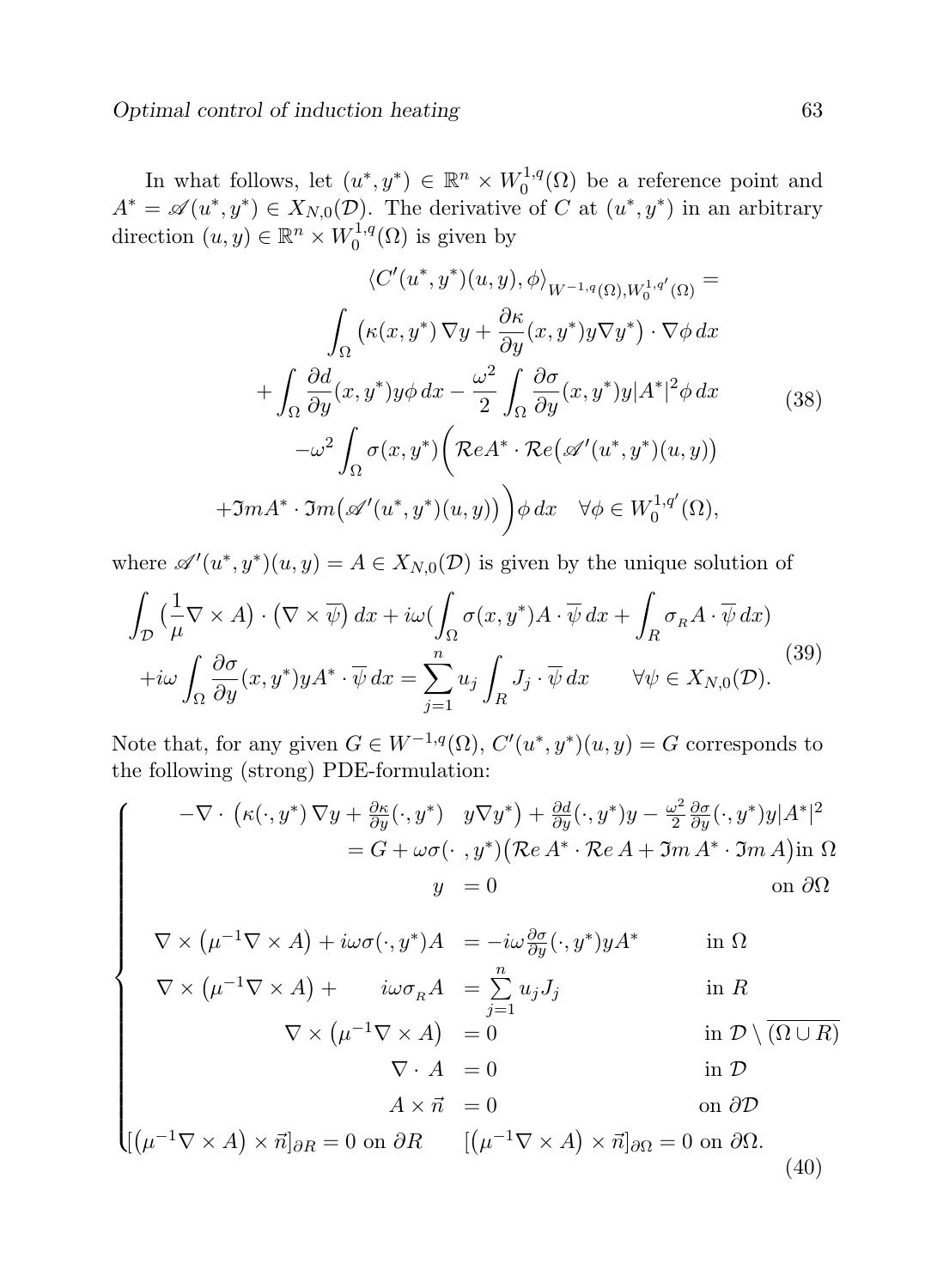Our first goal is to establish a condition such that, for every given  $G \in$  $W^{-1,q}(\Omega)$ , the operator equation

$$
\frac{\partial C}{\partial y}(u^*, y^*)y = G \quad \text{in } W^{-1,q}(\Omega)
$$
\n(41)

admits a solution  $y \in W_0^{1,q}$  $0^{1,q}(\Omega)$ . The variational form associated with (41) is given by the following linear coupled system:

$$
\int_{\Omega} \left( \kappa(x, y^*) \nabla y + \frac{\partial \kappa}{\partial y} (x, y^*) y \nabla y^* \right) \cdot \nabla \phi \, dx + \int_{\Omega} \frac{\partial d}{\partial y} (x, y^*) y \phi \, dx \n- \frac{\omega^2}{2} \int_{\Omega} \frac{\partial \sigma}{\partial y} (x, y^*) y |A^*|^2 \phi \, dx = \langle G, \phi \rangle_{W^{-1,q}(\Omega), W_0^{1,q'}(\Omega)} \quad (42) \n+ \omega^2 \int_{\Omega} \sigma(x, y^*) \left( \mathcal{R}e \, A^* \cdot \mathcal{R}e \, A + \mathfrak{Im} \, A^* \cdot \mathfrak{Im} \, A \right) \phi \, dx \n\forall \phi \in W_0^{1,q'}(\Omega)
$$

$$
\int_{\mathcal{D}} \left( \frac{1}{\mu} \nabla \times A \right) \cdot \left( \nabla \times \overline{\psi} \right) dx + i\omega \left( \int_{\Omega} \sigma(x, y^*) A \cdot \overline{\psi} \, dx + \int_{R} \sigma_R A \cdot \overline{\psi} \, dx \right)
$$
\n
$$
= -i\omega \int_{\Omega} \frac{\partial \sigma}{\partial y} (x, y^*) y A^* \cdot \overline{\psi} \, dx \quad \forall \psi \in X_{N,0}(\mathcal{D}). \tag{43}
$$

To devise the existence, we exploit first the regularity structure involved in  $(42)$ – $(43)$ . Since  $y^* \in W_0^{1,q}$  $\mathcal{O}_0^{1,q}(\Omega) \hookrightarrow \mathcal{C}(\Omega)$  holds for  $q > 3$ , Assumption 3 yields

$$
\frac{\partial \kappa}{\partial y}(\cdot, y^*) \in L^{\infty}(\Omega), \quad \frac{\partial d}{\partial y}(\cdot, y^*) \in L^{\infty}(\Omega), \quad \frac{\partial \sigma}{\partial y}(\cdot, y^*) \in L^{\infty}(\Omega). \tag{44}
$$

We now introduce the following operators:

$$
B(y^*) \qquad : W_0^{1,q}(\Omega) \to W^{-1,q}(\Omega) \langle B(y^*)v, \xi \rangle \qquad = \int_{\Omega} \kappa(x, y^*) \nabla v \cdot \nabla \xi \, dx
$$
  

$$
Q(y^*) \qquad : L^{\infty}(\Omega) \to W^{-1,q}(\Omega) \quad \langle Q(y^*)v, \xi \rangle \qquad = \int_{\Omega} \frac{\partial \kappa}{\partial y}(x, y^*)v \nabla y^* \cdot \nabla \xi \, dx
$$
  

$$
D(y^*) \qquad : L^{\infty}(\Omega) \to W^{-1,q}(\Omega) \quad \langle D(y^*)v, \xi \rangle \qquad = \int_{\Omega} \frac{\partial d}{\partial y}(x, y^*)v \xi \, dx
$$
  

$$
\mathcal{K}(y^*, A^*) \, : L^{\infty}(\Omega) \to W^{-1,q}(\Omega) \quad \langle \mathcal{K}(y^*, A^*)v, \xi \rangle = \frac{\omega^2}{2} \int_{\Omega} \frac{\partial \sigma}{\partial y}(x, y^*)v |A^*|^2 \xi \, dx.
$$
  
(45)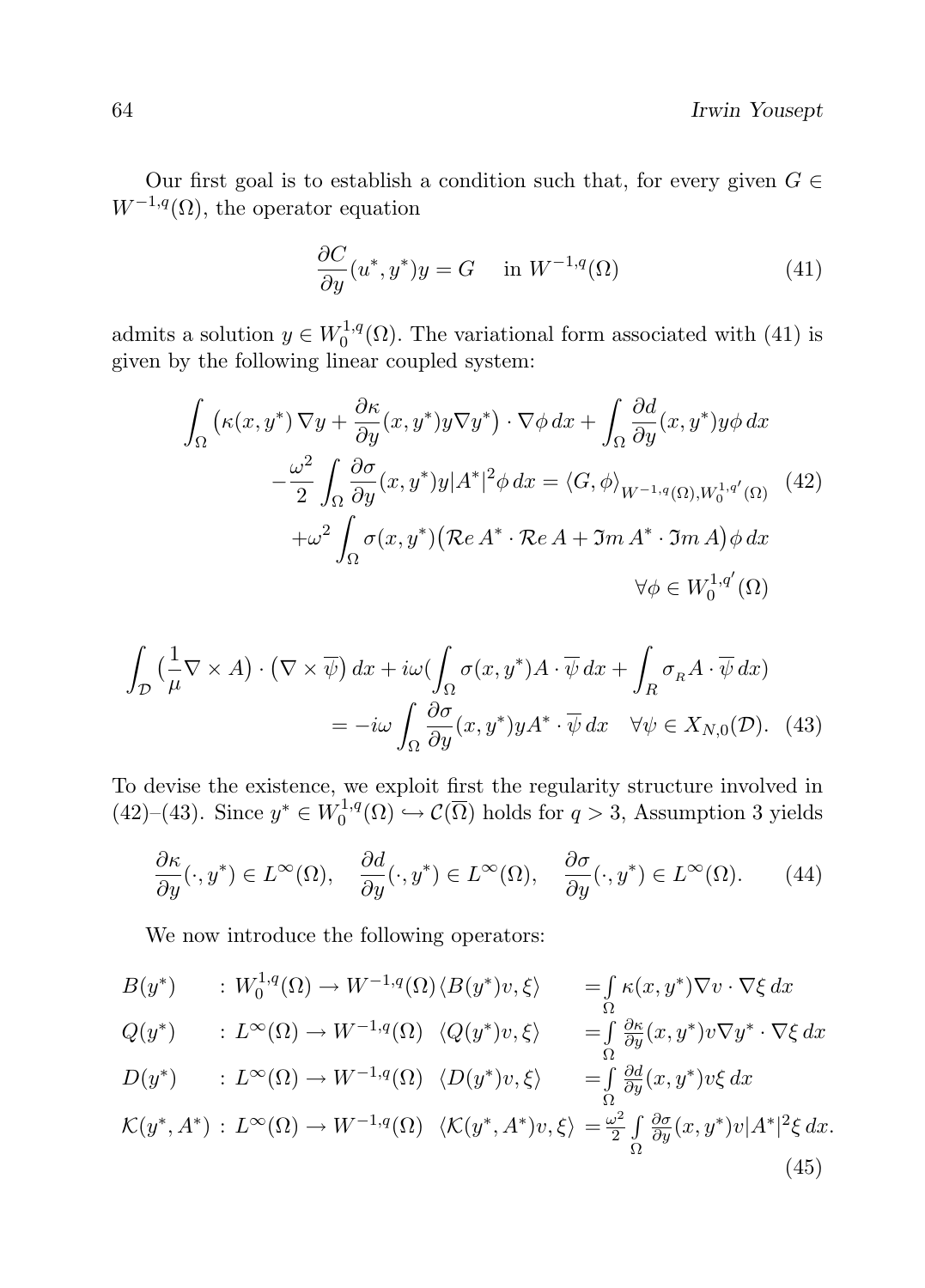Note that these operators appear in the left hand side of the variational form (42). On account of (44) as well as the regularity  $y^* \in W_0^{1,q}$  $\eta^{1,q}(\Omega)$  and  $|A^*|^2 \in L^3(\Omega)$ , they are well-defined, continuous and linear in their respective spaces.

Next, let us define the operator associated with the right hand side of (42). For this purpose, we introduce the operator  $\mathcal{R}(y^*, A^*) : L^2(\Omega) \to$  $X_{N,0}(\mathcal{D})$  associated with the variational form (43). In other words, for every  $v \in L^2(\Omega)$ ,  $\mathcal{R}(y^*, A^*)v = A \in X_{N,0}(\mathcal{D})$  is given by the unique solution of

$$
\int_{\mathcal{D}} \left( \frac{1}{\mu} \nabla \times A \right) \cdot \left( \nabla \times \overline{\psi} \right) dx + i\omega \left( \int_{\Omega} \sigma(x, y^*) A \cdot \overline{\psi} \, dx + \int_{R} \sigma_R A \cdot \overline{\psi} \, dx \right) \n= -i\omega \int_{\Omega} \frac{\partial \sigma}{\partial y} (x, y^*) \nu A^* \cdot \overline{\psi} \, dx \quad \forall \psi \in X_{N,0}(\mathcal{D}).
$$
\n(46)

Thanks to the regularity  $\frac{\partial \sigma}{\partial y}(\cdot, y^*) \in L^{\infty}(\mathcal{D})$  and the embedding  $X_{N,0}(\mathcal{D}) \hookrightarrow$  $L^6(\mathcal{D}; \mathbb{C})^3$ , the right hand side of (46) given by

$$
F_v(\psi) := -i\omega \int_{\Omega} \frac{\partial \sigma}{\partial y}(x, y^*) v A^* \cdot \overline{\psi} dx \quad \forall \psi \in X_{N,0}(\mathcal{D})
$$

is well-defined as an element of  $X_{N,0}(\mathcal{D})^*$ . As a consequence, the Lax-Milgram lemma implies that the operator  $\mathcal{R}(y^*, A^*) : L^2(\Omega) \to X_{N,0}(\mathcal{D})$  is well-defined, continuous and linear. Having established the operator  $\mathcal{R}(y^*, A^*)$ , we define the operator  $\mathcal{T}(y^*, A^*) : L^2(\Omega) \to W^{-1,q}(\Omega)$  by

$$
\langle \mathcal{T}(y^*, A^*)v, \phi \rangle := \omega^2 \int_{\Omega} \sigma(x, y^*) \big( \mathcal{R}e \, A^* \cdot \mathcal{R}e \, \big( \mathcal{R}(y^*, A^*)v \big) + \\ \mathfrak{Im} \, A^* \cdot \mathfrak{Im} \, \big( \mathcal{R}(y^*, A^*)v \big) \big) \phi \, dx \quad \forall \phi \in W_0^{1,q'}(\Omega)
$$
 (47)

Let us remark that, due to  $\sigma(\cdot, y^*) \in L^q(\Omega)$ ,  $A^* \in X_{N,0}(\mathcal{D})$ ,  $\mathcal{R}(y^*, A^*) \in$  $\mathcal{L}(L^2(\Omega), X_{N,0}(\mathcal{D}))$  and the embedding  $X_{N,0}(\mathcal{D}) \hookrightarrow L^6(\mathcal{D}; \mathbb{C})^3$ , we have

$$
\sigma(x, y^*) (\mathcal{R}e A^* \cdot \mathcal{R}e (\mathcal{R}(y^*, A^*)v) + \Im m A^* \cdot \Im m (\mathcal{R}(y^*, A^*)v)) \in L^{\frac{3q}{3+q}}(\Omega)
$$
  

$$
\forall v \in L^2(\Omega)
$$

and hence, by virtue of the embedding  $L^{\frac{3q}{3+q}}(\Omega) \hookrightarrow W^{-1,q}(\Omega)$ , the operator  $\mathcal{T}(u^*, y^*) : L^2(\Omega) \to W^{-1,q}(\Omega)$  is well-defined, linear and continuous.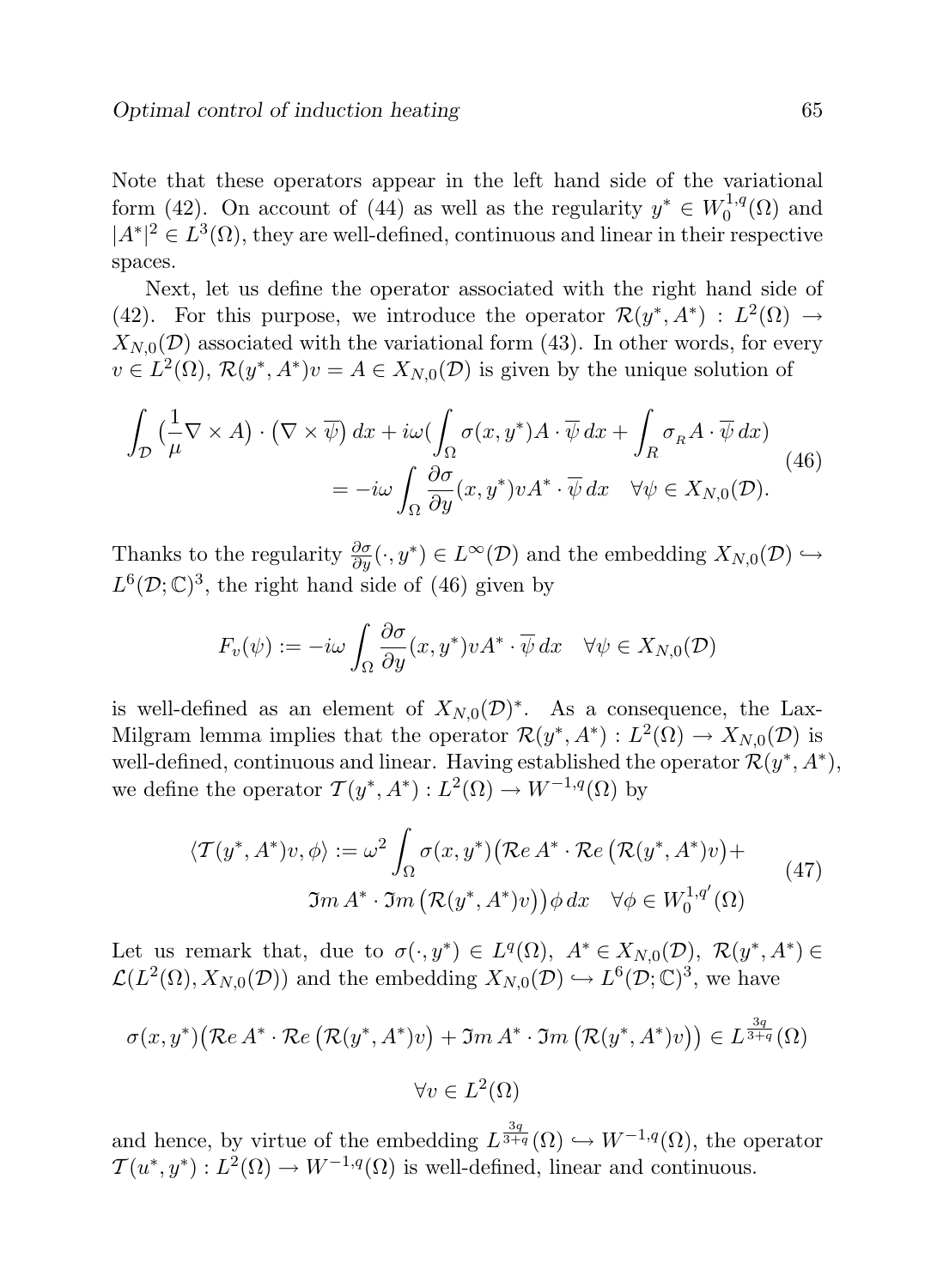Employing all the operators defined previously, (41) can be equivalently written as:

$$
\frac{\partial C}{\partial y}(u^*, y^*)y = \left(B(y^*) + \left(Q(y^*) + D(y^*) - K(y^*, A^*)\right)\right)\mathcal{I}_{\infty, q} - T(y^*, A^*)\mathcal{I}_{2,q}\right)y = G.
$$
\n(48)

In the above setting, the operators  $\mathcal{I}_{\infty,q}$  and  $\mathcal{I}_{2,q}$  denote the injections  $W_0^{1,q}$  $L^{1,q}(\Omega) \hookrightarrow L^{\infty}(\Omega)$  and  $W_0^{1,q}$  $L^1,q(\Omega) \hookrightarrow L^2(\Omega)$ , respectively.

In the proof of Theorem 1, we already mentioned that the elliptic operator  $B(y^*)$ :  $W_0^{1,q}$  $V_0^{1,q}(\Omega) \to W^{-1,q}(\Omega)$  is a topological isomorphism. Consequently, applying  $B(y^*)^{-1}$  to (48) results in

$$
B(y^*)^{-1}\frac{\partial C}{\partial y}(u^*,y^*)y = \left(I - \Psi(y^*,A^*)\right)y = B(y^*)^{-1}G \text{ in } W_0^{1,q}(\Omega) \tag{49}
$$

where  $\Psi(y^*,A^*)$  :  $W_0^{1,q}$  $V_0^{1,q}(\Omega) \to W_0^{1,q}$  $\zeta_0^{1,q}(\Omega)$  is given by

$$
\Psi(y^*, A^*) := -B(y^*)^{-1} \left( (Q(y^*) + D(y^*) - \mathcal{K}(y^*, A^*)) \mathcal{I}_{\infty, q} - \mathcal{I}(y^*, A^*) \mathcal{I}_{2,q} \right). \tag{50}
$$

This motivates the following assumption:

**Assumption 4.** Suppose that  $\lambda = 1$  is not an eigenvalue of  $\Psi(y^*, A^*)$ :  $W_0^{1,q}$  $V_0^{1,q}(\Omega) \to W_0^{1,q}$  $\mathfrak{g}^{1,q}_0(\Omega)$ .

**Theorem 2.** Let Assumptions 1, 2 and 3 be satisfied. Further, let  $(u^*, y^*) \in$  $\mathbb{R}^n \times W_0^{1,q}$  $\int_0^{1,q}(\Omega)$  and  $A^* = \mathscr{A}(u^*, y^*)$ . If Assumption 4 is satisfied, then  $\frac{\partial C}{\partial y}(u^*,y^*) : W_0^{1.q}$  $\chi_0^{1,q}(\Omega) \to W^{-1,q}(\Omega)$  is an isomorphism and consequently, for every  $G \in W^{-1,q}(\Omega)$ , the equation (41) has a solution  $(y, A) \in W_0^{1,q}$  $\chi_0^{1,q}(\Omega)$   $\times$  $X_{N,0}(\mathcal{D}).$ 

*Proof.* Since  $q > 3$ , the injections  $\mathcal{I}_{\infty,q} : W_0^{1,q}$  $\mathcal{I}_0^{1,q}(\Omega) \hookrightarrow L^{\infty}(\Omega)$  and  $\mathcal{I}_{2,q}$ :  $W_0^{1,q}$  $L^{1,q}(\Omega) \hookrightarrow L^2(\Omega)$  are compact such that  $\Psi(y^*, A^*) : W_0^{1,q}$  $W_0^{1,q}(\Omega) \to W_0^{1,q}$  $\zeta_0^{1,q}(\Omega)$ is in turn compact. Consequently, Fredholm's theorem along with Assumption 4 implies that the operator  $(I - \Psi(y^*, A^*)) : W_0^{1,q}$  $W_0^{1,q}(\Omega) \to W_0^{1,q}$  $\zeta_0^{1,q}(\Omega)$  is continuously invertible and hence the assertion immediately follows. $\Box$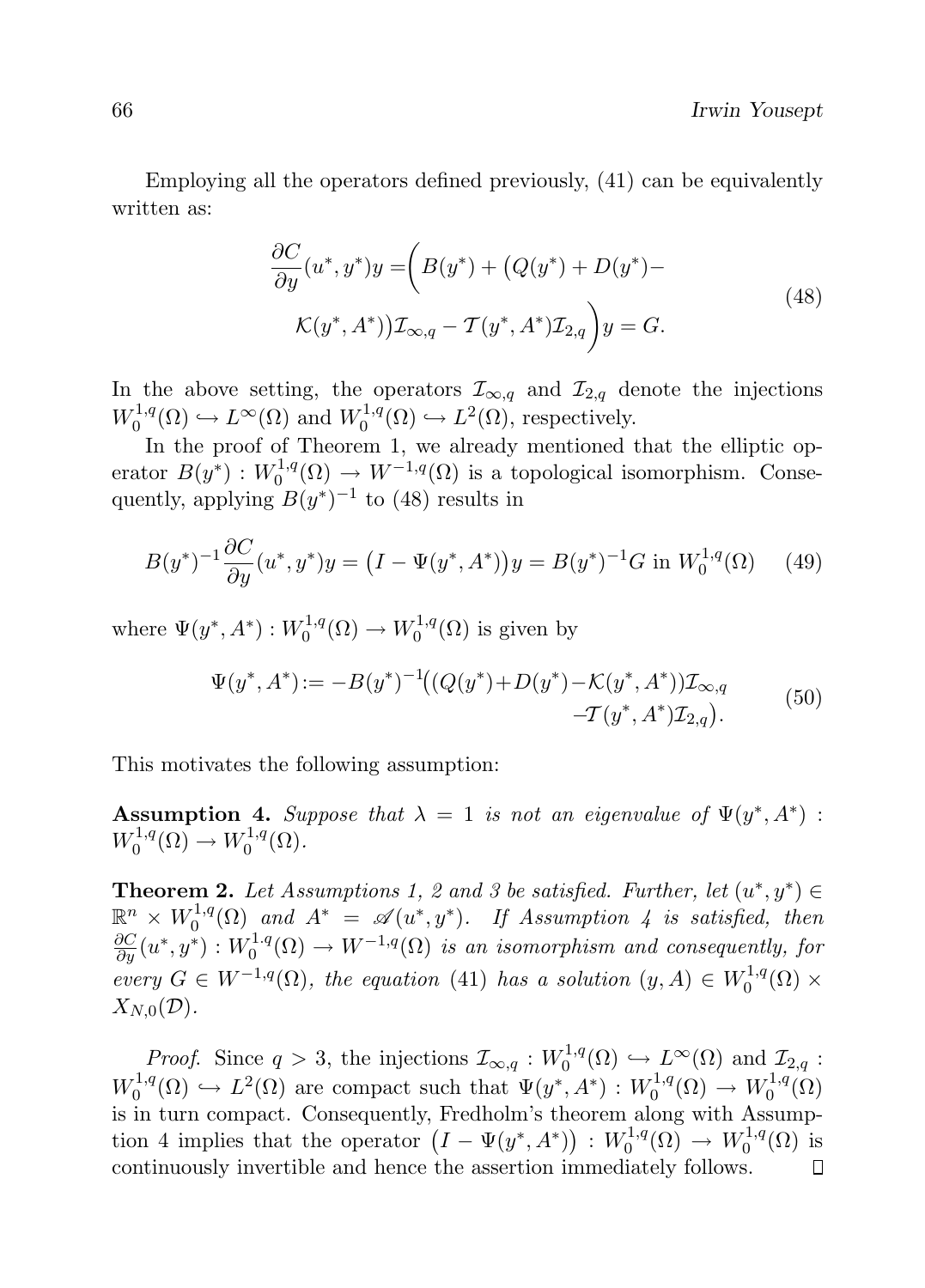**Remark 1.** The regularity  $y^* \in W_0^{1,q}$  $\int_0^{1,q}(\Omega)$  with  $q > 3$  is the key point of the whole argumentation. Without such regularity, we would not have the compactness of the operator  $\Psi(y^*,A^*)$  and the Fredholm alternative would not be applicable. Notice that, as every compact operator possesses only countably many eigenvalues, Assumption  $\lambda$  seems to be reasonable.

An immediate consequence of Theorem 2 is the following uniqueness result for solutions to the state equation (12):

**Corollary 1** (Uniqueness result for  $(12)$ ). Let Assumptions 1, 2 and 3 be satisfied and let  $u^* \in \mathbb{R}^n$ . Further, let  $y^* \in W_0^{1,q}$  $C_0^{1,q}(\Omega)$  satisfy  $C(u^*, y^*) = 0$ and  $A^* = \mathscr{A}(u^*, y^*)$ . If Assumption 4 is fulfilled, then there exists an open neighborhood  $\mathcal{B}_{u^*}$  of  $u^*$  in  $\mathbb{R}^n$  such that for every  $u \in \mathcal{B}_{u^*}$  there exists a unique  $y \in W_0^{1,q}$  $C^{1,q}(\Omega)$  satisfying  $C(u,y)=0$ . In conclusion, for every  $u \in \mathcal{B}_{u^*}$ , the state equation (12) admits a unique solution  $(y, A) \in W_0^{1,q}$  $C_0^{1,q}(\Omega)\times X_{N,0}(\mathcal{D}).$ 

*Proof.* Thanks to Theorem 2,  $\frac{\partial C}{\partial y}(u^*, y^*) : W_0^{1,q}$  $\chi_0^{1,q}(\Omega) \to W^{-1,q}(\Omega)$  is continuously invertible. Then, the assertion follows immediately from the implicit function theorem. П

In the following, we establish a fairly simple example which meets the condition that  $\lambda = 1$  is not an eigenvalue of the compact operator  $\Psi(y^*, A^*)$ :  $W_0^{1,q}$  $V_0^{1,q}(\Omega) \to W_0^{1,q}$  $\mathfrak{g}_0^{1,q}(\Omega).$ 

**Example 1.** Let Assumptions 1, 2 and 3 be satisfied and let  $(u^*, y^*) \in$  $\mathbb{R}^n\times \overset{-}{W}^{1,q}_0$  $\delta_0^{1,q}(\Omega)$ . If  $\frac{\partial \sigma}{\partial y}(\cdot,y^*) = 0$ , then  $\lambda = 1$  is not an eigenvalue of the operator  $\Psi(y^*,A^*) : W_0^{1,q}$  $V_0^{1,q}(\Omega) \to W_0^{1,q}$  $\zeta_0^{1,q}(\Omega)$ .

Proof. We justify that

$$
\left(I - \Psi(y^*, A^*)\right)y = 0 \quad \text{in } W_0^{1,q}(\Omega)
$$
\n
$$
(51)
$$

admits only the trivial solution  $y = 0$ . Let  $y \in W_0^{1,q}$  $\chi_0^{1,q}(\Omega)$  be a solution to  $(51)$ and hence, by the definition of  $\Psi(y^*, A^*)$  in (50), y satisfies

$$
(B(y^*) + (Q(y^*) + D(y^*) - \mathcal{K}(y^*, A^*))\mathcal{I}_{\infty,q} - \mathcal{T}(y^*, A^*)\mathcal{I}_{2,q})y = 0.
$$

Since  $\frac{\partial \sigma}{\partial y}(\cdot, y^*) = 0$ , if follows that  $\left(B(y^*) + Q(y^*) + D(y^*)\right)y = 0$ . Hence,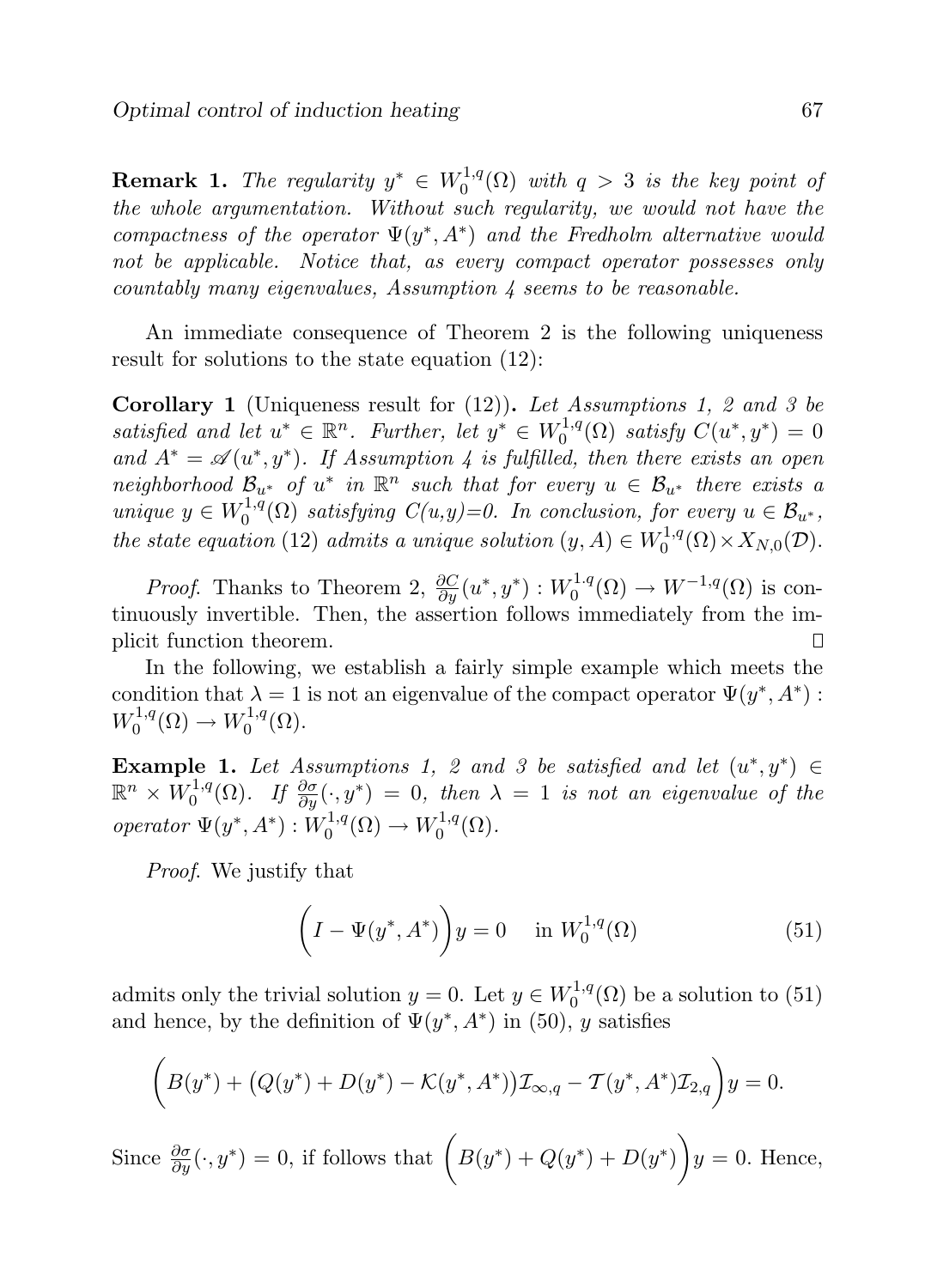according to  $(45)$ , y satisfies

$$
\int_{\Omega} \kappa(x, y^*) \nabla y \cdot \nabla \phi \, dx + \frac{\partial \kappa}{\partial y}(x, y^*) y \nabla y^* \cdot \nabla \phi \, dx +
$$
\n
$$
\int_{\Omega} \frac{\partial d}{\partial y}(x, y^*) y \phi \, dx = 0 \quad \forall \phi \in W_0^{1, q'}(\Omega). \tag{52}
$$

From the above equation, the comparison principle of Casas and Tröltzsch [8] implies that  $y = 0$ .  $\Box$ 

Let us now turn to the case where  $\lambda = 1$  is an eigenvalue of  $\Psi(y^*, A^*)$ :  $W_0^{1,q}$  $W_0^{1,q}(\Omega) \to W_0^{1,q}$  $\int_0^{1,q}(\Omega)$  which implies that  $(I - \Psi(y^*, A^*))$  is not an isomorphism. As the continuous invertibility of  $(I - \Psi(y^*, A^*))$  is not necessary for the surjectivity of  $C'(u^*, y^*)$ , we shall derive another condition ensuring that  $C'(u^*, y^*)$  is surjective. If  $\lambda = 1$  is an eigenvalue of  $\Psi(y^*, A^*) : W_0^{1,q}$  $\eta^{1,q}(\Omega) \rightarrow$  $W_0^{1,q}$  $0^{1,q}(\Omega)$ , then, by virtue of the Riesz-Schauder theorem (see e.g. [2]), the compactness of  $\Psi(y^*, A^*)$  implies that

$$
W_0^{1,q}(\Omega) = \text{ran}(I - \Psi(y^*, A^*))^l \oplus \text{ker}(I - \Psi(y^*, A^*))^l
$$
 (53)

with some  $l \in \mathbb{N}$  (Riesz-index), and the kernel ker  $(I - \Psi(y^*, A^*))^l \subset W_0^{1,q}$  $\mathfrak{c}_0^{1,q}(\Omega)$ is finite-dimensional. Next, straightforward computations yield

$$
\langle \frac{\partial C}{\partial u}(u^*, y^*)u, \phi \rangle_{W^{-1,q}(\Omega), W_0^{1,q'}(\Omega)} = -\omega^2 \int_{\Omega} \sigma(x, y^*) \left( \mathcal{R}e^{A^*} \cdot \mathcal{R}e\left(\frac{\partial \mathscr{A}}{\partial u}(u^*, y^*)u\right) \right. \\ \left. + \mathfrak{I}m A^* \cdot \mathfrak{I}m\left(\frac{\partial \mathscr{A}}{\partial u}(u^*, y^*)u\right) \right) \phi \, dx \quad \forall \phi \in W_0^{1,q'}(\Omega),
$$

where  $A^* = \mathscr{A}(u^*, y^*)$  and  $\frac{\partial \mathscr{A}}{\partial u}(u^*, y^*)u = A \in X_{N,0}(\mathcal{D})$  is given by the solution of

$$
\int_{\mathcal{D}} \left( \frac{1}{\mu} \nabla \times A \right) \cdot \left( \nabla \times \overline{\psi} \right) dx + i\omega \left( \int_{\Omega} \sigma(x, y^*) A \cdot \overline{\psi} \, dx + \int_{R} \sigma_R A \cdot \overline{\psi} \, dx \right) = \sum_{j=1}^{n} u_j \int_{R} J_j \cdot \overline{\psi} \, dx \quad \forall \psi \in X_{N,0}(\mathcal{D}).
$$
\n(54)

In view of the superposition principle, the operator  $\frac{\partial \mathscr{A}}{\partial u}(u^*, y^*)$  can be simplified by making use of the following vector fields: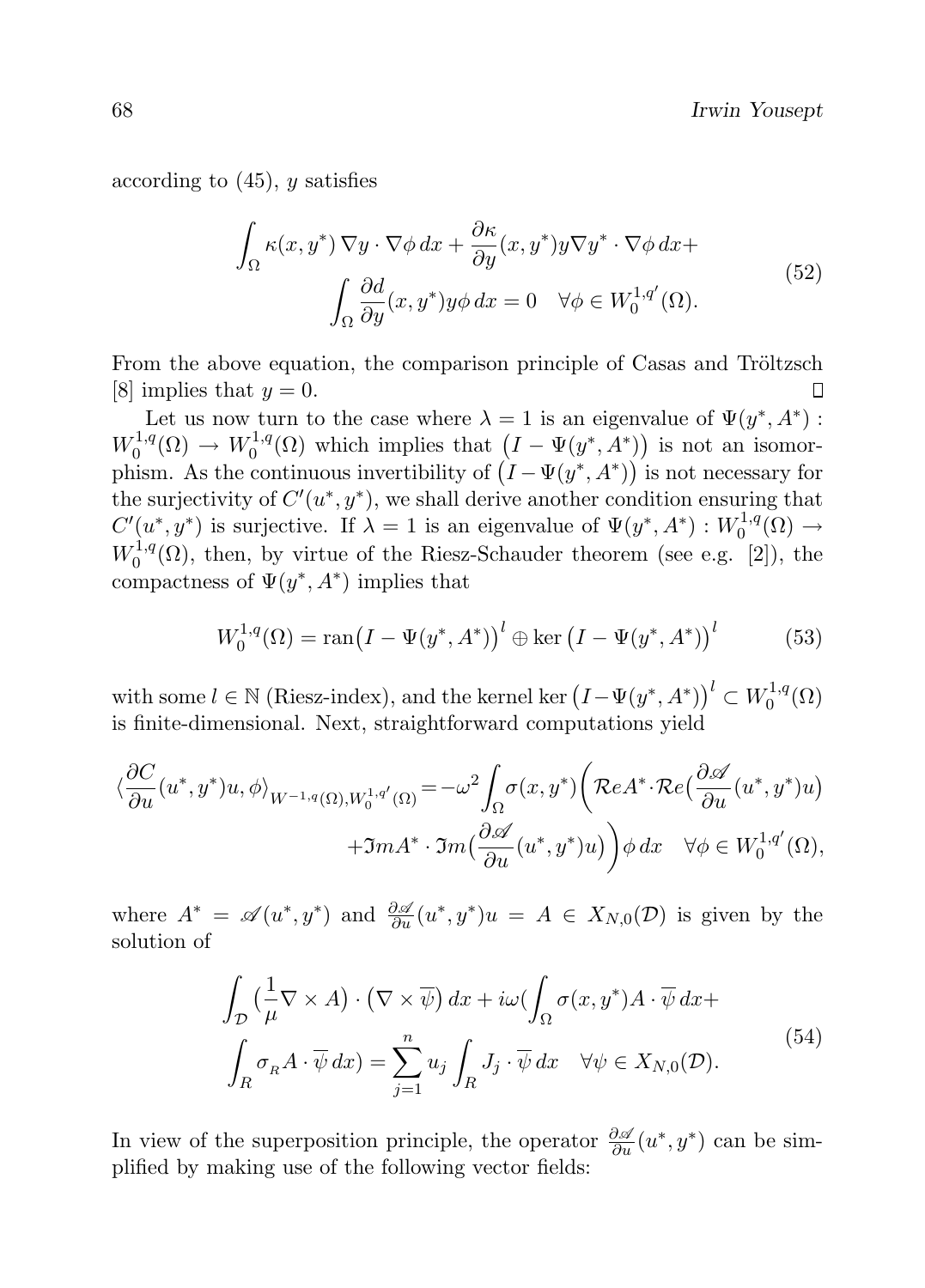**Definition 4.** For every  $j = 1, ..., n$ , let  $A_j^* \in X_{N,0}(\mathcal{D})$  be the unique solution of

$$
\int_{\mathcal{D}} \left( \frac{1}{\mu} \nabla \times A_j^* \right) \cdot \left( \nabla \times \overline{\psi} \right) dx + i\omega \left( \int_{\Omega} \sigma(x, y^*) A_j^* \cdot \overline{\psi} \, dx + \int_{R} \sigma_R A_j^* \cdot \overline{\psi} \, dx \right) = \int_{R} J_j \cdot \overline{\psi} \, dx \quad \forall \psi \in X_{N,0}(\mathcal{D}).
$$

Further, for every  $j = 1, \ldots, n$ , let  $\mathcal{N}_j^* \in W^{-1,q}(\Omega)$  be defined by

$$
\langle \mathcal{N}_j^*, \phi \rangle_{W^{1, -q}(\Omega), W_0^{1, q'}(\Omega)} = -\omega^2 \int_{\Omega} \sigma(x, y^*) (\mathcal{R}eA^* \cdot \mathcal{R}eA_j^* + \mathfrak{Im}A_j^*) \phi \, dx \quad \forall \phi \in W_0^{1, q'}(\Omega).
$$

Invoking these vector fields in (54), the superposition principle implies that

$$
\frac{\partial \mathscr{A}}{\partial u}(u^*, y^*)u = \sum_{j=1}^n u_j A_j^* \qquad \forall u \in \mathbb{R}^n.
$$
 (55)

By this formula, we can in turn express  $\frac{\partial C}{\partial u}(u^*, y^*)$  as

$$
\frac{\partial C}{\partial u}(u^*, y^*)u = \sum_{j=1}^n u_j \mathcal{N}_j^* \qquad \forall u \in \mathbb{R}^n,
$$
\n(56)

where  $\mathcal{N}_{j}^{*} \in W^{-1,q}(\Omega)$  is defined as in Definition 4.

**Assumption 5.** In the case where  $\lambda = 1$  is an eigenvalue of  $\Psi(y^*, A^*)$ :  $W_0^{1,q}$  $V_0^{1,q}(\Omega) \to W_0^{1,q}$  $\int_0^{1,q}(\Omega)$ , let  $l \geq 1$  be the Riesz-index associated with the corresponding Riesz-decomposition (53). We assume that for every  $g \in \text{ker} (I \Psi(y^*, A^*)^l$  there exists a vector  $u^{(g)} \in \mathbb{R}^n$  such that

$$
g = \sum_{j=1}^{n} u_j^{(g)} \underbrace{B(y^*)^{-1} \mathcal{N}_j^*}_{\in W_0^{1,q}(\Omega)}.
$$

**Theorem 3.** Let Assumptions 1, 2 and 3 be satisfied and let  $(u^*, y^*) \in$  $\mathbb{R}^n \times W_0^{1,q}$  $\mathcal{O}_0^{1,q}(\Omega)$ . If either Assumption 4 or Assumption 5 is satisfied, then  $C'(u^*, y^*) : \mathbb{R}^n \times W_0^{1,q}$  $v_0^{1,q}(\Omega) \to W^{-1,q}(\Omega)$  is surjective.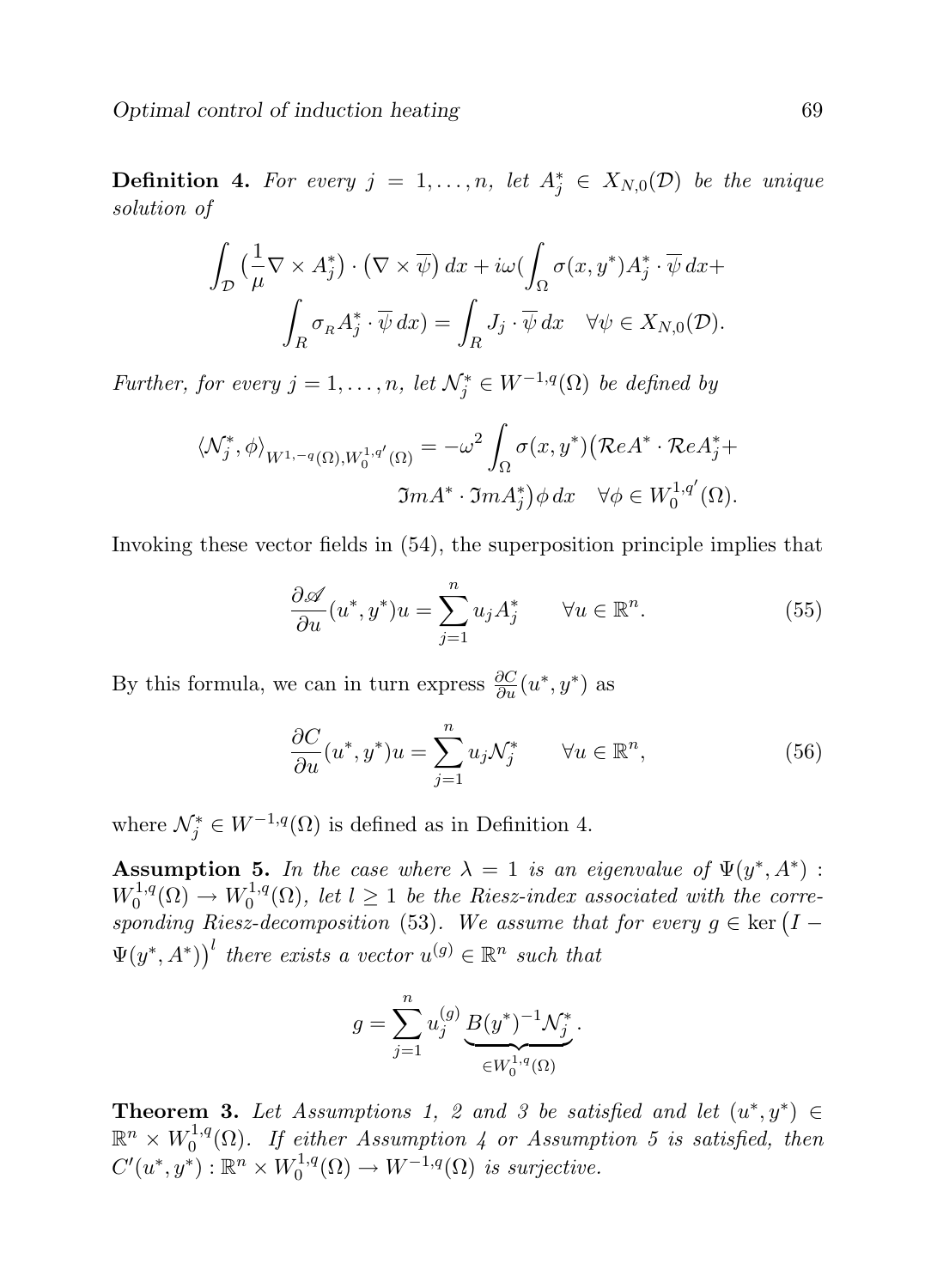Proof. We only need to show that Assumption 5 leads to the surjectivity of  $C'(u^*, y^*)$ . Let  $G \in W^{-1,q}(\Omega)$  be arbitrarily fixed. We prove that the following operator equation

$$
C'(u^*, y^*)(u, y) = \frac{\partial C}{\partial y}(u^*, y^*)y + \frac{\partial C}{\partial u}(u^*, y^*)u = G \text{ in } W^{-1,q}(\Omega) \quad (57)
$$

admits a solution  $(u, y) \in \mathbb{R}^n \times W_0^{1,q}$  $b_0^{1,q}(\Omega)$ . Applying  $B(y^*)^{-1}: W^{-1,q}(\Omega) \to$  $W_0^{1,q}$  $0^{1,q}(\Omega)$  to the above equation results in

$$
B(y^*)^{-1}\frac{\partial C}{\partial y}(u^*,y^*)y + B(y^*)^{-1}\frac{\partial C}{\partial u}(u^*,y^*)u = B(y^*)^{-1}G \text{ in } W_0^{1,q}(\Omega)
$$

which is, by  $(49)$  and  $(56)$ , equivalent to

$$
(I - \Psi(y^*, A^*))y + \sum_{j=1}^n u_j B(y^*)^{-1} \mathcal{N}_j^* = B(y^*)^{-1} G \quad \text{in } W_0^{1,q}(\Omega). \tag{58}
$$

In view of the Riesz decomposition (53), the right hand side of (58) can be uniquely decomposed into

$$
B(y^*)^{-1}G = r + g \tag{59}
$$

with  $r \in \text{ran}(I - \Psi(y^*, A^*))^l$  and  $g \in \text{ker}(I - \Psi(y^*, A^*))^l$ . On the one hand, we have  $r \in \text{ran}(I - \Psi(y^*, A^*))^l \subset \text{ran}(I - \Psi(y^*, A^*))$  and hence there exists a  $y^{(r)} \in W_0^{1,q}$  $C^{1,q}(\Omega)$  such that

$$
(I - \Psi(y^*, A^*))y^{(r)} = r.
$$
\n(60)

On the other hand, since  $g \in \text{ker} (I - \Psi(y^*, A^*))^l$ , Assumption 5 ensures the existence of a  $u^{(g)} \in \mathbb{R}^n$  such that

$$
g = \sum_{j=1}^{n} u_j^{(g)} B(y^*)^{-1} \mathcal{N}_j^*.
$$
 (61)

In conclusion,  $(58)$ – $(61)$  imply that  $(u^{(g)}, y^{(r)})$  is a solution to  $(57)$  and hence the assertion immediately follows. $\Box$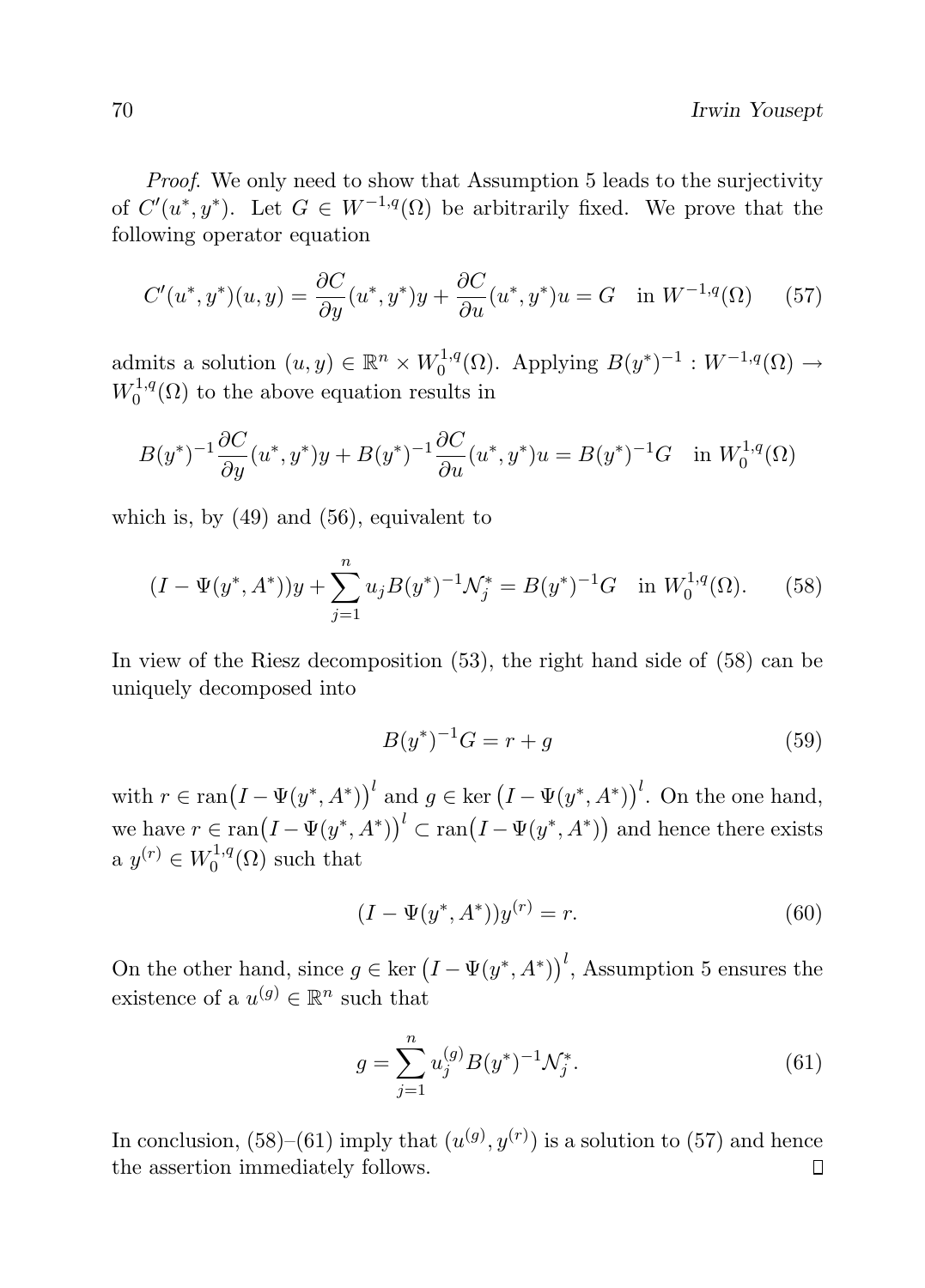## 5 Optimal control

Having established the theoretical framework for the state equation and its linearization, we now turn to the optimal control problem (P) (see p. 50). Let us first define the convex set of all points satisfying the control constraints associated with (P) by

$$
\mathcal{U}_{ad} := \{ (u, y) \in \mathbb{R}^n \times W_0^{1,q}(\Omega) \mid u_j^a \le u_j \le u_j^b \text{ for all } j = 1, ..., n \}. (62)
$$

Using this set, (P) can also be equivalently written as

$$
\begin{cases}\n\min_{(u,y)\in\mathcal{U}_{ad}} J(u,y) \\
\text{subject to } C(u,y) = 0 \text{ in } W^{-1,q}(\Omega) \\
y_a(x) \le y(x) \le y_b(x) \quad \text{for a.a. } x \in \Omega.\n\end{cases} (P)
$$

For the remainder of the presentation, a pair  $(u, y) \in \mathbb{R}^n \times W_0^{1,q}$  $\binom{1}{0}$  ( $\Omega$ ) is said to be feasible if and only if  $(u, y) \in \mathcal{U}_{ad}$  and it satisfies the equality constraint  $C(u, y) = 0$  in  $W^{-1,q}(\Omega)$  as well as the inequality constraints  $y_a(x) \leq y(x) \leq$  $y_b(x)$  for a.a.  $x \in \Omega$ . The set of all feasible pairs associated with (P) is then given by

$$
U := \{(u, y) \in \mathcal{U}_{ad} \mid C(u, y) = 0 \text{ and } y_a(x) \le y(x) \le y_b(x) \text{ for a.a. } x \in \Omega \}.
$$

By classical arguments (cf. [23]), (P) admits a solution if  $U \neq \emptyset$ . We summarize the existence result in the following theorem:

Theorem 4. Let Assumptions 1 and 2 be satisfied. Further, suppose that  $U \neq \emptyset$ . Then, (P) admits a solution  $(u^*, y^*) \in \mathbb{R}^n \times W_0^{1,q}$  $\mathcal{O}^{1,q}(\Omega).$ 

Notice that the solution to (P) is not necessarily unique due to the nonlinearities involved in the state equation. We therefore concentrate in our analysis on local solutions in the following sense: A feasible pair  $(u^*, y^*)$  is called a local solution to  $(P)$  if there exists some  $r > 0$  such that

$$
J(u^*, y^*) \le J(u, y)
$$

for all feasible pairs  $(u, y)$  satisfying  $|u - u^*| \leq r$  and  $||y - y^*||_{W_0^{1,q}(\Omega)} \leq r$ . Next, by  $\mathcal{M}(\overline{\Omega})$ , we denote the space of all regular Borel measures on the compact set  $\Omega$ . According to the Riesz-Radon theorem, the space  $\mathcal{M}(\Omega)$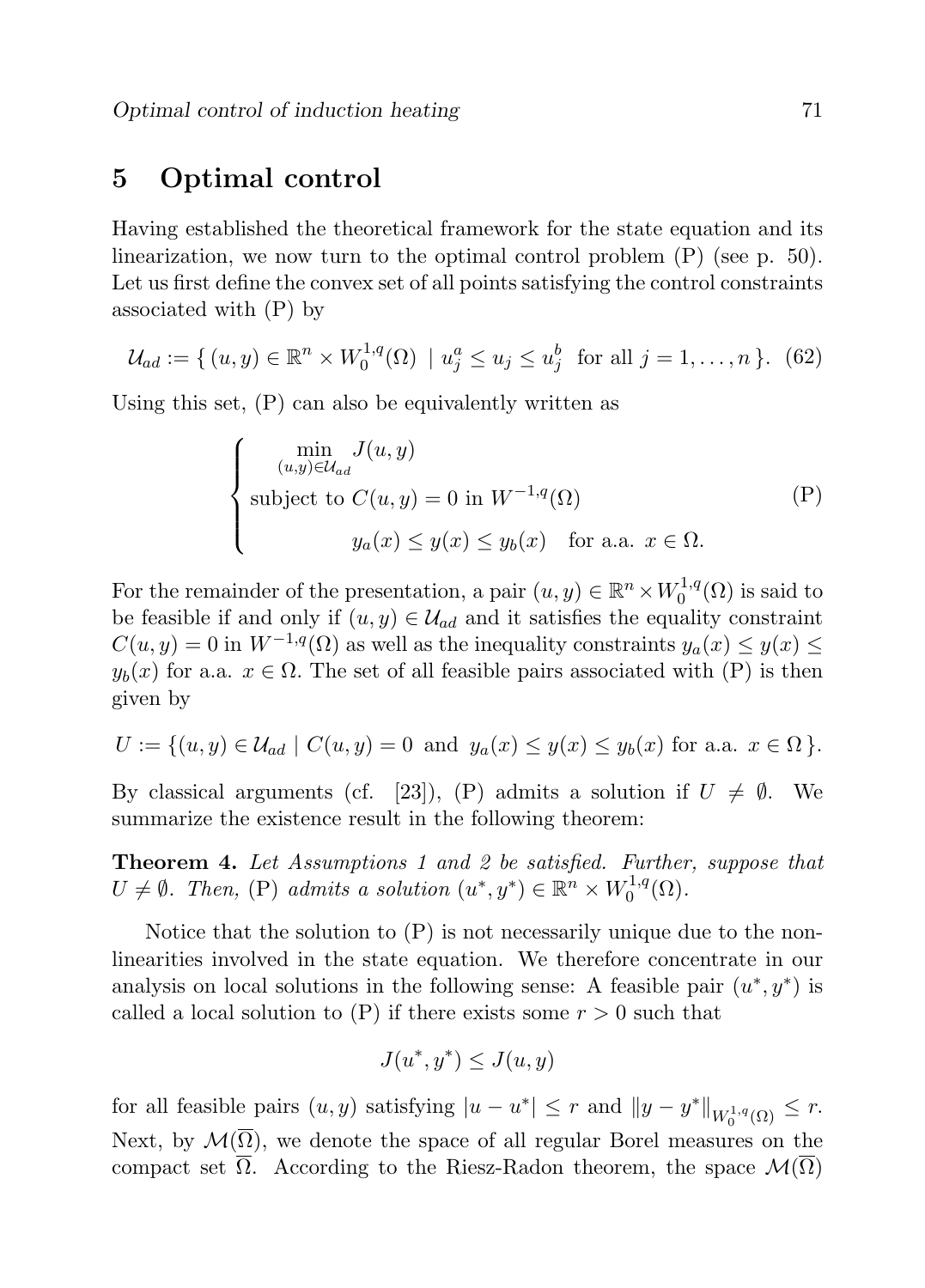can be isometrically identified with the dual space  $\mathcal{C}(\overline{\Omega})^*$  with respect to the duality pairing

$$
\langle \mu, \eta \rangle_{\mathcal{C}(\overline{\Omega})^*, \mathcal{C}(\overline{\Omega})} := \int_{\overline{\Omega}} \eta \, d\mu, \quad \eta \in \mathcal{C}(\overline{\Omega}), \, \mu \in \mathcal{M}(\overline{\Omega}).
$$

Now we are about to derive the first-order necessary optimality conditions of (P). Let us now introduce the notion of the Lagrange functional associated with (P).

Definition 5 (Lagrange functional). The Lagrange functional associated with  $(P) \mathscr{L} : \mathbb{R}^n \times W_0^{1,q}$  $W_0^{1,q}(\Omega)\times W_0^{1,q'}$  $\chi_0^{1,q'}(\Omega) \times \mathcal{M}(\overline{\Omega}) \times \mathcal{M}(\overline{\Omega}) \to \mathbb{R}$  is defined by

$$
\mathscr{L}(u, y, \varphi, \mu_a, \mu_b) := J(u, y) - \langle C(u, y), \varphi \rangle_{W^{-1,q}(\Omega), W_0^{1,q'}(\Omega)} + \int_{\overline{\Omega}} (y_a - y) d\mu_a + \int_{\overline{\Omega}} (y - y_b) d\mu_b.
$$

**Definition 6.** Let  $(u^*, y^*)$  be a local solution to  $(P)$ . We say  $(\mu_a, \mu_b) \in$  $\mathcal{M}(\overline{\Omega}) \times \mathcal{M}(\overline{\Omega})$  and  $\varphi \in W_0^{1,q'}$  $\mathcal{O}_0^{1,q}\left(\Omega\right)$  a pair of Lagrange multipliers and an adjoint state associated with the local solution  $(u^*, y^*)$  if and only if

$$
\frac{\partial \mathcal{L}}{\partial(u,y)}(u^*,y^*,\varphi,\mu_a,\mu_b)(u-u^*,y-y^*) \ge 0 \quad \forall (u,y) \in \mathcal{U}_{ad} \tag{63}
$$

$$
\mu_a, \mu_b \ge 0
$$
\n
$$
\int_{\overline{\Omega}} (y_a - y^*) d\mu_a = \int_{\overline{\Omega}} (y^* - y_b) d\mu_b = 0.
$$
\n(64)

Note that if  $\mu \in \mathcal{M}(\overline{\Omega})$ , then we write

$$
\mu \ge 0 \Leftrightarrow \int_{\overline{\Omega}} y \, d\mu \ge 0 \quad \forall y \in \{ y \in \mathcal{C}(\overline{\Omega}) \mid y(x) \ge 0 \,\,\forall x \in \overline{\Omega} \}.
$$

We observe that the adjoint state  $\varphi$  belongs only to  $W_0^{1,q'}$  $\chi_0^{1,q'}(\Omega)$  with  $1 \le q' <$ 3  $\frac{3}{2}$  since  $q > 3$ . Such weak regularity is typical when dealing with stateconstrained optimal control problems (cf. Casas [7]).

**Definition 7** (Constraint qualification). We say that  $(u^*, y^*) \in \mathcal{U}_{ad}$  satisfies the constraint qualification if there exists  $(\tilde{u}, \tilde{y}) \in \mathcal{U}_{ad}$  and some constant  $\rho > 0$  such that

$$
C'(u^*, y^*)(\tilde{u}, \tilde{y}) = 0 \quad \text{in } W^{-1,q}(\Omega) \quad y_a(x) + \rho \le \tilde{y}(x) \le y_b(x) - \rho \quad \forall x \in \overline{\Omega}.
$$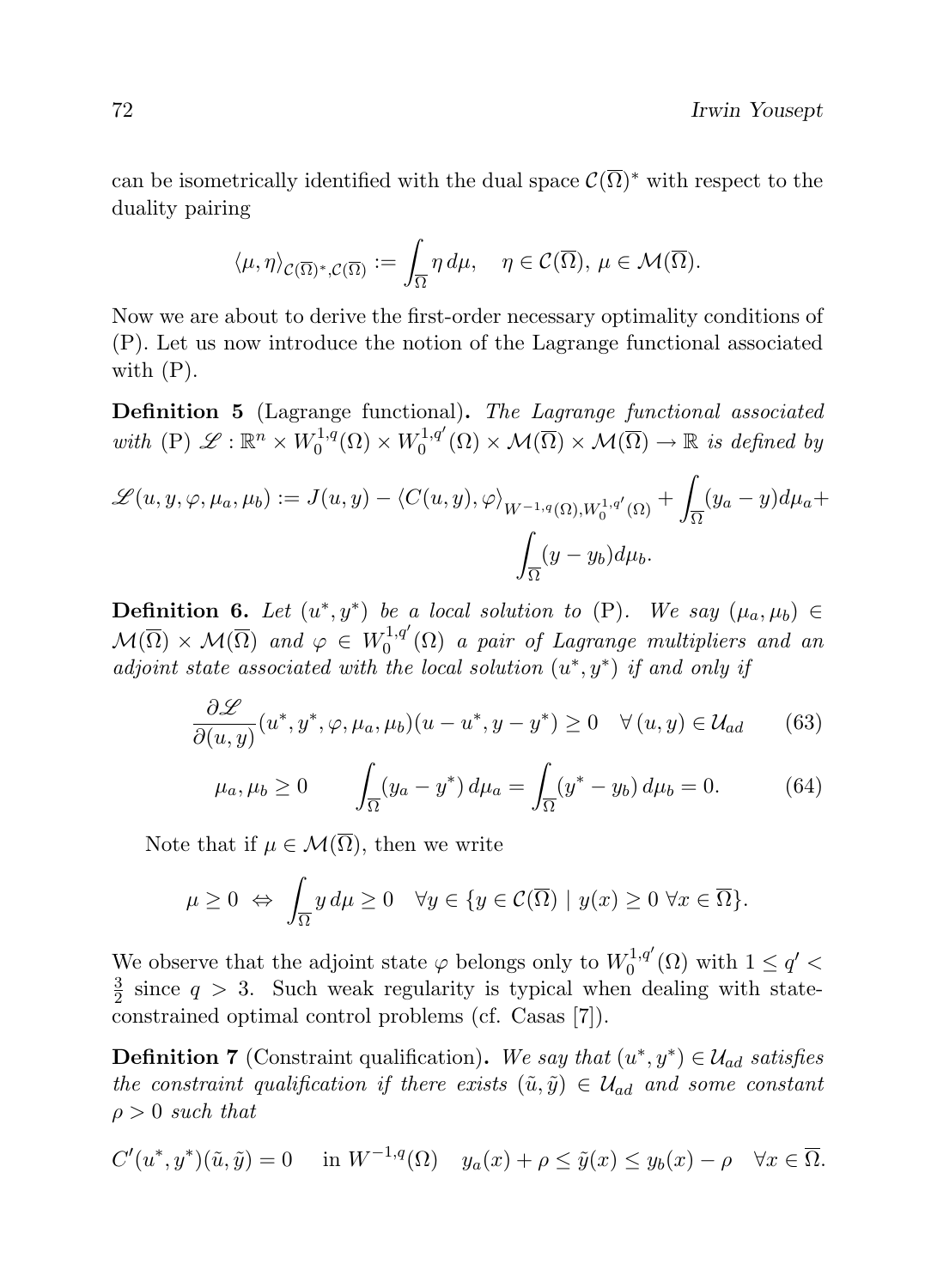**Theorem 5.** Let Assumptions 1, 2 and 3 be satisfied. Further, let  $(u^*, y^*)$  be a local solution to (P) and  $A^* = \mathscr{A}(u^*, y^*)$ . Suppose that  $(u^*, y^*)$  satisfies the constraint qualification in the sense of Definition 7 and either Assumption 4 or Assumption 5 is satisfied. Then, there exist  $\varphi \in W_0^{1,q'}$  $C_0^{1,q}(\Omega)$  and  $(\mu_a, \mu_b) \in$  $\mathcal{M}(\overline{\Omega}) \times \mathcal{M}(\overline{\Omega})$  such that

$$
\begin{cases}\n-\nabla \cdot (\kappa(\cdot, y^*) \nabla \varphi) + \frac{\partial \kappa}{\partial y}(\cdot, y^*) \nabla y^* \cdot \nabla \varphi + \frac{\partial d}{\partial y}(\cdot, y^*) \varphi - \mathcal{T}(u^*, y^*)^* \varphi \\
-\frac{\omega^2}{2} \frac{\partial \sigma}{\partial y}(\cdot, y^*) |A^*|^2 \varphi = y^* - y_d + \alpha(-\Delta y^* + \nabla \cdot z_d) + \\
+(\mu_b - \mu_a)_{|\Omega} \quad in \ \Omega \\
\varphi = (\mu_b - \mu_a)_{|\partial\Omega} + \alpha z_d \cdot \vec{n} \quad on \ \partial\Omega\n\end{cases}
$$

 $\varphi = (\mu_b - \mu_a)_{|\partial\Omega} + \alpha z_d \cdot \vec{n}$  on  $\partial\Omega$ 

$$
\mu_a, \mu_b \ge 0
$$
\n
$$
\int_{\overline{\Omega}} (y_a - y^*) d\mu_a = \int_{\overline{\Omega}} (y^* - y_b) d\mu_b = 0
$$
\n(66)

$$
u^* = \mathbb{P}_{[u^a, u^b]} \left(\frac{1}{\beta} t^*(\varphi)\right) \tag{67}
$$

$$
t^*(\varphi)_j = \langle \mathcal{N}_j^*, \varphi \rangle_{W^{-1,q}(\Omega), W_0^{1,q'}(\Omega)} \quad j = 1, \dots, n,
$$
\n(68)

where  $\mathbb{P}_{[u^a, u^b]}$  in (67) denotes the projection from  $\mathbb{R}^n$  onto  $[u_1^a, u_1^b] \times \ldots \times$  $[u_n^a, u_n^b]$ . Further, for  $j = 1, \ldots, n$ ,  $\mathcal{N}_j^* \in W^{-1,q}(\Omega)$  is defined as in Definition 4.

*Proof.* Either Assumption 4 or Assumption 5 implies that  $C'(u^*, y^*)$ :  $\mathbb{R}^n \times W_0^{1,q}$  $v_0^{1,q}(\Omega) \to W^{-1,q}(\Omega)$  is surjective. This fact together with the constraint qualification guarantees the existence of Lagrange multipliers  $(\mu_a, \mu_b)$  $\overline{\Theta} \in \mathcal{M}(\overline{\Omega}) \times \mathcal{M}(\overline{\Omega})$  and an adjoint state  $\varphi \in W_0^{1,q'}$  $\int_0^{1,q}$  ( $\Omega$ ) in the sense of Definition 6 (see Kurcyusz and Zowe  $[24]$  or Tröltzsch  $[23, p. 251]$ ). We demonstrate that  $(63)$ – $(64)$  imply  $(65)$ – $(67)$ . First, by virtue of  $(62)$ ,  $(63)$  implies that

$$
0 = \frac{\partial \mathcal{L}}{\partial y}(u^*, y^*, \varphi, \mu_a, \mu_b)y = \int_{\Omega} (y^* - y_d)y \, dx + \alpha \int_{\Omega} (\nabla y^* - z_d) \cdot \nabla y \, dx - \langle \frac{\partial C}{\partial y}(u^*, y^*)y, \varphi \rangle + \langle \mu_b - \mu_a, y \rangle_{\mathcal{C}^*(\overline{\Omega}), \mathcal{C}(\overline{\Omega})}
$$
(69)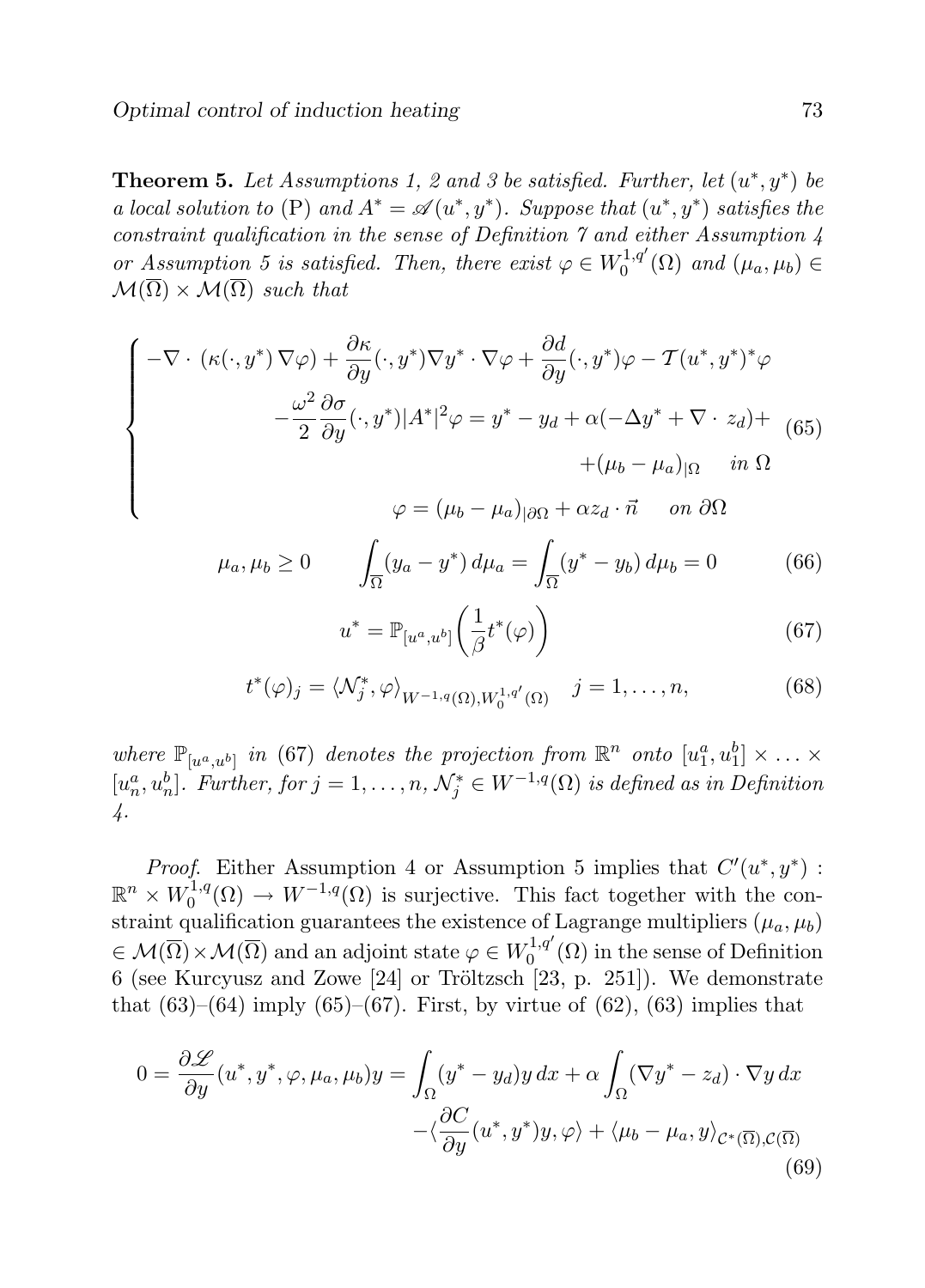for all  $y \in W_0^{1,q}$  $_{0}^{1,q}(\Omega)$ . We recall from (38) that

$$
\langle \frac{\partial C}{\partial y}(u^*, y^*)y, \varphi \rangle = \int_{\Omega} \left( \kappa(x, y^*) \nabla y + \frac{\partial \kappa}{\partial y}(x, y^*)y \nabla y^* \right) \cdot \nabla \varphi \, dx +
$$

$$
\int_{\Omega} \frac{\partial d}{\partial y}(x, y^*)y \varphi \, dx - \omega^2 \int_{\Omega} \sigma(x, y^*) \left( \mathcal{R}e A^* \cdot \mathcal{R}e \left( \frac{\partial \mathcal{A}}{\partial y}(u^*, y^*)y \right) +
$$

$$
\Im m A^* \cdot \Im m \left( \frac{\partial \mathcal{A}}{\partial y}(u^*, y^*)y \right) \right) \varphi \, dx
$$

$$
- \frac{\omega^2}{2} \int_{\Omega} \frac{\partial \sigma}{\partial y}(x, y^*)y |A^*|^2 \varphi \, dx \qquad \forall y \in W_0^{1,q}(\Omega),
$$
 (70)

where  $\frac{\partial \mathscr{A}}{\partial y}(u^*, y^*)y = A \in X_{N,0}(\mathcal{D})$  is given by the solution of

$$
\int_{\mathcal{D}} \left( \frac{1}{\mu} \nabla \times A \right) \cdot \left( \nabla \times \overline{\psi} \right) dx + i\omega \left( \int_{\Omega} \sigma(x, y^*) A \cdot \overline{\psi} \, dx + \int_{R} \sigma_R A \cdot \overline{\psi} \, dx \right) =
$$

$$
-i\omega \int_{\Omega} \frac{\partial \sigma}{\partial y} (x, y^*) y A^* \cdot \overline{\psi} \, dx \quad \forall \psi \in X_{N,0}(\mathcal{D}).
$$

$$
(71)
$$

Using the operator  $\mathcal{T}(u^*, y^*) : L^2(\Omega) \to W^{-1,q}(\Omega)$  defined in (47) on p. 65, we observe that (70) can be expressed as follows:

$$
\langle \frac{\partial C}{\partial y}(u^*, y^*)y, \varphi \rangle = \int_{\Omega} \left( \kappa(x, y^*) \nabla y + \frac{\partial \kappa}{\partial y}(x, y^*)y \nabla y^* \right) \cdot \nabla \varphi \, dx +
$$

$$
\int_{\Omega} \frac{\partial d}{\partial y}(x, y^*)y \varphi \, dx
$$

$$
- \langle \mathcal{T}(u^*, y^*)y, \varphi \rangle_{W^{-1,q}(\Omega), W_0^{1,q'}(\Omega)} - \frac{\omega^2}{2} \int_{\Omega} \frac{\partial \sigma}{\partial y}(x, y^*)y |A^*|^2 \varphi \, dx \qquad (72)
$$

$$
= (y, \mathcal{T}(u^*, y^*)^* \varphi)_{L^2(\Omega)} \qquad \forall y \in W_0^{1,q}(\Omega).
$$

Setting (72) in (69) yields

$$
\int_{\Omega} \left( \kappa(x, y^*) \nabla \varphi \cdot \nabla y \, dx + \int_{\Omega} \frac{\partial \kappa}{\partial y} (x, y^*) \nabla \varphi \cdot \nabla y^* y \, dx + \int_{\Omega} \frac{\partial d}{\partial y} (x, y^*) \varphi y \, dx - \int_{\Omega} \mathcal{T} (u^*, y^*)^* \varphi y \, dx - \frac{\omega^2}{2} \int_{\Omega} \frac{\partial \sigma}{\partial y} (x, y^*) |A^*|^2 \varphi y \, dx = \int_{\Omega} (y^* - y_d) y \, dx + \alpha \int_{\Omega} (\nabla y^* - z_d) \cdot \nabla y \, dx + \langle \mu_b - \mu_a, y \rangle_{C^* \left( \overline{\Omega} \right), C \left( \overline{\Omega} \right)} \quad \forall y \in W_0^{1,q}(\Omega).
$$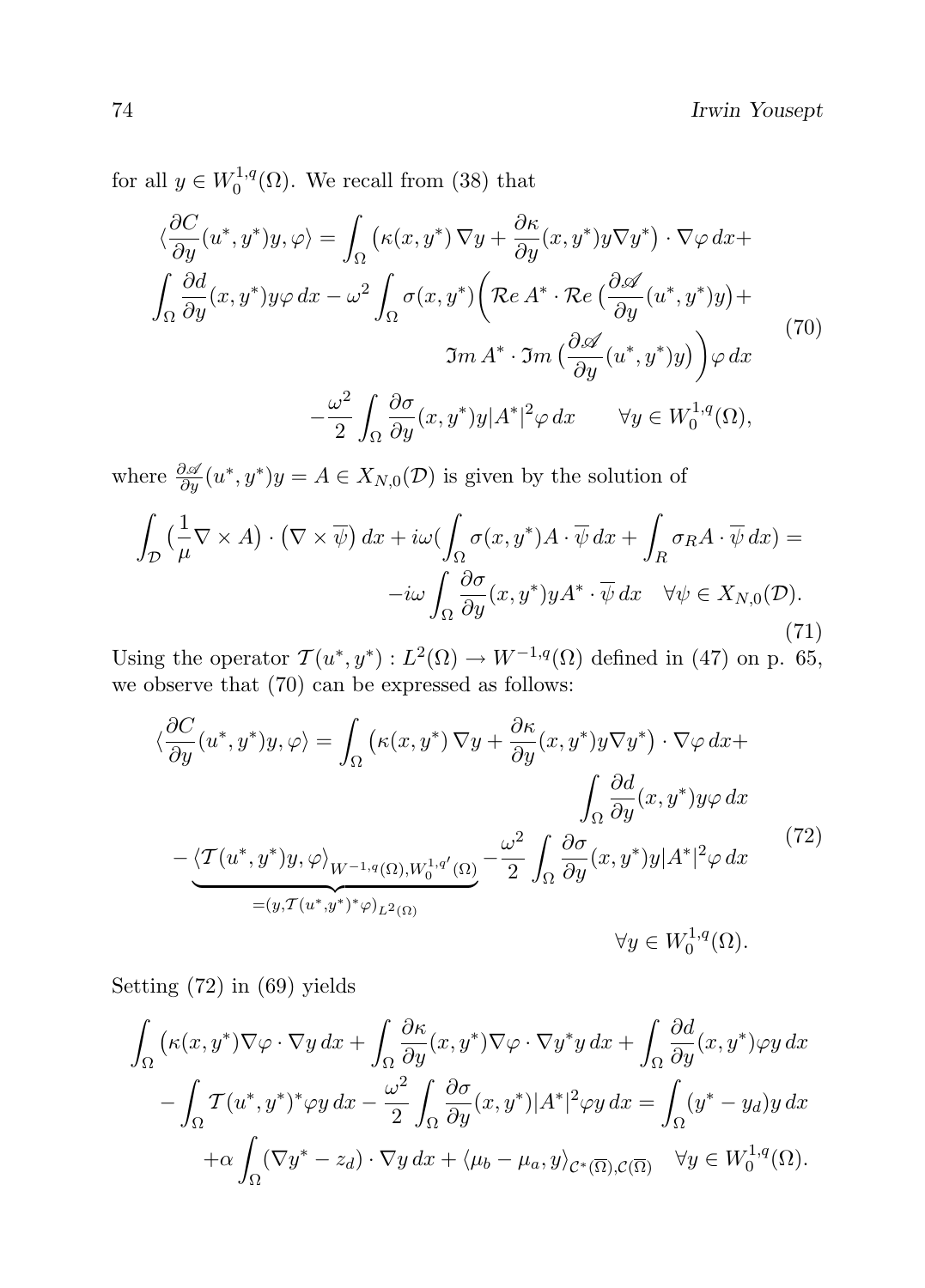The above variational form is exactly the weak formulation for (65).

To demonstrate the projection formula  $(67)$ , we note that  $(62)$  yields

$$
0 \leq \frac{\partial \mathcal{L}}{\partial u}(u^*, y^*, \varphi, \mu_a, \mu_b)(u - u^*)
$$
  
=  $\beta(u^*, u - u^*)_{\mathbb{R}^n} - \langle \frac{\partial C}{\partial u}(u^*, y^*)(u - u^*), \varphi \rangle \quad \forall u \in [u_1^a, u_1^b] \times \dots \times [u_n^a, u_n^b].$  (73)

We recall from (56) that  $\frac{\partial C}{\partial u}(u^*, y^*)(u - u^*) = \sum_{j=1}^n (u_j - u_j^*)\mathcal{N}_j^*$  where  $\mathcal{N}_j^* \in W^{-1,q}(\Omega)$  is as defined in Definition 4. Using this identity in (73) results in

$$
(-t^*(\varphi) + \beta u^*, u - u^*)_{\mathbb{R}^n} \ge 0 \quad \forall u \in [u_1^a, u_1^b] \times \ldots \times [u_n^a, u_n^b], \tag{74}
$$

where  $t^*(\varphi) \in \mathbb{R}^n$  as in (68). By classical arguments, cf. [23], a componentwise evaluation of (74) yields the desired projection formula (67). Ο

# References

- [1] J. J. Alibert and J. P. Raymond. Boundary control of semilinear elliptic equations with discontinuous leading coefficients and unbounded controls. Numer. Funct. Anal. and Optimization, 3&4:235–250, 1997.
- [2] H. W. Alt. Lineare Funktionalanalysis. Springer-Verlag, Berlin, 2006.
- [3] C. Amrouche, C. Bernardi, M. Dauge, and V. Girault. Vector potentials in three-dimensional non-smooth domains. Mathematical Methods in the Applied Sciences, 21:823–864, June 1998.
- [4] O. Bodart, A.V. Boureau, and R. Touzani. Numerical investigation of optimal control of induction heating processes. Applied Mathematical  $Modelling, 25(8):697 - 712, 2001.$
- [5] A. Bossavit. Computational electromagnetism. Academic Press Inc., San Diego, CA, 1998.
- [6] A. Bossavit and J.-F. Rodrigues. On the electromagnetic induction heating problem in bounded domains. Adv. Math. Sci. Appl., 4:79–92, 1994.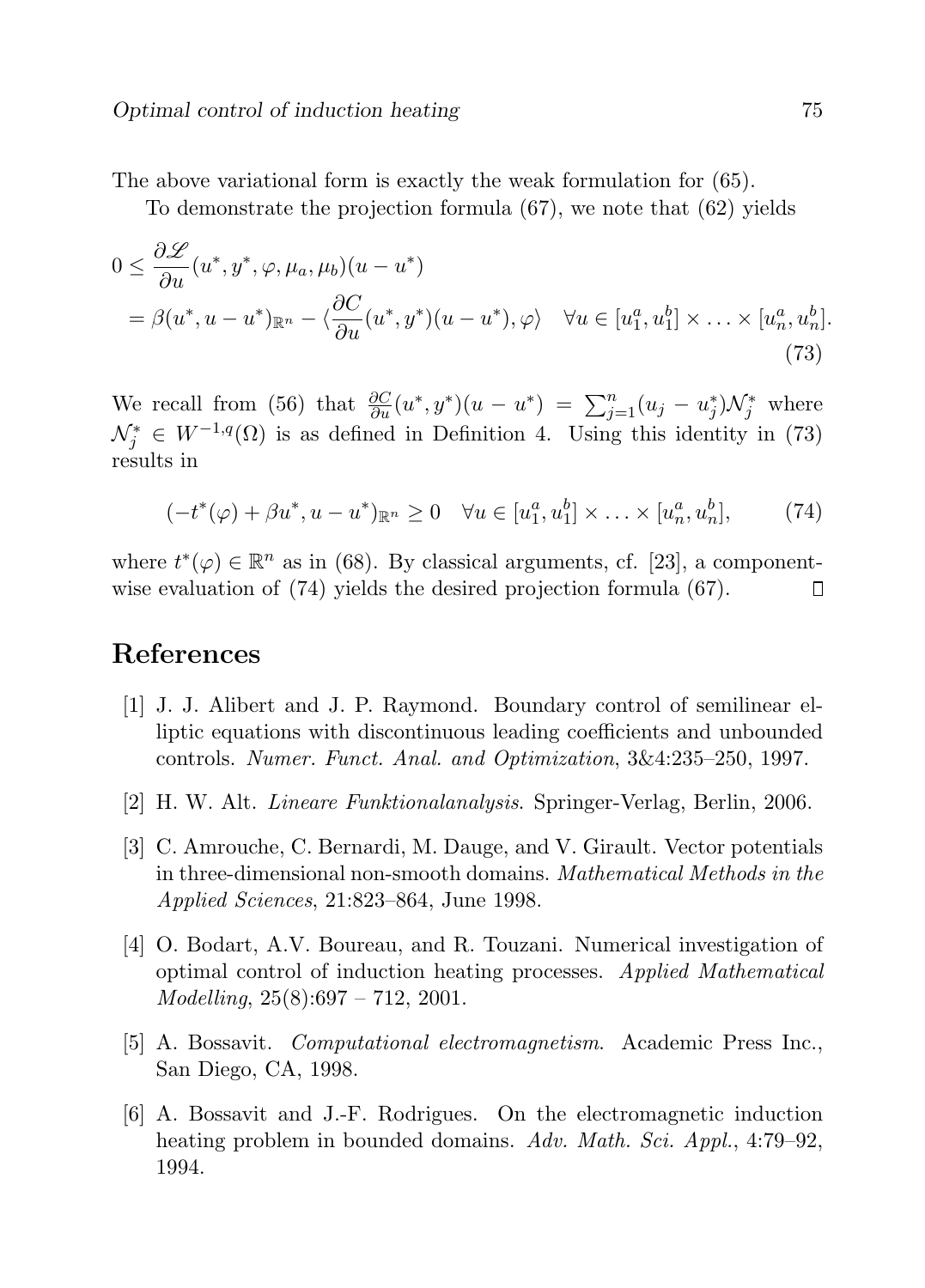- [7] E. Casas. Control of an elliptic problem with pointwise state constraints. SIAM J. Control and Optimization, 4:1309–1322, 1986.
- [8] E. Casas and F. Tröltzsch. First- and second-order optimality conditions for a class of optimal control problems with quasilinear elliptic equations. SIAM J. Control and Optimization, 48:688–718, 2009.
- [9] S. Clain and R. Touzani. A two-dimensional stationary induction heating problem. Mathematical Methods in the Applied Sciences, 20:759– 766, 1997.
- [10] E. J. Davies. Conduction and Induction Heating. Peter Peregrinus Ltd, London, 1990.
- [11] P.-E. Druet, O. Klein, Sprekels J., F. Tröltzsch, and I. Yousept. Optimal control of 3D state-constrained induction heating problems with nonlocal radiation effects. Submitted, 2009.
- [12] L.R. Egan and E.P. Furlani. A computer simulation of an induction heating system. IEEE Trans. Magn., 27:4343-4354, 1991.
- [13] J. Elschner, J. Rehberg, and G. Schmidt. Optimal regularity for elliptic transmission problems including  $C<sup>1</sup>$  interfaces. Interfaces and Free Boundaries, 2:233–252, 2007.
- [14] P. Grisvard. Elliptic Problems in Nonsmooth Domains. Pitman, Boston, 1985.
- $[15]$  D. Hömberg. A mathematical model for induction hardening including mechanical effects. Nonlinear Anal. Real World Appl., 5:55–90, 2004.
- [16] A. C. Metaxas. Foundations of Electroheat : A Unified Approach. Wiley, 1996.
- [17] C. Meyer and I. Yousept. State-constrained optimal control of semilinear elliptic equations with nonlocal radiation interface conditions. SIAM J. Control and Optimization, 48:734–755, 2009.
- [18] C. Meyer and I. Yousept. Regularization of state-constrained elliptic optimal control problems with nonlocal radiation interface conditions Computational Optimization and Applications, 44(2): 183-212, 2009.